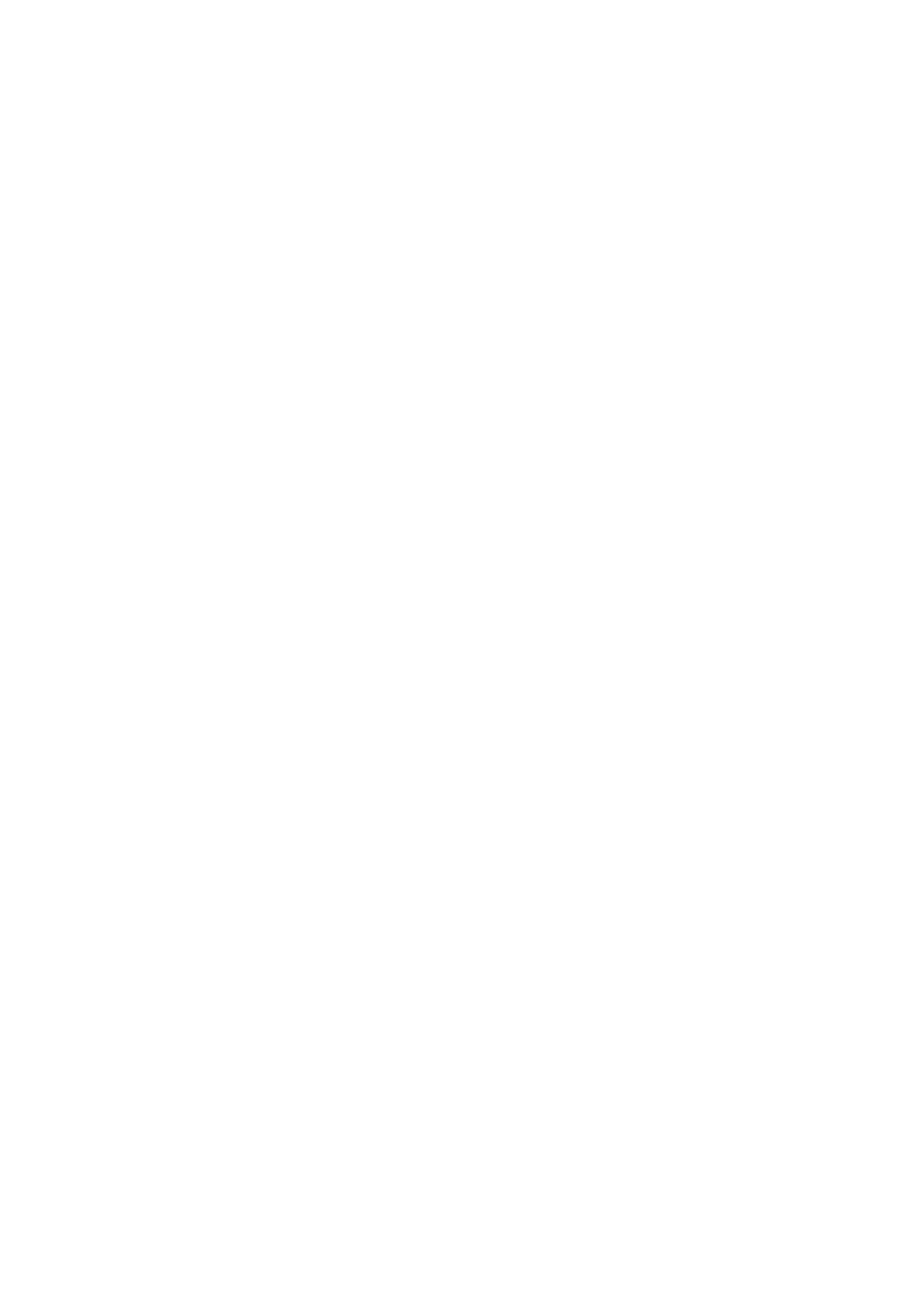# **1. PUBLICACIONS**

Part del treball realitzat en aquesta tesi ha donat lloc a les següents publicacions:

- 1. Valls, N., Wright, G., Steiner, R. A., Murshudov, G. N. i Subirana, J. A. DNA variability in five crystal structures of d(CGCAATTGCG). Acta Cryst. **D60**, 680-685 (2004).
- 2. Valls, N., Usón, I., Gouyette, C. i Subirana, J. A. A cubic arrangement of DNA double helices based on nickel-guanine interactions. *J. Am. Chem.* Soc. **126**, 7812-7816 (2004).
- 3. Valls, N., Steiner, R. A., Wright, G., Murshudov, G. N. i Subirana, J. A. Variable role of ions in two drug intercalation complexes of DNA. En preparació.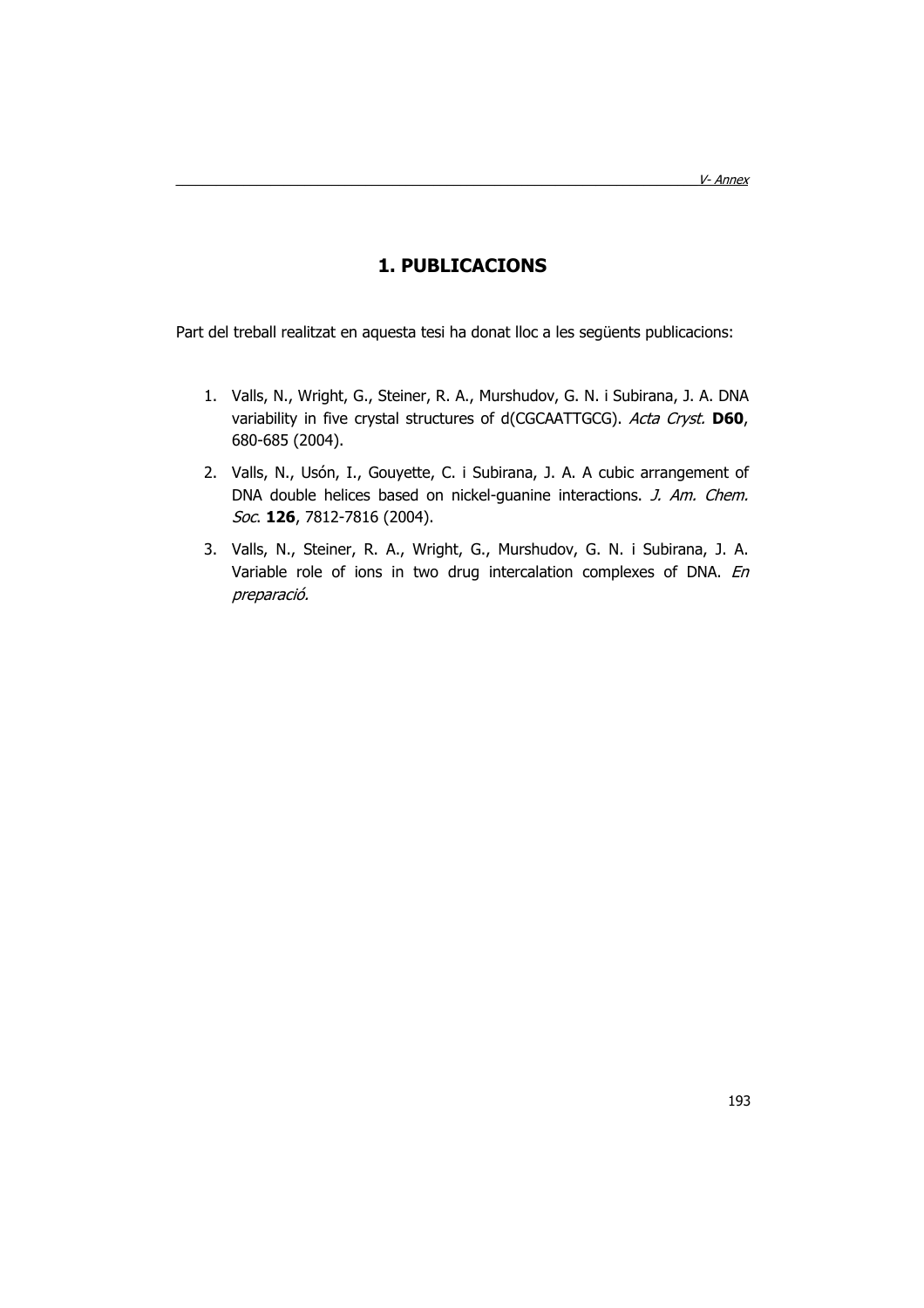# 2. PARÀMETRES CONFORMACIONALS

Tots els paràmetres conformacionals de les estructures resoltes s'han calculat amb el programa 3DNA. En alguns casos s'han eliminat les bases terminals que no formen part del dúplex.

## 2.1 ESTRUCTURA d(CGCAATTGCG)

| 3DNA (v1.5, Nov. 2002) by Xiang-Jun Lu at Wilma K. Olson's Lab.<br>1. The list of the parameters given below correspond to the 5' to 3' direction<br>of strand I and 3' to 5' direction of strand II.                                                                                                                                                                                                                                                                   |
|-------------------------------------------------------------------------------------------------------------------------------------------------------------------------------------------------------------------------------------------------------------------------------------------------------------------------------------------------------------------------------------------------------------------------------------------------------------------------|
| 2. All angular parameters, except for the phase angle of sugar pseudo-<br>rotation, are measured in degrees in the range of [-180, +180], and all<br>displacements are measured in Angstrom units.                                                                                                                                                                                                                                                                      |
| File name: duplex nuria r1.pdb<br>Date and time: Tue Jul $\overline{2}2$ 13:04:07 2003                                                                                                                                                                                                                                                                                                                                                                                  |
| Number of base-pairs: 8<br>Number of atoms: 328                                                                                                                                                                                                                                                                                                                                                                                                                         |
| RMSD of the bases (----- for WC bp, + for isolated bp, x for helix change)                                                                                                                                                                                                                                                                                                                                                                                              |
| Strand I<br>Strand II<br>Helix<br>$(0.020)$ A:2 : [G]G-----C[C]:9 :A $(0.023)$<br>1<br>2<br>$(0.022)$ A:3 : [C]C-----G[G]:8 :A $(0.016)$<br>3<br>$(0.022)$ A:4 : [A]A-----T[T]:7 :A $(0.022)$<br>4<br>$(0.010)$ A:5 : [A]A-----T[T]:6 :A $(0.018)$<br>5<br>$(0.018)$ A:6 : [T]T-----A[A]:5 :A $(0.010)$<br>$(0.022)$ A:7 : [T]T------A[A]:4 :A $(0.022)$<br>6<br>$(0.016)$ A:8 : [G]G-----C[C]:3 :A $(0.022)$<br>7<br>$(0.023)$ A:9 : [C]C-----G[G]:2 :A $(0.020)$<br>8 |
| Detailed H-bond information: atom-name pair and length [ON]                                                                                                                                                                                                                                                                                                                                                                                                             |
| 1 G-----C [3] N2 - O2 2.71 N1 - N3 2.93 O6 - N4 2.95<br>2 C-----G [3] 02 - N2 2.70 N3 - N1 2.88 N4 - 06 2.90<br>3 A ----- T [2] N1 - N3 2.83 N6 - 04 3.08<br>4 A-----T [2] N1 - N3 2.90 N6 - 04 3.19<br>5 T-----A [2] N3 - N1 2.90 04 - N6 3.19<br>$6$ T-----A $[2]$<br>$N3 - N1$ 2.83 04 - N6 3.08<br>7 G-----C [3] N2 - 02 2.70 N1 - N3 2.88 06 - N4 2.90<br>8 C-----G [3] 02 - N2 2.71 N3 - N1 2.93 N4 - 06 2.95                                                     |
|                                                                                                                                                                                                                                                                                                                                                                                                                                                                         |
| Overlap area in Angstrom <sup>2</sup> between polygons defined by atoms on successive<br>bases. Polygons projected in the mean plane of the designed base-pair step.                                                                                                                                                                                                                                                                                                    |

Values in parentheses measure the overlap of base ring atoms only. Those<br>outside parentheses include exocyclic atoms on the ring. Intra- and<br>inter-strand overlap is designated according to the following diagram:

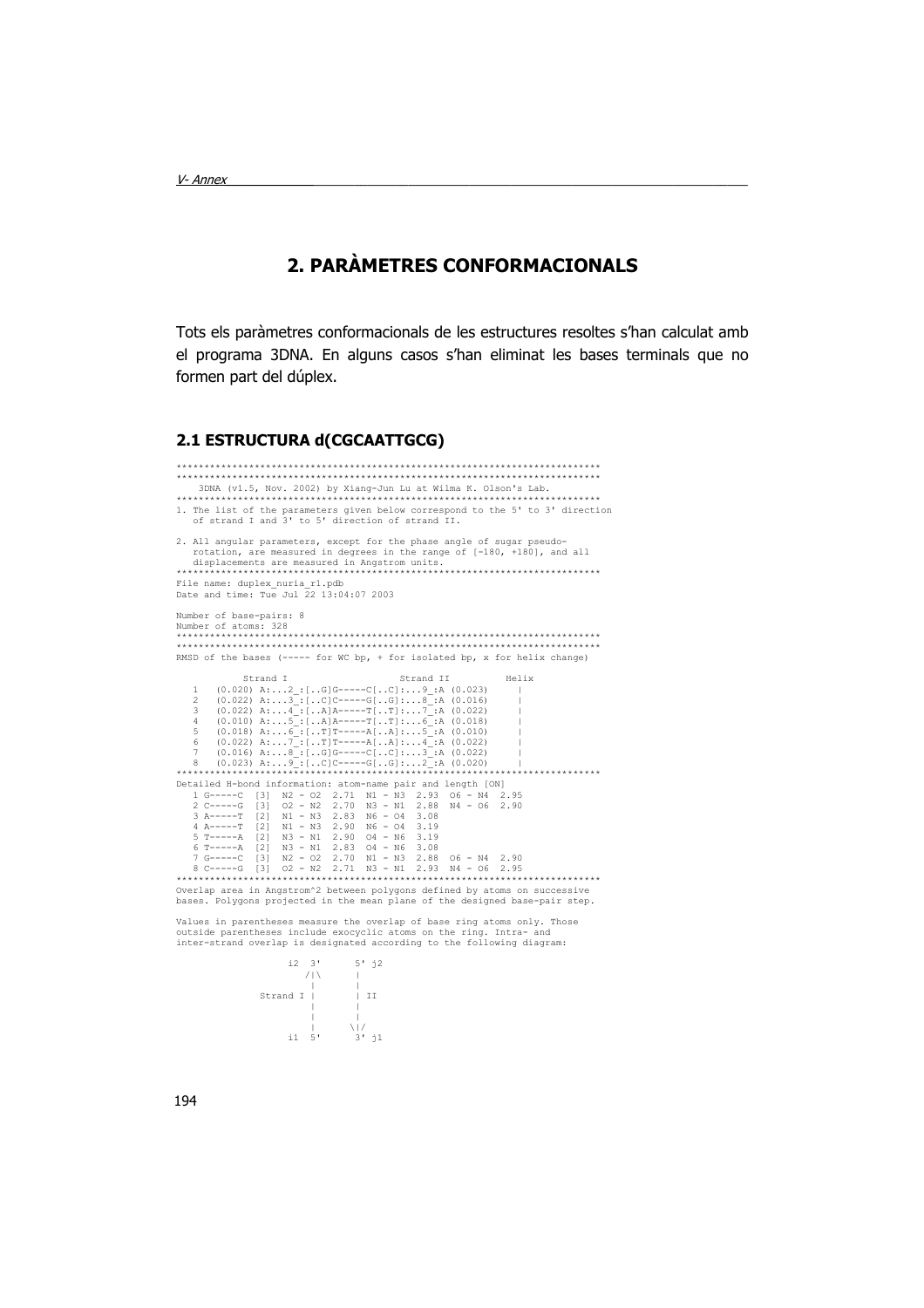| step i1-i2 i1-j2 j1-i2 j1-j2 sum                                                                                                                                                                                                                                                                               |  |  |  |
|----------------------------------------------------------------------------------------------------------------------------------------------------------------------------------------------------------------------------------------------------------------------------------------------------------------|--|--|--|
| 1 GC/GC 4.58 ( 2.46) 0.00 ( 0.00) 0.00 ( 0.00) 4.11 ( 1.99) 8.69 ( 4.44)                                                                                                                                                                                                                                       |  |  |  |
| 2 CA/TG 0.66(0.00) 0.00(0.00) 0.13(0.00) 1.82(0.13) 2.61(0.13)<br>3 AA/TT 3.81(2.42) 0.00(0.00) 0.00(0.00) 5.32(0.13) 9.13(2.55)<br>4 AT/AT 5.41(1.68) 0.00(0.00) 0.00(0.00) 5.41(1.68) 10.82(3.36)                                                                                                            |  |  |  |
|                                                                                                                                                                                                                                                                                                                |  |  |  |
|                                                                                                                                                                                                                                                                                                                |  |  |  |
|                                                                                                                                                                                                                                                                                                                |  |  |  |
| $\begin{array}{cccccc} 5 & \texttt{TT/AA} & 5.32( & 0.13) & 0.00( & 0.00) & 0.00( & 0.00) & 3.81( & 2.42) & 9.13( & 2.55) \\ 6 & \texttt{TG/CA} & 1.82( & 0.13) & 0.00( & 0.00) & 0.13( & 0.00) & 0.66( & 0.00) & 2.60( & 0.13) \\ 7 & \texttt{GC/GC} & 4.11( & 1.99) & 0.00( & 0.00) & 0.00( & $              |  |  |  |
|                                                                                                                                                                                                                                                                                                                |  |  |  |
|                                                                                                                                                                                                                                                                                                                |  |  |  |
| Origin (Ox, Oy, Oz) and mean normal vector (Nx, Ny, Nz) of each base-pair in                                                                                                                                                                                                                                   |  |  |  |
| the coordinate system of the given structure                                                                                                                                                                                                                                                                   |  |  |  |
|                                                                                                                                                                                                                                                                                                                |  |  |  |
| $\begin{tabular}{l cccc} bp & Ox & Oy & Oz & Nx & Ny & Nz \\ 1\; G-C & 0.00 & 0.00 & 0.00 & 0.00 & 0.00 & 1.00 \\ 2\; C-C & 0.17 & -0.12 & 3.15 & 0.00 & 0.00 & 1.00 \\ 3\; A-T & 0.05 & -0.33 & 6.47 & 0.09 & 0.06 & 0.99 \\ 4\; A-T & 0.56 & -0.01 & 9.71 & 0.06 & 0.05 & 1.00 \\ 5\; T-A & 1.18 & 0.28 & 1$ |  |  |  |
|                                                                                                                                                                                                                                                                                                                |  |  |  |
|                                                                                                                                                                                                                                                                                                                |  |  |  |
|                                                                                                                                                                                                                                                                                                                |  |  |  |
|                                                                                                                                                                                                                                                                                                                |  |  |  |
|                                                                                                                                                                                                                                                                                                                |  |  |  |
|                                                                                                                                                                                                                                                                                                                |  |  |  |
|                                                                                                                                                                                                                                                                                                                |  |  |  |
|                                                                                                                                                                                                                                                                                                                |  |  |  |
|                                                                                                                                                                                                                                                                                                                |  |  |  |
|                                                                                                                                                                                                                                                                                                                |  |  |  |
| Local base-pair parameters<br>10 base-pair parameters<br>10 -C and Stretch Stagger Buckle Propeller Opening<br>10 -C -0.35 -0.16 0.04 -2.71 -1.19 -0.03<br>2 C-G 0.26 -0.17 0.04 5.53 -5.60 0.89<br>3 A-T -0.02 -0.06 0.08 1.31 -16.60 4.77<br>5 T-A 0.02 -0.06 0.08                                           |  |  |  |
|                                                                                                                                                                                                                                                                                                                |  |  |  |
|                                                                                                                                                                                                                                                                                                                |  |  |  |
|                                                                                                                                                                                                                                                                                                                |  |  |  |
|                                                                                                                                                                                                                                                                                                                |  |  |  |
|                                                                                                                                                                                                                                                                                                                |  |  |  |
|                                                                                                                                                                                                                                                                                                                |  |  |  |
|                                                                                                                                                                                                                                                                                                                |  |  |  |
|                                                                                                                                                                                                                                                                                                                |  |  |  |
|                                                                                                                                                                                                                                                                                                                |  |  |  |
|                                                                                                                                                                                                                                                                                                                |  |  |  |
| $\begin{tabular}{lcccccc} ave.& & 0.00 & -0.13 & 0.01 & 0.01 & -9.65 & 1.81 \\ s.d. & 0.24 & 0.05 & 0.08 & 3.93 & 6.91 & 1.94 \end{tabular}$                                                                                                                                                                   |  |  |  |
|                                                                                                                                                                                                                                                                                                                |  |  |  |
|                                                                                                                                                                                                                                                                                                                |  |  |  |
| Local base-pair step parameters                                                                                                                                                                                                                                                                                |  |  |  |
|                                                                                                                                                                                                                                                                                                                |  |  |  |
|                                                                                                                                                                                                                                                                                                                |  |  |  |
|                                                                                                                                                                                                                                                                                                                |  |  |  |
|                                                                                                                                                                                                                                                                                                                |  |  |  |
|                                                                                                                                                                                                                                                                                                                |  |  |  |
|                                                                                                                                                                                                                                                                                                                |  |  |  |
|                                                                                                                                                                                                                                                                                                                |  |  |  |
| 31 Dase-pair step parameters<br>step Shift Slide Rise Tilt Roll Twist<br>1 GC/GC 0.13 -0.15 3.15 0.14 -0.04 31.85<br>2 CA/TG -0.41 0.00 3.30 1.70 6.08 33.24<br>4 AT/AT 0.00 -0.44 3.29 0.01 -3.65 34.90<br>5 TT/AA -0.17 -0.25 3.28 -2.                                                                       |  |  |  |
|                                                                                                                                                                                                                                                                                                                |  |  |  |
|                                                                                                                                                                                                                                                                                                                |  |  |  |
| ave. 0.00 -0.18 3.25 0.00 1.07 33.91<br>s.d. 0.27 0.16 0.07 1.54 3.65 1.85                                                                                                                                                                                                                                     |  |  |  |
|                                                                                                                                                                                                                                                                                                                |  |  |  |
| Local base-pair helical parameters                                                                                                                                                                                                                                                                             |  |  |  |
|                                                                                                                                                                                                                                                                                                                |  |  |  |
|                                                                                                                                                                                                                                                                                                                |  |  |  |
|                                                                                                                                                                                                                                                                                                                |  |  |  |
|                                                                                                                                                                                                                                                                                                                |  |  |  |
|                                                                                                                                                                                                                                                                                                                |  |  |  |
|                                                                                                                                                                                                                                                                                                                |  |  |  |
|                                                                                                                                                                                                                                                                                                                |  |  |  |
|                                                                                                                                                                                                                                                                                                                |  |  |  |
| 31 Date=part metrical parameters<br>3tep 7 -disp 7-disp h-Rise Incl. Tip h-Twist<br>1 GC/GC -0.27 -0.22 3.15 -0.08 -0.25 31.85<br>2 CA/TG -0.99 -0.98 3.23 10.51 -2.94 33.82<br>3 RA/TT -0.34 -0.56 3.27 -0.77 3.30 36.22<br>4 AT/AT -0.                                                                       |  |  |  |
|                                                                                                                                                                                                                                                                                                                |  |  |  |
| ave. -0.48 0.00 3.23 1.90 0.00 34.12<br>s.d. 0.35 0.66 0.06 6.24 2.55 1.84                                                                                                                                                                                                                                     |  |  |  |
|                                                                                                                                                                                                                                                                                                                |  |  |  |
| Structure classification:                                                                                                                                                                                                                                                                                      |  |  |  |
|                                                                                                                                                                                                                                                                                                                |  |  |  |
| This is a right-handed nucleic acid structure                                                                                                                                                                                                                                                                  |  |  |  |
|                                                                                                                                                                                                                                                                                                                |  |  |  |
|                                                                                                                                                                                                                                                                                                                |  |  |  |

\*\*\*\*\*\*\*\*\*\*\*\*\*\*\*\*\*\*\*\*\*\*\*\*\*\*\*\*\*\*\*\*\*\*\*\*\*\*\*\*\*\*\*\*\*\*\*\*\*\*\*\*\*\*\*\*\*\*\*\*\*\*\*\*\*\*\*\*\*\*\*\*\*\*\*\* lambda: virtual angle between C1'-YN1 or C1'-RN9 glycosidic bonds and the base-pair C1'-C1' line

C1'-C1': distance between C1' atoms for each base-pair RN9-YN1: distance between RN9-YN1 atoms for each base-pair RC8-YC6: distance between RC8-YC6 atoms for each base-pair

| bp      | lambda(I) | lambda(II) | $C1'$ - $C1'$ | RN9-YN1 | $RC8-YC6$ |
|---------|-----------|------------|---------------|---------|-----------|
| $1$ G-C | 53.3      | 53.4       | 10.7          | 8.9     | 9.8       |
| $2$ C-G | 55.1      | 54.2       | 10.6          | 8.9     | 9.8       |
| $3 A-T$ | 52.0      | 55.7       | 10.6          | 8.9     | 9.8       |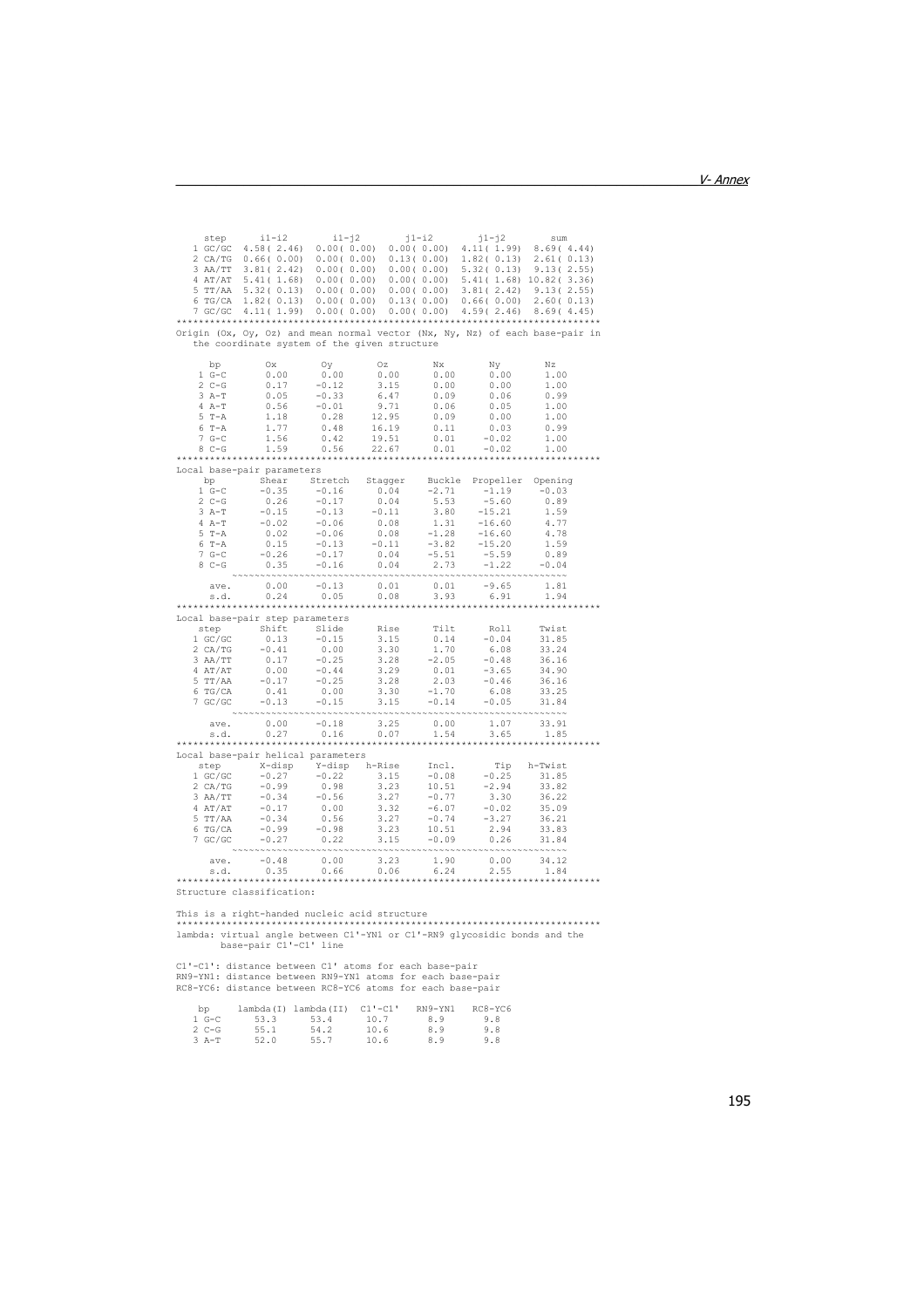| 4 A-T                            | 54.2                                                                                                                                                                                                                                                                                                                                                                                                                      | 54.3                                                                                                                                                                                                                                                                                                                                                                                         | 10.5                                      | 8.8                                 | 9.9<br>9.9         |                     |  |
|----------------------------------|---------------------------------------------------------------------------------------------------------------------------------------------------------------------------------------------------------------------------------------------------------------------------------------------------------------------------------------------------------------------------------------------------------------------------|----------------------------------------------------------------------------------------------------------------------------------------------------------------------------------------------------------------------------------------------------------------------------------------------------------------------------------------------------------------------------------------------|-------------------------------------------|-------------------------------------|--------------------|---------------------|--|
| 5 T-A<br>6 T-A                   | 54.4<br>55.7                                                                                                                                                                                                                                                                                                                                                                                                              | 54.1<br>52.0                                                                                                                                                                                                                                                                                                                                                                                 | 10.5<br>10.6                              | 8.8<br>8.9                          | 9.8                |                     |  |
| 7 G-C                            | 54.2                                                                                                                                                                                                                                                                                                                                                                                                                      | 55.1                                                                                                                                                                                                                                                                                                                                                                                         | 10.6                                      | 8.9                                 | 9.8                |                     |  |
| $8$ C-G                          | 53.4                                                                                                                                                                                                                                                                                                                                                                                                                      | 53.3                                                                                                                                                                                                                                                                                                                                                                                         | 10.7                                      | 8.9                                 | 9.8                |                     |  |
|                                  |                                                                                                                                                                                                                                                                                                                                                                                                                           |                                                                                                                                                                                                                                                                                                                                                                                              |                                           |                                     |                    |                     |  |
|                                  | Classification of each dinucleotide step in a right-handed nucleic acid<br>structure: A-like; B-like; TA-like; intermediate of A and B, or other cases                                                                                                                                                                                                                                                                    |                                                                                                                                                                                                                                                                                                                                                                                              |                                           |                                     |                    |                     |  |
| step                             | Xp                                                                                                                                                                                                                                                                                                                                                                                                                        | Yp<br>Zp                                                                                                                                                                                                                                                                                                                                                                                     | ХрН                                       | YpH                                 | ZpH                | Form                |  |
| 1 GC/GC                          | $-3.42$                                                                                                                                                                                                                                                                                                                                                                                                                   | 9.26<br>$-0.63$                                                                                                                                                                                                                                                                                                                                                                              | $-3.69$                                   | 9.26                                | $-0.64$            | $_{B}$              |  |
| 2 CA/TG                          | $-3.06$                                                                                                                                                                                                                                                                                                                                                                                                                   | 8.98<br>$-0.30$                                                                                                                                                                                                                                                                                                                                                                              | $-4.04$                                   | 8.89                                | 1.31               | B                   |  |
|                                  |                                                                                                                                                                                                                                                                                                                                                                                                                           |                                                                                                                                                                                                                                                                                                                                                                                              |                                           | 9.05                                | $-0.51$<br>$-1.28$ | В<br>$\overline{B}$ |  |
|                                  | $\begin{array}{cccccc} 3 \ \text{AA/TT} & -3.19 & 9.08 & -0.39 & -3.49 & 9.07 \\ 4 \ \text{AT/AT} & -3.41 & 9.14 & -0.36 & -3.57 & 9.05 \\ 5 \ \text{TT/AA} & -3.19 & 9.08 & -0.39 & -3.49 & 9.07 \\ \end{array}$                                                                                                                                                                                                         |                                                                                                                                                                                                                                                                                                                                                                                              |                                           | 9.07                                | $-0.50$            | $\overline{B}$      |  |
| 6 TG/CA                          | $-3.06$                                                                                                                                                                                                                                                                                                                                                                                                                   | 8.98<br>$-0.30$                                                                                                                                                                                                                                                                                                                                                                              | $-4.04$                                   | 8.89                                | 1.31               | B                   |  |
| $7 \text{ GC/GC} = 3.42$         | 9.26                                                                                                                                                                                                                                                                                                                                                                                                                      |                                                                                                                                                                                                                                                                                                                                                                                              | $-0.63 -3.69 9.26$                        |                                     | $-0.65$            | $\overline{B}$      |  |
|                                  | Minor and major groove widths: direct P-P distances and refined P-P distances<br>which take into account the directions of the sugar-phosphate backbones                                                                                                                                                                                                                                                                  |                                                                                                                                                                                                                                                                                                                                                                                              |                                           |                                     |                    |                     |  |
|                                  | (Subtract 5.8 Angstrom from the values to take account of the vdw radii<br>of the phosphate groups, and for comparison with FreeHelix and Curves.)                                                                                                                                                                                                                                                                        |                                                                                                                                                                                                                                                                                                                                                                                              |                                           |                                     |                    |                     |  |
|                                  | Ref: M. A. El Hassan and C. R. Calladine (1998). `Two Distinct Modes of<br>Protein-induced Bending in DNA.'' J. Mol. Biol., v282, pp331-343.                                                                                                                                                                                                                                                                              |                                                                                                                                                                                                                                                                                                                                                                                              |                                           |                                     |                    |                     |  |
|                                  |                                                                                                                                                                                                                                                                                                                                                                                                                           |                                                                                                                                                                                                                                                                                                                                                                                              |                                           |                                     |                    |                     |  |
| $1$ GC/GC                        | $\frac{1}{2}$                                                                                                                                                                                                                                                                                                                                                                                                             | Minor Groove<br>P-P Refined<br>$\sim$ $\sim$ $\sim$ $\sim$                                                                                                                                                                                                                                                                                                                                   | $\rightarrow$ $\rightarrow$ $\rightarrow$ | Major Groove<br>P-P Refined<br>---- |                    |                     |  |
| 2 CA/TG                          | $\sim$ $\sim$ $\sim$                                                                                                                                                                                                                                                                                                                                                                                                      | $\frac{1}{2} \frac{1}{2} \frac{1}{2} \frac{1}{2} \frac{1}{2} \frac{1}{2} \frac{1}{2} \frac{1}{2} \frac{1}{2} \frac{1}{2} \frac{1}{2} \frac{1}{2} \frac{1}{2} \frac{1}{2} \frac{1}{2} \frac{1}{2} \frac{1}{2} \frac{1}{2} \frac{1}{2} \frac{1}{2} \frac{1}{2} \frac{1}{2} \frac{1}{2} \frac{1}{2} \frac{1}{2} \frac{1}{2} \frac{1}{2} \frac{1}{2} \frac{1}{2} \frac{1}{2} \frac{1}{2} \frac{$ | $\sim$ $\sim$ $\sim$                      |                                     |                    |                     |  |
| 3 AA/TT                          | 9.8                                                                                                                                                                                                                                                                                                                                                                                                                       | $\rightarrow$ $\rightarrow$ $\rightarrow$                                                                                                                                                                                                                                                                                                                                                    | 18.7                                      |                                     |                    |                     |  |
| 4 AT/AT<br>5 TT/AA               | 9.0<br>9.8                                                                                                                                                                                                                                                                                                                                                                                                                | 9.0<br>$- - -$                                                                                                                                                                                                                                                                                                                                                                               | 16.9<br>18.7                              | 16.9                                |                    |                     |  |
| 6 TG/CA                          | $\rightarrow$ $\rightarrow$                                                                                                                                                                                                                                                                                                                                                                                               | $\frac{1}{2}$                                                                                                                                                                                                                                                                                                                                                                                | $\frac{1}{2}$                             | ---                                 |                    |                     |  |
| 7 GC/GC                          |                                                                                                                                                                                                                                                                                                                                                                                                                           |                                                                                                                                                                                                                                                                                                                                                                                              |                                           |                                     |                    |                     |  |
|                                  |                                                                                                                                                                                                                                                                                                                                                                                                                           |                                                                                                                                                                                                                                                                                                                                                                                              |                                           |                                     |                    |                     |  |
| HETATM 9998 XS<br>HETATM 9999 XE | Global linear helical axis defined by equivalent C1' and RN9/YN1 atom pairs<br>Deviation from regular linear helix: 3.31(0.25)<br>Helix: 0.048 0.013 0.999<br>X X 999<br>X X 999<br>Average and standard deviation of helix radius:<br>P: $9.71(0.39)$ , $04'$ : $6.53(0.23)$ , $C1'$ : $6.06(0.20)$                                                                                                                      |                                                                                                                                                                                                                                                                                                                                                                                              | 0.208<br>1.329                            | 0.179<br>$-0.254$<br>0.472 22.923   |                    |                     |  |
|                                  | Global parameters based on C1'-C1' vectors:                                                                                                                                                                                                                                                                                                                                                                               |                                                                                                                                                                                                                                                                                                                                                                                              |                                           |                                     |                    |                     |  |
|                                  | disp.: displacement of the middle C1'-C1' point from the helix<br>angle: inclination between C1'-C1' vector and helix (subtracted from 90)<br>twist: helical twist angle between consecutive C1'-C1' vectors<br>rise: helical rise by projection of the vector connecting consecutive<br>C1'-C1' middle points onto the helical axis                                                                                      |                                                                                                                                                                                                                                                                                                                                                                                              |                                           |                                     |                    |                     |  |
| bp                               | disp.                                                                                                                                                                                                                                                                                                                                                                                                                     | angle                                                                                                                                                                                                                                                                                                                                                                                        | twist                                     | rise                                |                    |                     |  |
| $1 G-C$                          | 2.69                                                                                                                                                                                                                                                                                                                                                                                                                      | 0.07                                                                                                                                                                                                                                                                                                                                                                                         | 28.38                                     | 3.54                                |                    |                     |  |
| $2$ C-G<br>$3 A-T$               | 2.89<br>3.25                                                                                                                                                                                                                                                                                                                                                                                                              | $-2.33$<br>$-3.42$                                                                                                                                                                                                                                                                                                                                                                           | 35.50<br>35.47                            | 3.53<br>3.07                        |                    |                     |  |
| 4 A-T                            | 2.93                                                                                                                                                                                                                                                                                                                                                                                                                      | $-3.26$                                                                                                                                                                                                                                                                                                                                                                                      | 34.59                                     | 2.92                                |                    |                     |  |
| $5T-A$                           | 2.93                                                                                                                                                                                                                                                                                                                                                                                                                      | $-3.27$                                                                                                                                                                                                                                                                                                                                                                                      | 35.47                                     | 3.08                                |                    |                     |  |
| 6 T-A                            | 3.25                                                                                                                                                                                                                                                                                                                                                                                                                      | $-3.43$                                                                                                                                                                                                                                                                                                                                                                                      | 35.49                                     | 3.53                                |                    |                     |  |
| $7 G-C$<br>8 C-G                 | 2.89<br>2.69                                                                                                                                                                                                                                                                                                                                                                                                              | $-2.33$<br>0.07                                                                                                                                                                                                                                                                                                                                                                              | 28.38                                     | 3.54                                |                    |                     |  |
|                                  | Main chain and chi torsion angles:                                                                                                                                                                                                                                                                                                                                                                                        |                                                                                                                                                                                                                                                                                                                                                                                              |                                           |                                     |                    |                     |  |
|                                  |                                                                                                                                                                                                                                                                                                                                                                                                                           |                                                                                                                                                                                                                                                                                                                                                                                              |                                           |                                     |                    |                     |  |
| beta:<br>zeta:                   | Note: alpha: 03' (i-1)-P-05'-C5'<br>P-05'-C5'-C4'<br>gamma: 05'-C5'-C4'-C3'<br>delta: $C5' - C4' - C3' - O3'$<br>epsilon: C4'-C3'-O3'-P(i+1)<br>$C3' - O3' - P(i+1) - O5' (i+1)$                                                                                                                                                                                                                                          |                                                                                                                                                                                                                                                                                                                                                                                              |                                           |                                     |                    |                     |  |
|                                  | chi for pyrimidines (Y): 04'-C1'-N1-C2<br>chi for purines (R): 04'-C1'-N9-C4                                                                                                                                                                                                                                                                                                                                              |                                                                                                                                                                                                                                                                                                                                                                                              |                                           |                                     |                    |                     |  |
| Strand I                         |                                                                                                                                                                                                                                                                                                                                                                                                                           |                                                                                                                                                                                                                                                                                                                                                                                              |                                           |                                     |                    |                     |  |
| base<br>1 G                      | alpha<br>beta<br>$\frac{1}{2} \frac{1}{2} \frac{1}{2} \frac{1}{2} \frac{1}{2} \frac{1}{2} \frac{1}{2} \frac{1}{2} \frac{1}{2} \frac{1}{2} \frac{1}{2} \frac{1}{2} \frac{1}{2} \frac{1}{2} \frac{1}{2} \frac{1}{2} \frac{1}{2} \frac{1}{2} \frac{1}{2} \frac{1}{2} \frac{1}{2} \frac{1}{2} \frac{1}{2} \frac{1}{2} \frac{1}{2} \frac{1}{2} \frac{1}{2} \frac{1}{2} \frac{1}{2} \frac{1}{2} \frac{1}{2} \frac{$<br>$-142.0$ | gamma<br>51.1                                                                                                                                                                                                                                                                                                                                                                                | delta epsilon zeta<br>145.0 179.8         |                                     | chi<br>$-95.6$     | $-96.4$             |  |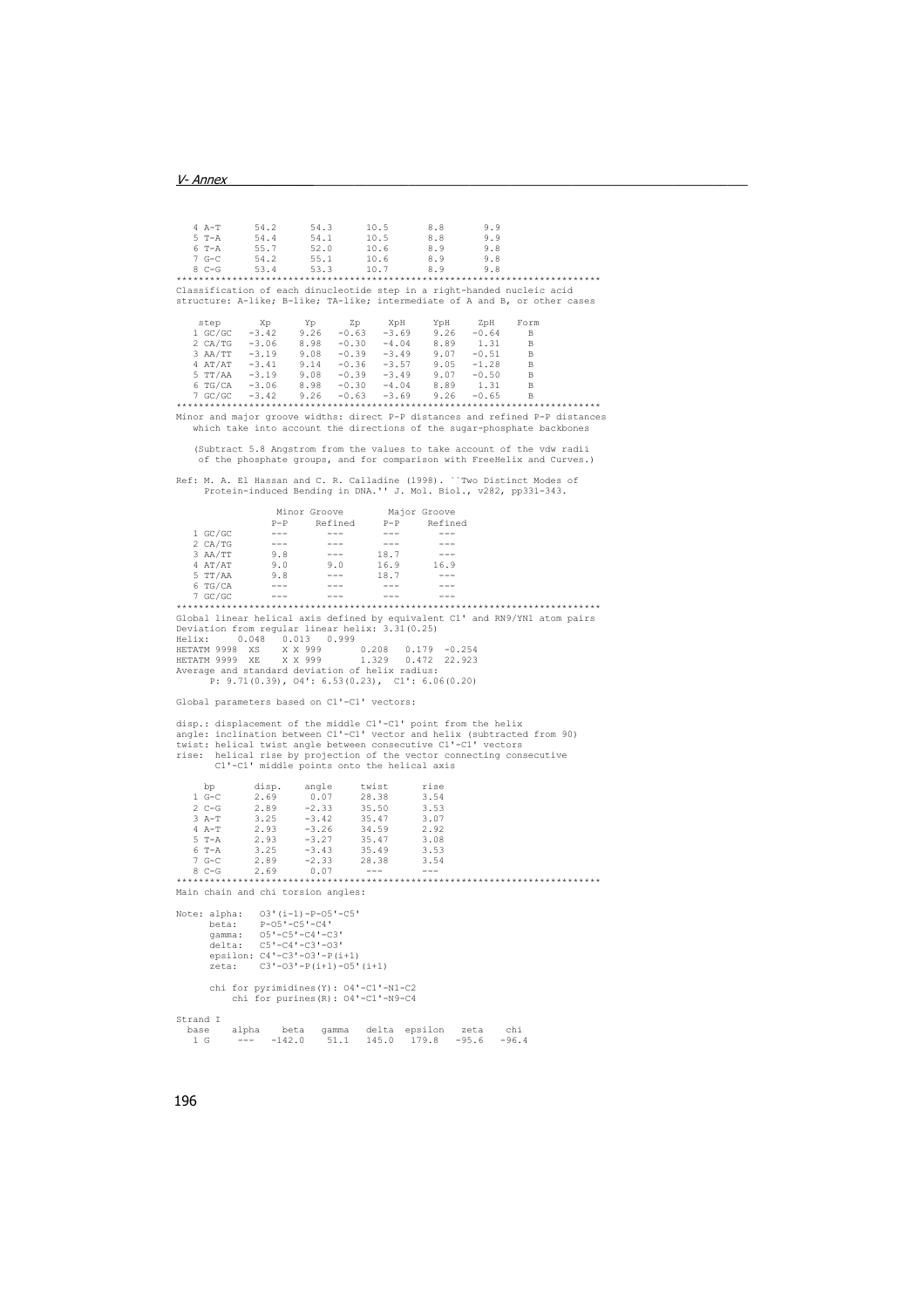| 2 <sub>c</sub><br>3 A<br>4 A<br>5 T<br>6 T<br>7 G<br>8 C<br>Strand II                                                                                       | $-60.8$<br>$-47.8$<br>$-47.2$ 177.9<br>$-58.2$ 174.1<br>$-50.8$ 172.8<br>$-65.4$<br>$-50.1$ 169.6                                                                                                             | 168.7<br>$-177.8$<br>179.0                                                         | 49.7<br>44.9<br>42.0 127.8<br>35.6 132.7                                                                                                                     | 101.9<br>136.9                                                      | 168.2<br>176.9<br>179.1<br>$\begin{array}{cccccc} 55.1 & 118.9 & -178.3 & -98.8 & -121.1 \\ 51.6 & 122.0 & -173.5 & -87.8 & -110.1 \\ 52.7 & 123.8 & -161.4 & -99.4 & -108.4 \end{array}$<br>$\frac{1}{2} \frac{1}{2} \frac{1}{2} \frac{1}{2} \frac{1}{2} \frac{1}{2} \frac{1}{2} \frac{1}{2} \frac{1}{2} \frac{1}{2} \frac{1}{2} \frac{1}{2} \frac{1}{2} \frac{1}{2} \frac{1}{2} \frac{1}{2} \frac{1}{2} \frac{1}{2} \frac{1}{2} \frac{1}{2} \frac{1}{2} \frac{1}{2} \frac{1}{2} \frac{1}{2} \frac{1}{2} \frac{1}{2} \frac{1}{2} \frac{1}{2} \frac{1}{2} \frac{1}{2} \frac{1}{2} \frac{$ | $-92.5 -116.4$<br>$-96.8 - 110.4$<br>$-93.8 -111.5$<br>$\frac{1}{2} \frac{1}{2} \frac{1}{2} \frac{1}{2} \frac{1}{2} \frac{1}{2} \frac{1}{2} \frac{1}{2} \frac{1}{2} \frac{1}{2} \frac{1}{2} \frac{1}{2} \frac{1}{2} \frac{1}{2} \frac{1}{2} \frac{1}{2} \frac{1}{2} \frac{1}{2} \frac{1}{2} \frac{1}{2} \frac{1}{2} \frac{1}{2} \frac{1}{2} \frac{1}{2} \frac{1}{2} \frac{1}{2} \frac{1}{2} \frac{1}{2} \frac{1}{2} \frac{1}{2} \frac{1}{2} \frac{$                                                     | $-104.6$                                                                            |                                                                                                       |
|-------------------------------------------------------------------------------------------------------------------------------------------------------------|---------------------------------------------------------------------------------------------------------------------------------------------------------------------------------------------------------------|------------------------------------------------------------------------------------|--------------------------------------------------------------------------------------------------------------------------------------------------------------|---------------------------------------------------------------------|-------------------------------------------------------------------------------------------------------------------------------------------------------------------------------------------------------------------------------------------------------------------------------------------------------------------------------------------------------------------------------------------------------------------------------------------------------------------------------------------------------------------------------------------------------------------------------------------|---------------------------------------------------------------------------------------------------------------------------------------------------------------------------------------------------------------------------------------------------------------------------------------------------------------------------------------------------------------------------------------------------------------------------------------------------------------------------------------------------------|-------------------------------------------------------------------------------------|-------------------------------------------------------------------------------------------------------|
| base<br>1 C<br>2 G<br>3 T<br>4 T<br>5 A<br>6 A<br>7 C<br>8 G<br>Sugar conformational parameters:                                                            | alpha<br>$-50.1$ 169.6<br>$-65.3$ 179.0<br>$-50.8$<br>$-58.1$<br>$-47.2$<br>$-47.8 -177.8$<br>$-60.9$<br>$   \,$                                                                                              | 172.8<br>174.1<br>177.9<br>168.8<br>$-142.0$                                       | 35.6 132.7<br>51.7<br>42.1 127.7                                                                                                                             | 121.9                                                               | beta gamma delta epsilon zeta<br>$\sim$ - $\sim$ - $\sim$<br>$52.7$ $123.8$ $-161.5$<br>$-173.5$<br>$55.1$ $118.8$ $-178.3$<br>179.1<br>44.9 137.0 176.9<br>49.7 102.1 168.2<br>51.0 145.1 179.8                                                                                                                                                                                                                                                                                                                                                                                          | $\frac{1}{2} \frac{1}{2} \frac{1}{2} \frac{1}{2} \frac{1}{2} \frac{1}{2} \frac{1}{2} \frac{1}{2} \frac{1}{2} \frac{1}{2} \frac{1}{2} \frac{1}{2} \frac{1}{2} \frac{1}{2} \frac{1}{2} \frac{1}{2} \frac{1}{2} \frac{1}{2} \frac{1}{2} \frac{1}{2} \frac{1}{2} \frac{1}{2} \frac{1}{2} \frac{1}{2} \frac{1}{2} \frac{1}{2} \frac{1}{2} \frac{1}{2} \frac{1}{2} \frac{1}{2} \frac{1}{2} \frac{$<br>$-99.3 - 108.4$<br>$-87.8$<br>$-98.8 -121.1$<br>$-93.8 -111.5$<br>$-96.9 - 110.4$<br>$-92.5$<br>$-95.6$ | chi<br>$-104.6$<br>$-110.2$<br>$-116.3$<br>$-96.5$                                  |                                                                                                       |
| Note: v0: C4'-04'-C1'-C2'                                                                                                                                   | $v1: 04'-C1'-C2'-C3'$<br>v2: C1'-C2'-C3'-C4'<br>v3: C2'-C3'-C4'-04'<br>$v4: C3' - C4' - O4' - C1'$<br>tm: amplitude of pseudorotation of the sugar ring<br>P: phase angle of pseudorotation of the sugar ring |                                                                                    |                                                                                                                                                              |                                                                     |                                                                                                                                                                                                                                                                                                                                                                                                                                                                                                                                                                                           |                                                                                                                                                                                                                                                                                                                                                                                                                                                                                                         |                                                                                     |                                                                                                       |
| Strand I<br>base<br>1 G<br>$2\degree$ C<br>3 A<br>4 A<br>5 T<br>6 T<br>7 G<br>8 C                                                                           | v0<br>$-10.3$<br>$-37.4$<br>$-25.4$<br>$-27.0$<br>$-37.8$<br>$-32.0$<br>$-37.0$<br>$-35.4$                                                                                                                    | v1<br>26.6<br>27.4<br>35.3<br>35.1<br>38.9<br>36.6<br>40.2<br>45.9                 | v2<br>$-32.3$<br>$-7.8 - 13.7$<br>$\begin{array}{lll} -31.2 & \quad 16.9 \\ -28.4 & \quad 13.2 \end{array}$<br>$-25.2$<br>$-27.6$<br>$-28.4$<br>$-38.1$ 18.4 | v3<br>26.7<br>3.9<br>9.9<br>7.5                                     | v4<br>$-10.6$<br>31.8<br>5.0<br>21.1<br>13.7<br>18.6<br>10.9                                                                                                                                                                                                                                                                                                                                                                                                                                                                                                                              | tm<br>32.3<br>$5.0$ 35.0<br>8.4 33.9<br>21.1<br>39.5 129.6<br>40.4 134.7<br>45.1                                                                                                                                                                                                                                                                                                                                                                                                                        | P<br>180.3<br>36.6 102.2<br>153.1<br>146.7<br>36.3 139.6<br>147.8                   | Puckering<br>СЗ'-ехо<br>04'-endo<br>C2'-endo<br>C2'-endo<br>Cl'-exo<br>C1'-exo<br>C1'-exo<br>C2'-endo |
|                                                                                                                                                             |                                                                                                                                                                                                               |                                                                                    |                                                                                                                                                              |                                                                     |                                                                                                                                                                                                                                                                                                                                                                                                                                                                                                                                                                                           |                                                                                                                                                                                                                                                                                                                                                                                                                                                                                                         |                                                                                     |                                                                                                       |
| Strand II<br>base<br>$1\,c$<br>2 G<br>3 T<br>4 T<br>5 A<br>6 A<br>7 C<br>8 G<br>Same strand P--P and C1'--C1' virtual bond distances                        | V <sup>0</sup><br>$-35.4$<br>$-37.1$<br>$-32.0$<br>$-37.8$<br>$-26.9$<br>$-25.4$<br>$-37.4$<br>$-10.3$                                                                                                        | v1<br>45.9<br>$40.3 -28.5$<br>36.5<br>38.8<br>35.1<br>35.3<br>27.4<br>$26.5 -32.3$ | v2<br>$-38.2$<br>$-27.6$<br>$-25.2$<br>$-28.4$<br>$-31.2$ 16.9<br>$-7.8$                                                                                     | v3<br>18.4<br>7.6<br>9.9<br>3.9<br>13.2<br>$-13.7$<br>26.7          | $\nabla 4$<br>10.9<br>18.6<br>13.6<br>21.1<br>8.3<br>5.0<br>31.8<br>$-10.5$ 32.3                                                                                                                                                                                                                                                                                                                                                                                                                                                                                                          | tm<br>45.1<br>40.4<br>36.2<br>39.5<br>36.7                                                                                                                                                                                                                                                                                                                                                                                                                                                              | P<br>147.9<br>134.8<br>139.7<br>129.6<br>33.9 146.8<br>35.0 153.1<br>102.2<br>180.2 | Puckering<br>C2'-endo<br>С1'-ехо<br>Cl'-exo<br>Cl'-exo<br>C2'-endo<br>C2'-endo<br>04'-endo<br>СЗ'-ехо |
|                                                                                                                                                             |                                                                                                                                                                                                               |                                                                                    |                                                                                                                                                              |                                                                     |                                                                                                                                                                                                                                                                                                                                                                                                                                                                                                                                                                                           |                                                                                                                                                                                                                                                                                                                                                                                                                                                                                                         |                                                                                     |                                                                                                       |
| base<br>1 G/C<br>2 C/A<br>3 A/A<br>$4\ \mathrm{A/T}$<br>5 T/T<br>6T/G<br>7 G/C<br>Helix radius (radial displacement of P, 04', and C1' atoms in local helix | 6.3<br>6.6<br>6.9<br>6.8<br>$6.7\,$<br>6.7<br>6.5<br>frame of each dimer)                                                                                                                                     | Strand I<br>$P = -P$ $C1' = -C1'$                                                  | 4.5<br>5.2<br>4.8<br>4.8<br>4.9<br>4.8<br>4.7                                                                                                                | base<br>1 C/G<br>2 G/T<br>3 T/T<br>4 T/A<br>5 A/A<br>6 A/C<br>7 C/G |                                                                                                                                                                                                                                                                                                                                                                                                                                                                                                                                                                                           | Strand II<br>$P = -P$<br>6.5<br>6.7<br>6.7<br>6.8<br>6.9<br>6.6<br>6.4                                                                                                                                                                                                                                                                                                                                                                                                                                  | $C1' -- C1'$<br>4.7<br>4.8<br>4.9<br>4.8<br>4.8<br>5.2<br>4.5                       |                                                                                                       |
|                                                                                                                                                             |                                                                                                                                                                                                               |                                                                                    |                                                                                                                                                              |                                                                     |                                                                                                                                                                                                                                                                                                                                                                                                                                                                                                                                                                                           |                                                                                                                                                                                                                                                                                                                                                                                                                                                                                                         |                                                                                     |                                                                                                       |
| step<br>1 GC/GC<br>2 CA/TG<br>3 AA/TT<br>$4$ $AT/AT$<br>5 TT/AA<br>6 TG/CA<br>7 GC/GC<br>***********                                                        | P<br>9.7<br>10.3<br>9.2<br>9.7<br>10.3<br>9.3<br>10.2                                                                                                                                                         | ********                                                                           | Strand I<br>04'<br>6.3<br>7.8<br>6.0<br>6.3<br>6.9<br>6.1<br>6.7<br>********                                                                                 | $C1$ '<br>5.8<br>7.1<br>5.6<br>5.9<br>6.5<br>5.6<br>6.2<br>******   | $\mathbb{P}$<br>10.2<br>9.3<br>10.3<br>9.7<br>9.2<br>10.3<br>9.7                                                                                                                                                                                                                                                                                                                                                                                                                                                                                                                          | *********                                                                                                                                                                                                                                                                                                                                                                                                                                                                                               | Strand II<br>04'<br>6.7<br>6.1<br>6.9<br>6.3<br>6.0<br>7.8<br>6.3<br>*******        | C1<br>6.2<br>5.6<br>6.5<br>5.9<br>5.6<br>7.1<br>5.8<br>***********                                    |

Position (Px, Py, Pz) and local helical axis vector (Hx, Hy, Hz)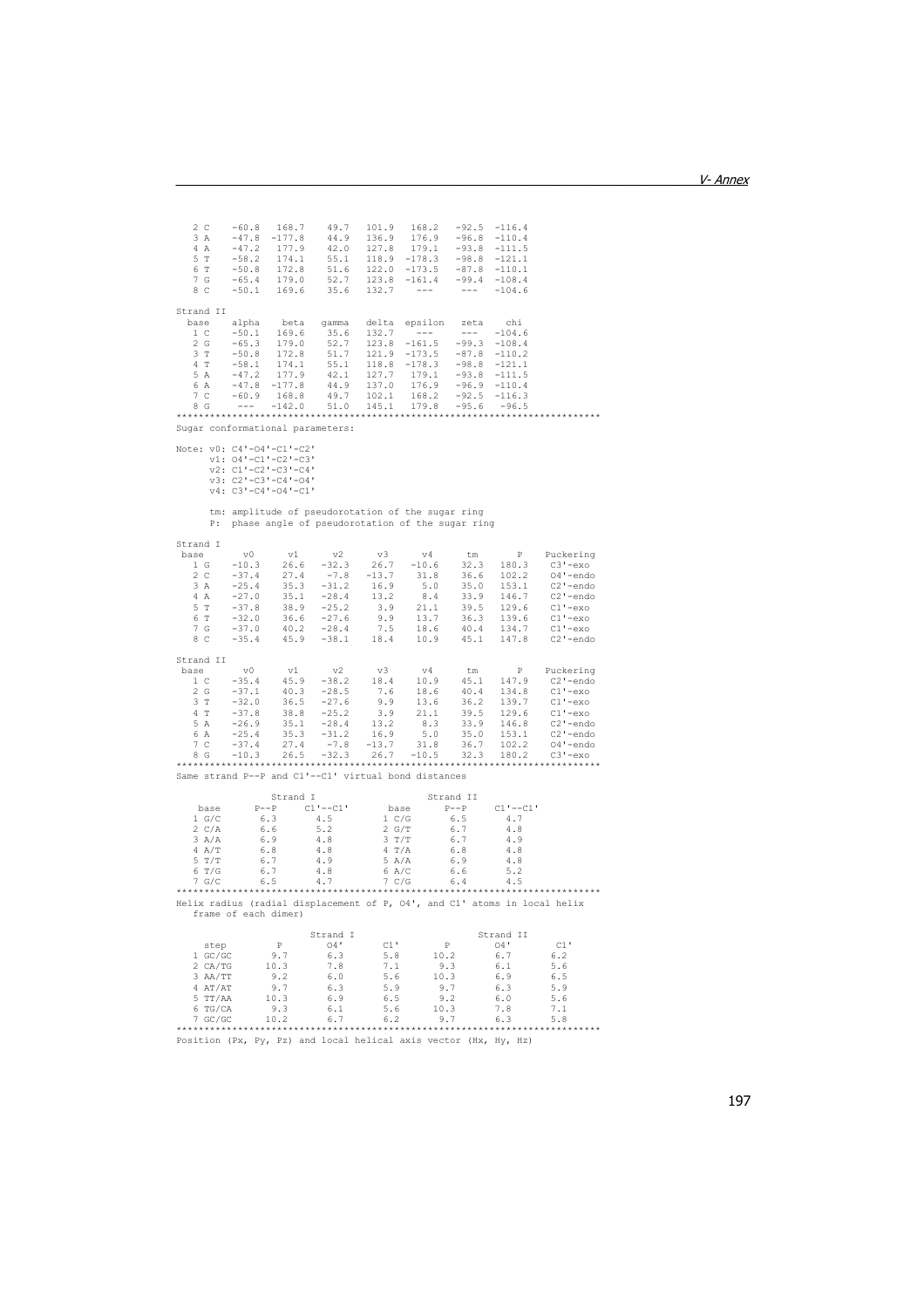#### for each dinucleotide step

| bp        | Рx      | Ρv      | Ρz    | Нx      | Ηv      | Hz   |
|-----------|---------|---------|-------|---------|---------|------|
| $1$ GC/GC | 0.28    | 0.21    | 1.58  | 0.00    | 0.00    | 1.00 |
| 2 CA/TG   | 1.43    | $-0.13$ | 4.86  | $-0.05$ | 0.18    | 0.98 |
| 3 AA/TT   | $-0.18$ | 0.22    | 8.13  | 0.08    | 0.00    | 1.00 |
| 4 AT/AT   | 0.79    | 0.28    | 11.33 | 0.16    | 0.07    | 0.98 |
| 5 TT/AA   | 1.41    | 1.00    | 14.55 | 0.05    | 0.05    | 1.00 |
| 6 TG/CA   | 0.87    | $-0.61$ | 17.78 | 0.13    | $-0.16$ | 0.98 |
| 7 GC/GC   | 1.24    | 0.47    | 21.09 | 0.01    | $-0.02$ | 1.00 |

#### **2.2 ESTRUCTURA d(GAATTCG)**

\*\*\*\*\*\*\*\*\*\*\*\*\*\*\*\*\*\*\*\*\*\*\*\*\*\*\*\*\*\*\*\*\*\*\*\*\*\*\*\*\*\*\*\*\*\*\*\*\*\*\*\*\*\*\*\*\*\*\*\*\*\*\*\*\*\*\*\*\*\*\*\*\*\*\*\* \*\*\*\*\*\*\*\*\*\*\*\*\*\*\*\*\*\*\*\*\*\*\*\*\*\*\*\*\*\*\*\*\*\*\*\*\*\*\*\*\*\*\*\*\*\*\*\*\*\*\*\*\*\*\*\*\*\*\*\*\*\*\*\*\*\*\*\*\*\*\*\*\*\*\*\*

 3DNA (v1.5, Nov. 2002) by Xiang-Jun Lu at Wilma K. Olson's Lab. \*\*\*\*\*\*\*\*\*\*\*\*\*\*\*\*\*\*\*\*\*\*\*\*\*\*\*\*\*\*\*\*\*\*\*\*\*\*\*\*\*\*\*\*\*\*\*\*\*\*\*\*\*\*\*\*\*\*\*\*\*\*\*\*\*\*\*\*\*\*\*\*\*\*\*\* 1. The list of the parameters given below correspond to the 5' to 3' direction of strand I and 3' to 5' direction of strand II.

2. All angular parameters, except for the phase angle of sugar pseudo rotation, are measured in degrees in the range of [-180, +180], and all displacements are measured in Angstrom units. \*\*\*\*\*\*\*\*\*\*\*\*\*\*\*\*\*\*\*\*\*\*\*\*\*\*\*\*\*\*\*\*\*\*\*\*\*\*\*\*\*\*\*\*\*\*\*\*\*\*\*\*\*\*\*\*\*\*\*\*\*\*\*\*\*\*\*\*\*\*\*\*\*\*\*\*

File name: duplex\_new.pdb Date and time: Fri Dec 12 18:03:36 2003

Number of base-pairs: 6 Number of atoms: 240 \*\*\*\*\*\*\*\*\*\*\*\*\*\*\*\*\*\*\*\*\*\*\*\*\*\*\*\*\*\*\*\*\*\*\*\*\*\*\*\*\*\*\*\*\*\*\*\*\*\*\*\*\*\*\*\*\*\*\*\*\*\*\*\*\*\*\*\*\*\*\*\*\*\*\*\* \*\*\*\*\*\*\*\*\*\*\*\*\*\*\*\*\*\*\*\*\*\*\*\*\*\*\*\*\*\*\*\*\*\*\*\*\*\*\*\*\*\*\*\*\*\*\*\*\*\*\*\*\*\*\*\*\*\*\*\*\*\*\*\*\*\*\*\*\*\*\*\*\*\*\*\* RMSD of the bases (----- for WC bp, + for isolated bp, x for helix change)

Strand I Strand II Helix<br>
2 (0.024) A:...1 [..G]G-----C[..C]:..12 [B (0.016) |<br>
2 (0.016) A:...2 [..A]A-----T[..T]:..11 [B (0.025) |<br>
3 (0.028) A:...3 [..A]A-----T[..T]:..10 [B (0.046) |<br>
4 (0.026) A:...4 [..T]T-----A[..A] \*\*\*\*\*\*\*\*\*\*\*\*\*\*\*\*\*\*\*\*\*\*\*\*\*\*\*\*\*\*\*\*\*\*\*\*\*\*\*\*\*\*\*\*\*\*\*\*\*\*\*\*\*\*\*\*\*\*\*\*\*\*\*\*\*\*\*\*\*\*\*\*\*\*\*\* Detailed H-bond information: atom-name pair and length [ON] 1 G-----C [3] N2 - O2 2.72 N1 - N3 2.72 O6 - N4 2.66 2 A-----T [2] N1 - N3 2.72 N6 - O4 2.66 3 A-----T [2] N1 - N3 2.60 N6 - O4 2.72 4 T-----A [2] N3 - N1 2.66 O4 - N6 2.69 5 T-----A [2] N3 - N1 2.66 O4 - N6 2.68 6 C-----G [3] O2 - N2 2.86 N3 - N1 2.82 N4 - O6 2.82 \*\*\*\*\*\*\*\*\*\*\*\*\*\*\*\*\*\*\*\*\*\*\*\*\*\*\*\*\*\*\*\*\*\*\*\*\*\*\*\*\*\*\*\*\*\*\*\*\*\*\*\*\*\*\*\*\*\*\*\*\*\*\*\*\*\*\*\*\*\*\*\*\*\*\*\*

Overlap area in Angstrom^2 between polygons defined by atoms on successive bases. Polygons projected in the mean plane of the designed base-pair step.

Values in parentheses measure the overlap of base ring atoms only. Those outside parentheses include exocyclic atoms on the ring. Intra- and inter-strand overlap is designated according to the following diagram:



the coordinate system of the given structure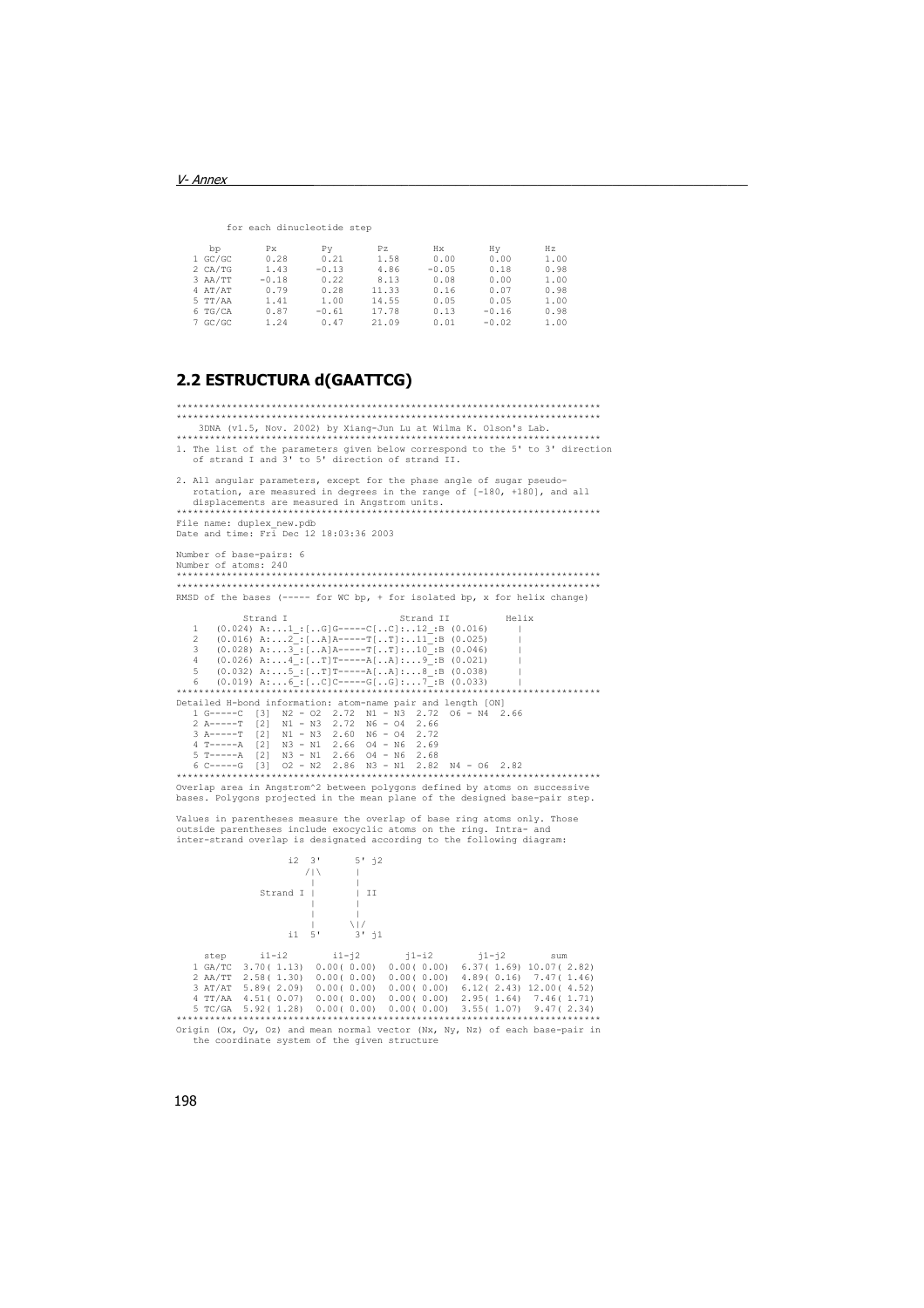| bp                                            | Ox            | Oy            | Oz                                | Nх      | Ny                                     | Νz      |
|-----------------------------------------------|---------------|---------------|-----------------------------------|---------|----------------------------------------|---------|
| $1 G-C$                                       | 31.22         | 8.12          | 17.19                             | $-0.58$ | $-0.68$                                | 0.45    |
| $2 A-T$                                       | 28.83         | 6.65          | 19.37                             | $-0.51$ | $-0.67$                                | 0.53    |
| $3 A-T$                                       | 27.17         | 4.14          | 20.77                             | $-0.50$ | $-0.68$                                | 0.54    |
| $4$ T-A                                       | 25.86         | 1.38          | 22.31                             | $-0.49$ | $-0.65$                                | 0.58    |
| $5T - A$                                      | 24.67         | $-0.97$       | 24.23                             | $-0.50$ | $-0.65$                                | 0.57    |
| $6C-G$                                        |               | $22.23 -2.52$ | 26.42                             | $-0.46$ | $-0.62$                                | 0.63    |
|                                               |               |               |                                   |         |                                        |         |
|                                               |               |               |                                   |         |                                        |         |
| Local base-pair parameters                    |               |               |                                   |         |                                        |         |
| bp                                            |               |               |                                   |         | Shear Stretch Stagger Buckle Propeller | Opening |
| $1 G-C$                                       | 0.24          | $-0.29$       | 0.02                              | $-1.38$ | 1.66                                   | $-3.10$ |
| $2 A-T$                                       | $0.77 - 0.29$ |               | 0.10                              | 0.84    | $-6.17$                                | $-9.09$ |
| $3 A-T$                                       | 0.34          | $-0.33$       | 0.04                              | 2.51    | $-7.75$                                | $-5.37$ |
| $4$ T-A                                       | $-0.46$       | $-0.33$       | 0.09                              | $-0.97$ | $-8.37$                                | $-6.62$ |
| 5 T-A                                         | $-0.74$       | $-0.32$       | 0.16                              | 0.37    | $-7.88$                                | $-8.88$ |
| $6C-G$                                        | $-0.64$       | $-0.21$       | 0.09                              | 1.31    | 2.33                                   | $-3.68$ |
|                                               |               |               |                                   |         |                                        |         |
| ave.                                          |               |               | $-0.08$ $-0.29$ 0.08 0.44 $-4.36$ |         |                                        | $-6.12$ |
| s.d.                                          | 0.62          | 0.05          | $0.05$ 1.45                       |         | 4.98                                   | 2.54    |
|                                               |               |               |                                   |         |                                        |         |
| Local base-pair step parameters               |               |               |                                   |         |                                        |         |
|                                               |               |               | step Shift Slide Rise             | Tilt    | Roll                                   | Twist   |
| 1 GA/TC -0.91                                 |               |               |                                   |         |                                        |         |
|                                               |               | 0.63          | 3.38                              | $-5.44$ | 3.32                                   | 34.86   |
| 2 AA/TT                                       | $-0.11$       | $-0.46$       | 3.28                              | $-0.05$ | 0.58                                   | 35.73   |
| 3 AT/AT                                       | $-0.13$       | $-0.70$       | 3.35                              | $-1.08$ | 2.20                                   | 25.98   |
| 4 TT/AA                                       | 0.01          | $-0.49$       | 3.23                              |         | $-0.99 - 0.03$                         | 36.59   |
| 5 TC/GA                                       | 0.77          | 0.66          | 3.48                              |         | 4.04 2.18                              | 32.93   |
|                                               |               |               |                                   |         |                                        |         |
| ave.                                          |               |               | $-0.07$ $-0.07$ $3.34$ $-0.70$    |         | 1.65                                   | 33.22   |
| s.d.                                          | 0.60          | 0.66          | 0.10                              | 3.38    | 1.36                                   | 4.27    |
|                                               |               |               |                                   |         |                                        |         |
| Local base-pair helical parameters            |               |               |                                   |         |                                        |         |
|                                               |               |               | step X-disp Y-disp h-Rise Incl.   |         | Tip h-Twist                            |         |
| 1 GA/TC                                       | 0.52          |               | $0.64$ 3.52                       |         | 5.48 8.99                              | 35.42   |
| 2 AA/TT                                       | $-0.84$       | 0.17          | 3.27                              | 0.94    | 0.08                                   | 35.74   |
| 3 AT/AT                                       | $-2.17$       | $-0.02$       | 3.28                              | 4.88    | 2.39                                   | 26.09   |
| 4 TT/AA                                       | $-0.78$       | $-0.15$       | $3.23 - 0.05$                     |         | 1.57                                   | 36.60   |
| 5 TC/GA                                       | 0.76          | $-0.62$       | 3.58                              | 3.81    | $-7.08$                                | 33.24   |
|                                               |               |               |                                   |         |                                        |         |
| ave.                                          | $-0.50$       |               | $0.01$ 3.38                       | 3.01    | 1.19                                   | 33.42   |
| s.d.                                          | 1.18          | 0.46          | 0.16                              | 2.45    | 5.74                                   | 4.28    |
|                                               |               |               |                                   |         |                                        |         |
| Structure classification:                     |               |               |                                   |         |                                        |         |
|                                               |               |               |                                   |         |                                        |         |
| This is a right-handed nucleic acid structure |               |               |                                   |         |                                        |         |
|                                               |               |               |                                   |         |                                        |         |
|                                               |               |               |                                   |         |                                        |         |

\*\*\*\*\*\*\*\*\*\*\*\*\*\*\*\*\*\*\*\*\*\*\*\*\*\*\*\*\*\*\*\*\*\*\*\*\*\*\*\*\*\*\*\*\*\*\*\*\*\*\*\*\*\*\*\*\*\*\*\*\*\*\*\*\*\*\*\*\*\*\*\*\*\*\*\* lambda: virtual angle between C1'-YN1 or C1'-RN9 glycosidic bonds and the base-pair C1'-C1' line

C1'-C1': distance between C1' atoms for each base-pair RN9-YN1: distance between RN9-YN1 atoms for each base-pair RC8-YC6: distance between RC8-YC6 atoms for each base-pair

| bp       |      | lambda(I) lambda(II) | $C1'-C1$ | RN9-YN1 | $RC8 - YC6$ |  |
|----------|------|----------------------|----------|---------|-------------|--|
| $1 G-C$  | 55.4 | 55.0                 | 10.5     | 8.8     | 9.7         |  |
| $2 A-T$  | 52.1 | 46.0                 | 10.8     | 8.9     | 9.7         |  |
| $3 A-T$  | 50.5 | 54.3                 | 10.6     | 8.8     | 9.6         |  |
| $4$ T-A  | 49.8 | 51.0                 | 10.7     | 8.8     | 9.6         |  |
| $5T - A$ | 46.7 | 53.6                 | 10.7     | 8.9     | 9.6         |  |
| $6C-G$   | 54.1 | 56.0                 | 10.6     | 9.0     | 9.8         |  |
|          |      |                      |          |         |             |  |

\*\*\*\*\*\*\*\*\*\*\*\*\*\*\*\*\*\*\*\*\*\*\*\*\*\*\*\*\*\*\*\*\*\*\*\*\*\*\*\*\*\*\*\*\*\*\*\*\*\*\*\*\*\*\*\*\*\*\*\*\*\*\*\*\*\*\*\*\*\*\*\*\*\*\*\* Classification of each dinucleotide step in a right-handed nucleic acid structure: A-like; B-like; TA-like; intermediate of A and B, or other cases

| step        | Xp      | Υp   | Zp      | XpH     | YpH  | ZpH     | Form           |  |
|-------------|---------|------|---------|---------|------|---------|----------------|--|
| 1 GA/TC     | $-2.47$ | 8.89 | 0.05    | $-1.95$ | 8.85 | 0.80    | B <sub>1</sub> |  |
| $2$ $AA/TT$ | $-2.78$ | 8.96 | $-0.20$ | $-3.58$ | 8.96 | $-0.06$ | B              |  |
| $3$ $AT/AT$ | $-2.92$ | 9.03 | $-0.27$ | $-5.03$ | 9.02 | 0.47    | B <sub>1</sub> |  |
| 4 TT/AA     | $-2.76$ | 8.90 | $-0.16$ | $-3.50$ | 8.90 | $-0.16$ | B <sub>1</sub> |  |
| 5 TC/GA     | $-2.40$ | 8.86 | $-0.01$ | $-1.64$ | 8.84 | 0 47    | B              |  |
| *********** |         |      |         |         |      |         |                |  |

\*\*\*\*\*\*\*\*\*\*\*\*\*\*\*\*\*\*\*\*\*\*\*\*\*\*\*\*\*\*\*\*\*\*\*\*\*\*\*\*\*\*\*\*\*\*\*\*\*\*\*\*\*\*\*\*\*\*\*\*\*\*\*\*\*\*\*\*\*\*\*\*\*\*\*\* Minor and major groove widths: direct P-P distances and refined P-P distances which take into account the directions of the sugar-phosphate backbones

(Subtract 5.8 Angstrom from the values to take account of the vdw radii of the phosphate groups, and for comparison with FreeHelix and Curves.)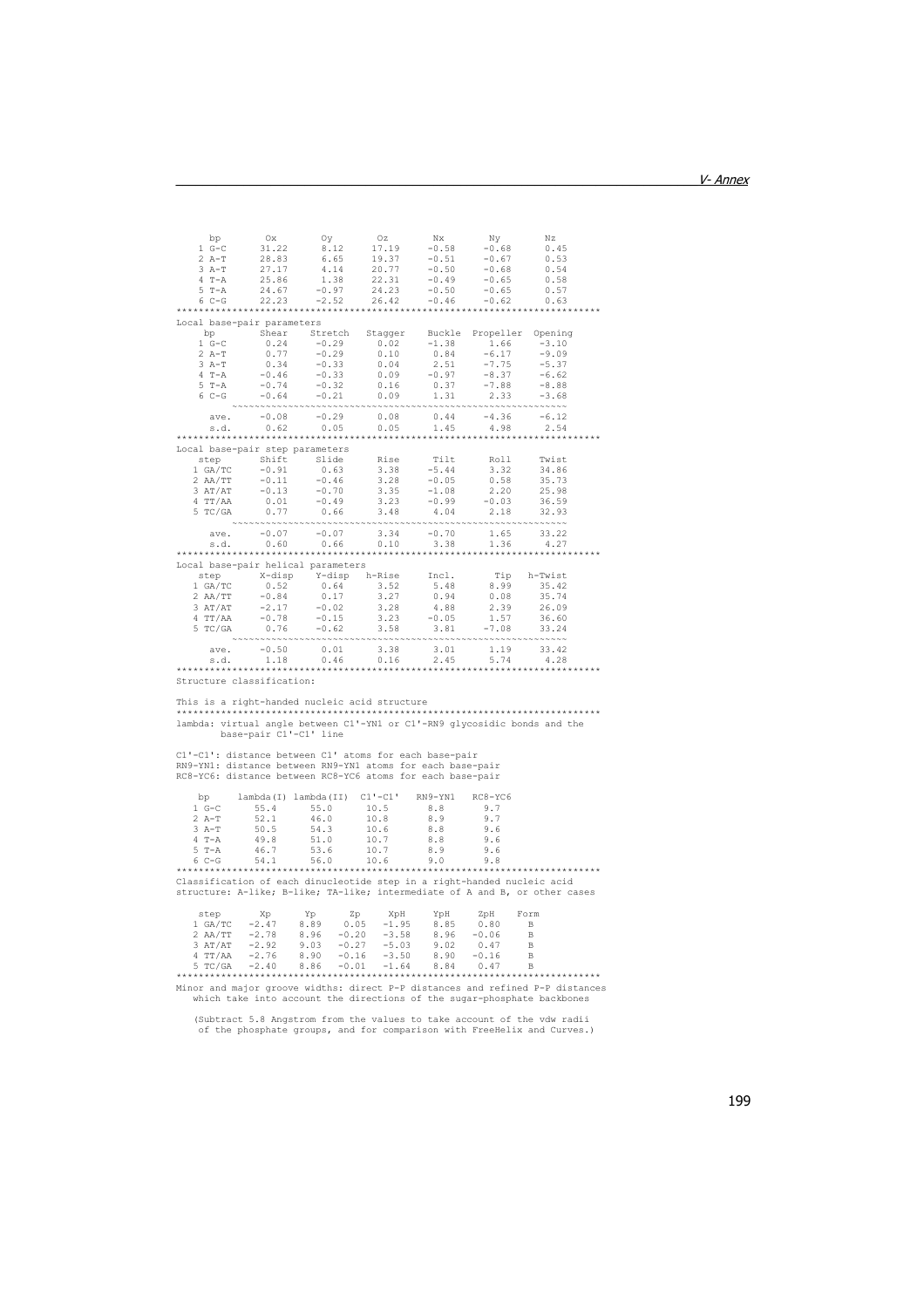Ref: M. A. El Hassan and C. R. Calladine (1998). ``Two Distinct Modes of Protein-induced Bending in DNA.'' J. Mol. Biol., v282, pp331-343. Minor Groove Major Groove P-P Refined P-P Refined P-P Refined P-P Refined P-P Refined P-P Refined P-P Refined P-P Refined P-P Refined P-P  $\frac{1}{2}$  Refined P-P Refined P-P Refined P-P Refined P-P Refined P-P Refined P-P  $\frac{1}{2}$  Refined P-P Refine  $1$  GA/TC 2 AA/TT --- --- --- --- 3 AT/AT 12.3 --- 16.6 --- 4 TT/AA --- --- --- --- 5 TC/GA --- --- --- --- \*\*\*\*\*\*\*\*\*\*\*\*\*\*\*\*\*\*\*\*\*\*\*\*\*\*\*\*\*\*\*\*\*\*\*\*\*\*\*\*\*\*\*\*\*\*\*\*\*\*\*\*\*\*\*\*\*\*\*\*\*\*\*\*\*\*\*\*\*\*\*\*\*\*\*\* Global linear helical axis defined by equivalent C1' and RN9/YN1 atom pairs Deviation from regular linear helix: 3.29(0.30) Helix: -0.581 -0.568 0.582 HETATM 9998 XS X X 999 31.802 7.469 17.442 HETATM 9999 XE X X 999 22.309 -1.806 26.947 Average and standard deviation of helix radius: P: 9.64(0.30), O4': 6.86(0.40), C1': 6.21(0.39) Global parameters based on C1'-C1' vectors: disp.: displacement of the middle C1'-C1' point from the helix<br>angle: inclination between C1'-C1' vector and helix (subtracted from 90)<br>twist: helical twist angle between consecutive C1'-C1' vectors<br>rise: belical twist ang bp disp. angle twist rise 1 G-C 3.21 8.19 33.13 3.52 2 A-T 3.43 4.22 37.81 3.20 3 A-T 3.20 5.92 31.18 2.98 4 T-A 3.12 5.63 38.04 3.11 5 T-A 3.38 3.78 33.61 3.52 6 C-G 3.09 7.45 --- --- \*\*\*\*\*\*\*\*\*\*\*\*\*\*\*\*\*\*\*\*\*\*\*\*\*\*\*\*\*\*\*\*\*\*\*\*\*\*\*\*\*\*\*\*\*\*\*\*\*\*\*\*\*\*\*\*\*\*\*\*\*\*\*\*\*\*\*\*\*\*\*\*\*\*\*\* Main chain and chi torsion angles: Note: alpha: 03'(i-1)-P-05'-C5'<br>
beta: P-O5'-C5'-C4'-C3'<br>
gamma: 05'-C5'-C4'-C3'<br>
delta: C5'-C4'-C3'-O3'<br>
epsilon: C4'-C3'-O3'-P(i+1) zeta:  $C3' - D3' - P(i+1) - 05' (i+1)$  chi for pyrimidines(Y): O4'-C1'-N1-C2 chi for purines(R): O4'-C1'-N9-C4 Strand I base alpha beta gamma delta epsilon zeta chi 1 G --- --- 76.6 163.2 -135.2 -148.5 -96.3 2 A -78.1 123.8 79.5 128.1 -153.3 -117.7 -137.7 3 A -55.4 157.7 52.5 113.6 168.8 -83.4 -121.4 4 T -96.7 -176.7 85.7 120.5 -170.0 -104.7 -124.3 5 T -70.5 -174.7 54.8 123.9 -175.6 -98.2 -116.8 6 C -58.2 178.6 53.1 156.5 --- --- -91.7 Strand II<br>base alpha base alpha beta gamma delta epsilon zeta chi 1 C -56.7 179.9 52.9 154.5 --- --- -89.6  $\begin{array}{lllllllll} 2&\text{T} & -60.9 & 178.7 & 47.6 & 124.1 & -175.8 & -102.3 & -117.2 \\ 3&\text{T} & -86.4 & 179.7 & 74.2 & 121.4 & -166.2 & -107.3 & -126.3 \\ 4&\text{A} & -46.9 & 150.8 & 50.4 & 115.3 & 175.4 & -86.2 & -123.2 \\ 5&\text{A} & -74.3 & 128.7 & 76.0 & 131.0 & -154.5 & -1$ Superman Conformational parameters:<br>Sugar conformational parameters: Note: v0: C4'-O4'-C1'-C2' v1: O4'-C1'-C2'-C3' v2: C1'-C2'-C3'-C4' v3: C2'-C3'-C4'-O4' v4: C3'-C4'-O4'-C1' tm: amplitude of pseudorotation of the sugar ring P: phase angle of pseudorotation of the sugar ring Strand I<br>base

v0 v1 v2 v3 v4 tm P Puckering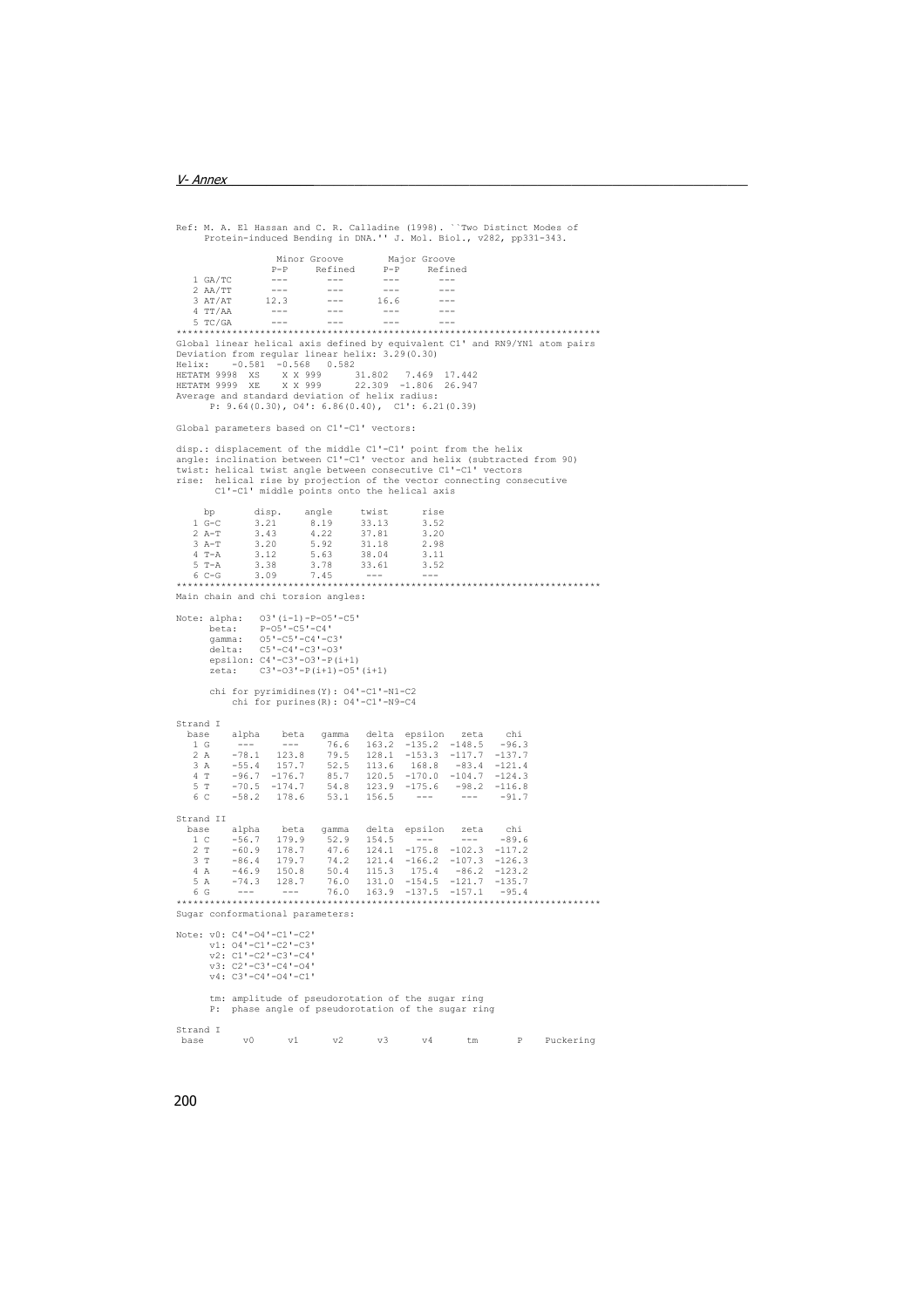| 1 G<br>4 T     | 2 A<br>3A<br>5 T<br>6 C | $-10.0$<br>$-46.9$<br>$-45.5$<br>$-47.1$<br>$-43.3$<br>$-21.3$                                                                                                                                                                                                                                                                                                                                                                                                             | 31.3<br>$-40.8$<br>43.5<br>$-26.2$<br>$37.0 -17.7$<br>44.1<br>$-25.0$<br>$40.1 -22.3$<br>$41.3 -44.4$ | 35.5<br>$-0.5$<br>$-8.5$<br>$-1.5$<br>$-2.4$<br>33.2                      | $-16.0$<br>29.5<br>35.5<br>30.0<br>28.8<br>$-7.7$ | 41.0<br>47.0<br>44.8<br>47.1<br>43.4<br>45.0 | 184.7<br>123.8<br>113.4<br>122.1<br>120.9<br>171.0 | $C3 - exo$<br>$C1 - exo$<br>$C1$ '-exo<br>$C1$ '-exo<br>$C1$ '-exo<br>$C2$ '-endo |
|----------------|-------------------------|----------------------------------------------------------------------------------------------------------------------------------------------------------------------------------------------------------------------------------------------------------------------------------------------------------------------------------------------------------------------------------------------------------------------------------------------------------------------------|-------------------------------------------------------------------------------------------------------|---------------------------------------------------------------------------|---------------------------------------------------|----------------------------------------------|----------------------------------------------------|-----------------------------------------------------------------------------------|
| Strand II      |                         |                                                                                                                                                                                                                                                                                                                                                                                                                                                                            |                                                                                                       |                                                                           |                                                   |                                              |                                                    |                                                                                   |
| base           |                         | $v_{0}$                                                                                                                                                                                                                                                                                                                                                                                                                                                                    | v1<br>v2                                                                                              | v3                                                                        | $\nabla 4$                                        | tm                                           | P                                                  | Puckering                                                                         |
| 1 <sup>c</sup> |                         | $-15.1$                                                                                                                                                                                                                                                                                                                                                                                                                                                                    | 37.8<br>$-44.6$                                                                                       | 37.1                                                                      | $-14.1$                                           | 44.6                                         | 179.3                                              | C2'-endo                                                                          |
| 2 T            |                         | $-44.3$                                                                                                                                                                                                                                                                                                                                                                                                                                                                    | 41.5<br>$-23.2$                                                                                       | $-2.0$                                                                    | 29.7                                              | 44.7                                         |                                                    | 121.3 C1'-exo                                                                     |
|                | 3 T                     | $-49.1$                                                                                                                                                                                                                                                                                                                                                                                                                                                                    | 42.8<br>$-24.0$                                                                                       | $-3.2$                                                                    | 32.8                                              | 48.0                                         | 120.0                                              | Cl'-exo                                                                           |
| 4 A            |                         | $-49.8$                                                                                                                                                                                                                                                                                                                                                                                                                                                                    | $44.4 -25.2$                                                                                          | $-2.9$                                                                    | 34.1                                              |                                              | 49.5 120.6                                         | $C1$ '-exo                                                                        |
|                | 5 A                     | $-49.4$                                                                                                                                                                                                                                                                                                                                                                                                                                                                    | 45.5<br>$-28.4$                                                                                       | 0.9                                                                       | 30.0                                              | 49.3                                         | 125.2                                              | $C1$ '-exo                                                                        |
| 6 G            |                         | $-12.9$                                                                                                                                                                                                                                                                                                                                                                                                                                                                    | $-41.9$<br>35.5                                                                                       | 36.9                                                                      | $-15.1$                                           | 41.9                                         | 181.6                                              | $C3 - exo$                                                                        |
|                |                         |                                                                                                                                                                                                                                                                                                                                                                                                                                                                            |                                                                                                       |                                                                           |                                                   |                                              |                                                    |                                                                                   |
|                |                         |                                                                                                                                                                                                                                                                                                                                                                                                                                                                            |                                                                                                       | Same strand P--P and C1'--C1' virtual bond distances                      |                                                   |                                              |                                                    |                                                                                   |
|                |                         |                                                                                                                                                                                                                                                                                                                                                                                                                                                                            | Strand I                                                                                              |                                                                           |                                                   | Strand II                                    |                                                    |                                                                                   |
|                | base                    | $P = -P$                                                                                                                                                                                                                                                                                                                                                                                                                                                                   | $C1' -- C1'$                                                                                          |                                                                           | base                                              | $P = -P$                                     | $C1' -- C1'$                                       |                                                                                   |
|                | 1 G/A                   | $\frac{1}{2} \left( \frac{1}{2} \right) \left( \frac{1}{2} \right) \left( \frac{1}{2} \right) \left( \frac{1}{2} \right) \left( \frac{1}{2} \right) \left( \frac{1}{2} \right) \left( \frac{1}{2} \right) \left( \frac{1}{2} \right) \left( \frac{1}{2} \right) \left( \frac{1}{2} \right) \left( \frac{1}{2} \right) \left( \frac{1}{2} \right) \left( \frac{1}{2} \right) \left( \frac{1}{2} \right) \left( \frac{1}{2} \right) \left( \frac{1}{2} \right) \left( \frac$ | 4.6                                                                                                   |                                                                           | 1 C/T                                             | 6.4                                          | 5.0                                                |                                                                                   |
|                | 2 A/A                   | 6.7                                                                                                                                                                                                                                                                                                                                                                                                                                                                        | 5.3                                                                                                   |                                                                           | 2 T/T                                             | 6.5                                          | 5.0                                                |                                                                                   |
|                | 3 A/T                   | 6.6                                                                                                                                                                                                                                                                                                                                                                                                                                                                        | 4.7                                                                                                   |                                                                           | 3 T/A                                             | 6.6                                          | 4.7                                                |                                                                                   |
|                | 4 T/T                   | 6.7                                                                                                                                                                                                                                                                                                                                                                                                                                                                        | 5.1                                                                                                   |                                                                           | 4 A/A                                             | 6.9                                          | 5.1                                                |                                                                                   |
|                | 5T/C                    | 6.4                                                                                                                                                                                                                                                                                                                                                                                                                                                                        | 4.9                                                                                                   |                                                                           | 5 A/G                                             | $\qquad \qquad - -$                          | 4.7                                                |                                                                                   |
|                |                         |                                                                                                                                                                                                                                                                                                                                                                                                                                                                            |                                                                                                       |                                                                           |                                                   |                                              |                                                    |                                                                                   |
|                |                         |                                                                                                                                                                                                                                                                                                                                                                                                                                                                            |                                                                                                       | Helix radius (radial displacement of P, 04', and C1' atoms in local helix |                                                   |                                              |                                                    |                                                                                   |
|                |                         | frame of each dimer)                                                                                                                                                                                                                                                                                                                                                                                                                                                       |                                                                                                       |                                                                           |                                                   |                                              |                                                    |                                                                                   |
|                |                         |                                                                                                                                                                                                                                                                                                                                                                                                                                                                            |                                                                                                       |                                                                           |                                                   |                                              |                                                    |                                                                                   |
|                |                         |                                                                                                                                                                                                                                                                                                                                                                                                                                                                            |                                                                                                       |                                                                           |                                                   |                                              |                                                    |                                                                                   |
|                |                         |                                                                                                                                                                                                                                                                                                                                                                                                                                                                            | Strand I                                                                                              |                                                                           |                                                   |                                              | Strand II                                          |                                                                                   |
|                | step                    | $\mathbb{P}$                                                                                                                                                                                                                                                                                                                                                                                                                                                               | 04'                                                                                                   | $C1$ '                                                                    | $\mathbb{P}$                                      |                                              | 04'                                                | C1'                                                                               |
|                | 1 GA/TC                 | 9.6                                                                                                                                                                                                                                                                                                                                                                                                                                                                        | 7.0                                                                                                   | 6.1                                                                       | 8.6                                               |                                              | 5.6                                                | 5.1                                                                               |
|                | $2$ AA/TT               | 9.7                                                                                                                                                                                                                                                                                                                                                                                                                                                                        | 6.9                                                                                                   | 6.2                                                                       | 9.6                                               |                                              | 6.7                                                | 6.1                                                                               |
|                | 3 A T/AT                | 10.3                                                                                                                                                                                                                                                                                                                                                                                                                                                                       | 7.4                                                                                                   | 6.9                                                                       | 10.3                                              |                                              | 7.3                                                | 6.8                                                                               |
|                | 4 TT/AA                 | 9.6                                                                                                                                                                                                                                                                                                                                                                                                                                                                        | 6.6                                                                                                   | 6.1                                                                       | 9.6                                               |                                              | 6.7                                                | 6.1                                                                               |
|                | 5 TC/GA                 | 8.6                                                                                                                                                                                                                                                                                                                                                                                                                                                                        | 5.6                                                                                                   | 5.0                                                                       | 9.5                                               |                                              | 6.8                                                | 6.0                                                                               |
|                |                         |                                                                                                                                                                                                                                                                                                                                                                                                                                                                            |                                                                                                       |                                                                           |                                                   |                                              |                                                    |                                                                                   |
|                |                         |                                                                                                                                                                                                                                                                                                                                                                                                                                                                            | for each dinucleotide step                                                                            | Position (Px, Py, Pz) and local helical axis vector (Hx, Hy, Hz)          |                                                   |                                              |                                                    |                                                                                   |
|                |                         |                                                                                                                                                                                                                                                                                                                                                                                                                                                                            |                                                                                                       |                                                                           |                                                   |                                              |                                                    |                                                                                   |
|                | bp                      | Px                                                                                                                                                                                                                                                                                                                                                                                                                                                                         | Pv.                                                                                                   | Pz                                                                        | Hx                                                |                                              | Hv                                                 | Ηz                                                                                |
|                | 1 GA/TC                 | 29.47                                                                                                                                                                                                                                                                                                                                                                                                                                                                      | 7.45                                                                                                  | 17.72                                                                     | $-0.63$                                           |                                              | $-0.54$                                            | 0.56                                                                              |
|                | $2$ AA/TT               | 28.70                                                                                                                                                                                                                                                                                                                                                                                                                                                                      | 5.10                                                                                                  | 20.36                                                                     | $-0.51$                                           |                                              | $-0.66$                                            | 0.55                                                                              |
|                | 3 AT/AT<br>4 TT/AA      | 27.77<br>25.30                                                                                                                                                                                                                                                                                                                                                                                                                                                             | 3.10<br>0.67                                                                                          | 23.21<br>23.86                                                            | $-0.57$<br>$-0.50$                                |                                              | $-0.61$<br>$-0.66$                                 | 0.55<br>0.55                                                                      |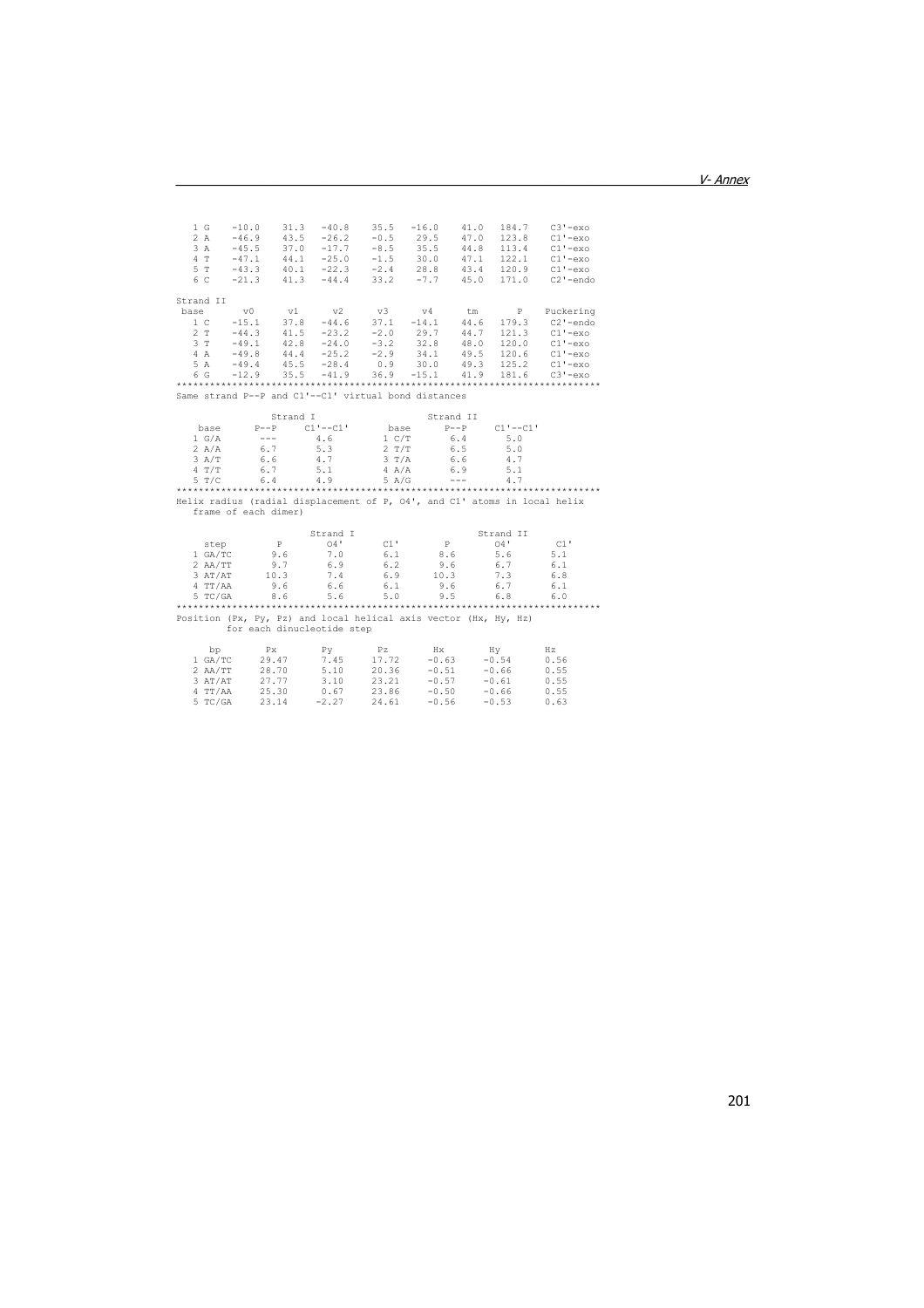### **2.3 ESTRUCTURES d(CGTACG)**

## **Complex CGTACG/antraquinona**

3DNA  $(v1, 5, Now 2002)$  by Xiang-Jun Lu at Wilma K Olson's Lab .<br>دمخون \*\*\*\*\*\*\*\*\*\*\*\*\*\*\*\*\*\*\*\*\*\* 1. The list of the parameters given below correspond to the 5' to 3' direction of strand I and 3' to 5' direction of strand II. 2. All angular parameters, except for the phase angle of sugar pseudo-rotation, are measured in degrees in the range of  $[-180, +180]$ , and all File name: cc4\_3DNA.pdb<br>Date and time: Tue Feb 10 11:54:25 2004 Number of base-pairs: 5 RMSD of the bases  $(-----$  for  $WC$  bp.  $+$  for isolated bp. x for belix change) Strand I Strand II Helix strand 11<br>
(0.018) A:...1 \_: [...G]G-----C[...C]:..10 \_:B (0.019)<br>
(0.015) A:...2 \_: [...T]T-----A[..A]:...9 \_:B (0.025)<br>
(0.027) A:...3 \_: [...A]A-----T[..T]:...8 \_:B (0.015)<br>
(0.011) A:...4 \_: [...C]C-----G[..G]:...7 \_:B  $\overline{1}$  $\overline{c}$  $\overline{z}$  $(0.013)$  A:...5 : [...G]G-\*\*+-C[...C]:....6 : B (0.014)  $\overline{p}$  $4 C---G [3] 02 - N2 2.61 N3 - N1 2.71 N4 - 06 2.76$ <br>5 G<sup>-\*\*</sup>+-C [0] Overlap area in Angstrom^2 between polygons defined by atoms on successive bases. Polygons projected in the mean plane of the designed base-pair step. Values in parentheses measure the overlap of base ring atoms only. Those values in purchases include exocyclic atoms on the ring. Intra- and<br>inter-strand overlap is designated according to the following diagram:  $i2 \quad 3'$  $5'$  j2  $71$ Strand  $I$  |  $\frac{1}{1}$  II  $\frac{1}{3!}$  +1  $i1 - 5$ '  $4 \text{ CG/CG}$  $0.00(0.00)$  $4.04(1.65)$ Origin (Ox, Oy, Oz) and mean normal vector (Nx, Ny, Nz) of each base-pair in the coordinate system of the given structure  $Ny$ <br>-0.79 bp  $Ox$  $_{\rm OV}$  $Oz$  $N \times$  $Nz$  $1 \overline{G-C}$ 19.84  $12.42$  $10.01$  $-0.61$  $0.03$  $-0.75$ <br> $-0.79$  $2T - A$  $9.69$ <br> $6.89$  $9.91$ <br> $10.34$  $-0.65$ <br> $-0.60$ 18.17  $0.10$  $3 A-T$ <br> $4 C-G$  $16.58$  $0.12$  $11.78$ <br>20.21 14.65 4.85  $-0.66$  $-0.74$  $0.14$  $5 G+C$   $14.68$   $1.23$ <br>\*\*\*\*\*\*\*\*\*\*\*\*\*\*\*\*\*\*\*\*\*\*\*\*\*\*\*\*\*\*\*  $-0.90$  $0.01$  $0.44$ . . . . . . . . . . . Local base-pair parameters  $\begin{array}{c} \texttt{1111} \\ \texttt{Stretch} \end{array}$ Buckle Propeller Opening bp<br> $1 \text{ G-C}$ Shear Stagger  $-0.27$  $-0.13$  $-0.15$  $-11.49$  $5.41$  $2.21$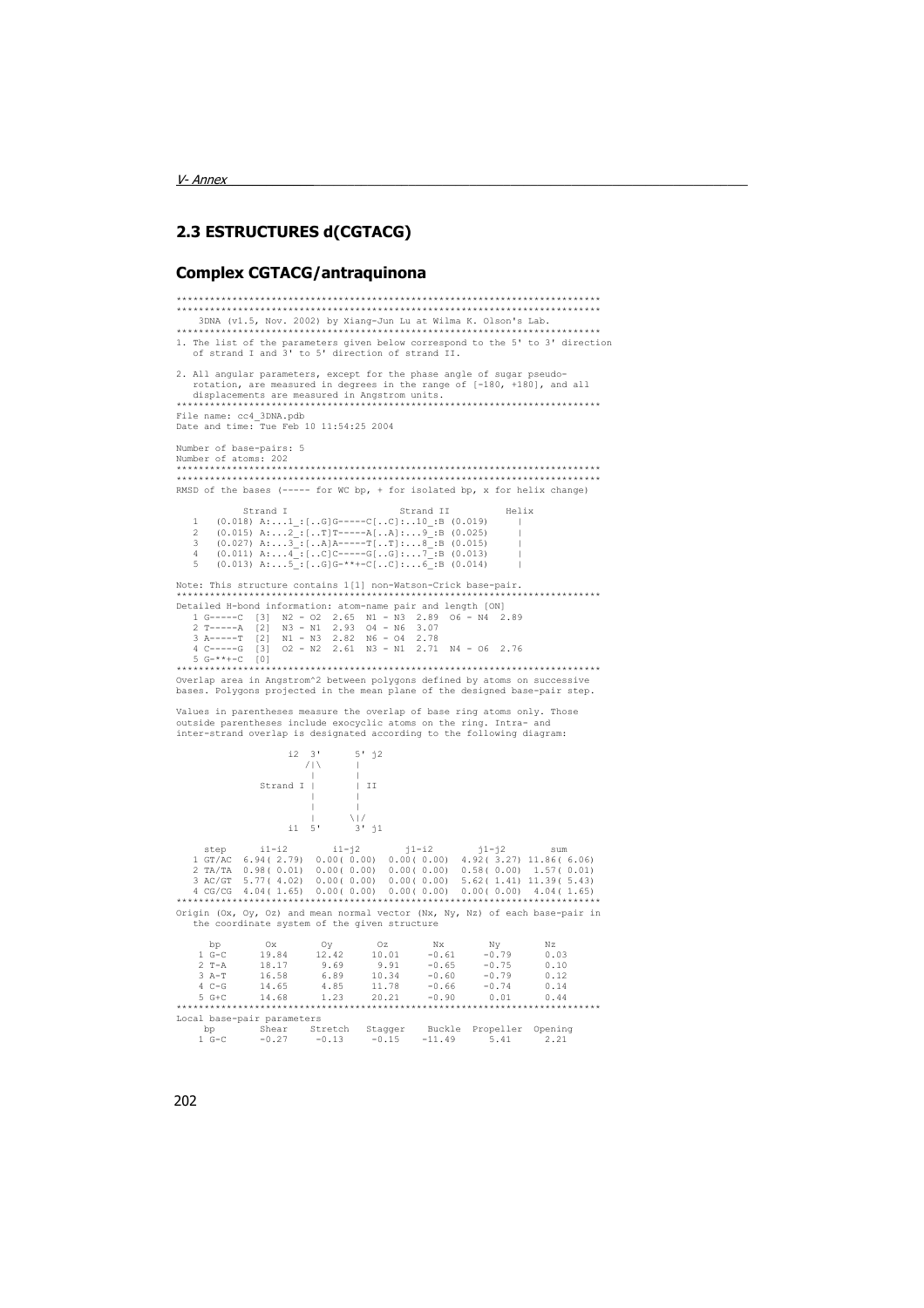| $\begin{array}{cccccccc} 2\text{ T-A} & -0.07 & -0.04 & 0.34 & -0.66 & -1.11 & 1.58 \\ 3\text{ A-T} & 0.17 & -0.15 & -0.16 & -1.11 & 1.82 & -4.48 \\ 4\text{ C-G} & 0.27 & -0.30 & -0.08 & 15.71 & -1.56 & -0.13 \\ 5\text{ G+C} & -0.29 & 22.36 & 3.95 & 4.33 & -89.81 & 91.56 \\ \end{array}$                                            |                                                                                                       |               |                                                                             |  |                                                                         |  |
|--------------------------------------------------------------------------------------------------------------------------------------------------------------------------------------------------------------------------------------------------------------------------------------------------------------------------------------------|-------------------------------------------------------------------------------------------------------|---------------|-----------------------------------------------------------------------------|--|-------------------------------------------------------------------------|--|
|                                                                                                                                                                                                                                                                                                                                            |                                                                                                       |               |                                                                             |  |                                                                         |  |
|                                                                                                                                                                                                                                                                                                                                            |                                                                                                       |               |                                                                             |  |                                                                         |  |
|                                                                                                                                                                                                                                                                                                                                            |                                                                                                       |               |                                                                             |  |                                                                         |  |
|                                                                                                                                                                                                                                                                                                                                            |                                                                                                       |               |                                                                             |  |                                                                         |  |
|                                                                                                                                                                                                                                                                                                                                            |                                                                                                       |               |                                                                             |  |                                                                         |  |
|                                                                                                                                                                                                                                                                                                                                            | ave. -0.04   4.35   0.78   1.35   -17.05   18.15<br>s.d.   0.25   10.07   1.79   9.87   40.77   41.12 |               |                                                                             |  |                                                                         |  |
|                                                                                                                                                                                                                                                                                                                                            |                                                                                                       |               |                                                                             |  |                                                                         |  |
|                                                                                                                                                                                                                                                                                                                                            |                                                                                                       |               |                                                                             |  |                                                                         |  |
| Local base-pair step parameters                                                                                                                                                                                                                                                                                                            |                                                                                                       |               |                                                                             |  |                                                                         |  |
|                                                                                                                                                                                                                                                                                                                                            |                                                                                                       |               |                                                                             |  |                                                                         |  |
|                                                                                                                                                                                                                                                                                                                                            |                                                                                                       |               |                                                                             |  |                                                                         |  |
| star Mass paint Schick and State 1 and State 1 and State 1 and State 1 and State 1 and State 1 and State 1 and State 1 and State 1 and State 1 and State 1 and State 1 and State 1 and State 1 and State 1 and State 1 and Sta                                                                                                             |                                                                                                       |               |                                                                             |  |                                                                         |  |
|                                                                                                                                                                                                                                                                                                                                            |                                                                                                       |               |                                                                             |  |                                                                         |  |
|                                                                                                                                                                                                                                                                                                                                            |                                                                                                       |               |                                                                             |  |                                                                         |  |
|                                                                                                                                                                                                                                                                                                                                            |                                                                                                       |               |                                                                             |  |                                                                         |  |
|                                                                                                                                                                                                                                                                                                                                            | ave. -0.07 -2.46 3.36 0.43 14.22 25.88<br>s.d. 0.74 3.79 0.50 4.68 23.57 10.68                        |               |                                                                             |  |                                                                         |  |
|                                                                                                                                                                                                                                                                                                                                            |                                                                                                       |               |                                                                             |  |                                                                         |  |
|                                                                                                                                                                                                                                                                                                                                            |                                                                                                       |               |                                                                             |  |                                                                         |  |
| Local base-pair helical parameters                                                                                                                                                                                                                                                                                                         |                                                                                                       |               |                                                                             |  |                                                                         |  |
| step X-disp Y-disp h-Rise Incl. Tip h-Twist<br>1 GT/AC -1.97 -0.88 3.06 6.51 10.06 24.92<br>2 TA/TA -0.88 3.06 6.51 10.06 24.92<br>2 TA/TA -0.88 3.55 3.18 0.59 -6.06 39.10<br>3 AC/GT -2.25 -2.41 2.74 8.81 5.97 27.77<br>4 CG/CG -6.97 0.86                                                                                              |                                                                                                       |               |                                                                             |  |                                                                         |  |
|                                                                                                                                                                                                                                                                                                                                            |                                                                                                       |               |                                                                             |  |                                                                         |  |
|                                                                                                                                                                                                                                                                                                                                            |                                                                                                       |               |                                                                             |  |                                                                         |  |
|                                                                                                                                                                                                                                                                                                                                            |                                                                                                       |               |                                                                             |  |                                                                         |  |
|                                                                                                                                                                                                                                                                                                                                            |                                                                                                       |               |                                                                             |  |                                                                         |  |
|                                                                                                                                                                                                                                                                                                                                            |                                                                                                       |               |                                                                             |  |                                                                         |  |
|                                                                                                                                                                                                                                                                                                                                            | ave. -3.00 -0.47 0.53 22.98 0.64 35.77<br>s.d. 2.72 1.50 4.93 35.52 8.69 12.02                        |               |                                                                             |  |                                                                         |  |
|                                                                                                                                                                                                                                                                                                                                            |                                                                                                       |               |                                                                             |  |                                                                         |  |
| Structure classification:                                                                                                                                                                                                                                                                                                                  |                                                                                                       |               |                                                                             |  |                                                                         |  |
|                                                                                                                                                                                                                                                                                                                                            |                                                                                                       |               |                                                                             |  |                                                                         |  |
| This nucleic acid structure is *unusual*                                                                                                                                                                                                                                                                                                   |                                                                                                       |               |                                                                             |  |                                                                         |  |
|                                                                                                                                                                                                                                                                                                                                            |                                                                                                       |               |                                                                             |  |                                                                         |  |
|                                                                                                                                                                                                                                                                                                                                            |                                                                                                       |               |                                                                             |  |                                                                         |  |
| lambda: virtual angle between C1'-YN1 or C1'-RN9 glycosidic bonds and the                                                                                                                                                                                                                                                                  |                                                                                                       |               |                                                                             |  |                                                                         |  |
|                                                                                                                                                                                                                                                                                                                                            | base-pair C1'-C1' line                                                                                |               |                                                                             |  |                                                                         |  |
|                                                                                                                                                                                                                                                                                                                                            |                                                                                                       |               |                                                                             |  |                                                                         |  |
| C1'-C1': distance between C1' atoms for each base-pair                                                                                                                                                                                                                                                                                     |                                                                                                       |               |                                                                             |  |                                                                         |  |
| RN9-YN1: distance between RN9-YN1 atoms for each base-pair<br>RC8-YC6: distance between RC8-YC6 atoms for each base-pair                                                                                                                                                                                                                   |                                                                                                       |               |                                                                             |  |                                                                         |  |
|                                                                                                                                                                                                                                                                                                                                            |                                                                                                       |               |                                                                             |  |                                                                         |  |
|                                                                                                                                                                                                                                                                                                                                            |                                                                                                       |               |                                                                             |  |                                                                         |  |
|                                                                                                                                                                                                                                                                                                                                            |                                                                                                       |               |                                                                             |  |                                                                         |  |
|                                                                                                                                                                                                                                                                                                                                            |                                                                                                       |               |                                                                             |  |                                                                         |  |
|                                                                                                                                                                                                                                                                                                                                            |                                                                                                       |               |                                                                             |  |                                                                         |  |
|                                                                                                                                                                                                                                                                                                                                            |                                                                                                       |               |                                                                             |  |                                                                         |  |
|                                                                                                                                                                                                                                                                                                                                            |                                                                                                       |               |                                                                             |  |                                                                         |  |
|                                                                                                                                                                                                                                                                                                                                            |                                                                                                       |               |                                                                             |  |                                                                         |  |
|                                                                                                                                                                                                                                                                                                                                            |                                                                                                       |               |                                                                             |  |                                                                         |  |
|                                                                                                                                                                                                                                                                                                                                            |                                                                                                       |               |                                                                             |  |                                                                         |  |
| Classification of each dinucleotide step in a right-handed nucleic acid                                                                                                                                                                                                                                                                    |                                                                                                       |               |                                                                             |  |                                                                         |  |
| structure: A-like; B-like; TA-like; intermediate of A and B, or other cases                                                                                                                                                                                                                                                                |                                                                                                       |               |                                                                             |  |                                                                         |  |
|                                                                                                                                                                                                                                                                                                                                            |                                                                                                       |               |                                                                             |  |                                                                         |  |
|                                                                                                                                                                                                                                                                                                                                            |                                                                                                       |               |                                                                             |  | Form                                                                    |  |
|                                                                                                                                                                                                                                                                                                                                            |                                                                                                       |               |                                                                             |  |                                                                         |  |
|                                                                                                                                                                                                                                                                                                                                            |                                                                                                       |               |                                                                             |  |                                                                         |  |
|                                                                                                                                                                                                                                                                                                                                            |                                                                                                       |               |                                                                             |  |                                                                         |  |
| $\begin{tabular}{lcccc} step & \quad xp & \quad xp & \quad Zp & \quad XpH & \quad YpH & \quad ZpH \\ 1\,\,GT/AC & -3.55 & 9.26 & -0.29 & -5.47 & 9.24 & 0.71 \\ 2\,\,TA/TA & -2.83 & 8.90 & 0.64 & -3.57 & 8.89 & 0.71 \\ 3\,\,AC/GT & -2.50 & 9.02 & 0.97 & -4.70 & 8.77 & 2.37 \\ 4\,\,CG/CG & -2.22 & 8.58 & 0.38 & -8.65 & 2.10 & 8.1$ |                                                                                                       |               |                                                                             |  |                                                                         |  |
|                                                                                                                                                                                                                                                                                                                                            |                                                                                                       |               |                                                                             |  |                                                                         |  |
| Minor and major groove widths: direct P-P distances and refined P-P distances                                                                                                                                                                                                                                                              |                                                                                                       |               |                                                                             |  |                                                                         |  |
|                                                                                                                                                                                                                                                                                                                                            |                                                                                                       |               |                                                                             |  | which take into account the directions of the sugar-phosphate backbones |  |
|                                                                                                                                                                                                                                                                                                                                            |                                                                                                       |               |                                                                             |  |                                                                         |  |
|                                                                                                                                                                                                                                                                                                                                            |                                                                                                       |               |                                                                             |  | (Subtract 5.8 Angstrom from the values to take account of the vdw radii |  |
|                                                                                                                                                                                                                                                                                                                                            |                                                                                                       |               |                                                                             |  | of the phosphate groups, and for comparison with FreeHelix and Curves.) |  |
|                                                                                                                                                                                                                                                                                                                                            |                                                                                                       |               |                                                                             |  |                                                                         |  |
| Ref: M. A. El Hassan and C. R. Calladine (1998). ``Two Distinct Modes of                                                                                                                                                                                                                                                                   |                                                                                                       |               |                                                                             |  |                                                                         |  |
|                                                                                                                                                                                                                                                                                                                                            |                                                                                                       |               |                                                                             |  | Protein-induced Bending in DNA.'' J. Mol. Biol., v282, pp331-343.       |  |
|                                                                                                                                                                                                                                                                                                                                            |                                                                                                       |               |                                                                             |  |                                                                         |  |
|                                                                                                                                                                                                                                                                                                                                            |                                                                                                       |               |                                                                             |  |                                                                         |  |
|                                                                                                                                                                                                                                                                                                                                            |                                                                                                       |               |                                                                             |  |                                                                         |  |
| 1 GT/AC                                                                                                                                                                                                                                                                                                                                    | $\sim$ $\sim$ $\sim$                                                                                  |               | Minor Groove Major Groove<br>P-P Refined P-P Refined<br>--- --- --- --- --- |  |                                                                         |  |
| 2 TA/TA                                                                                                                                                                                                                                                                                                                                    | $\sim$ $\sim$ $\sim$                                                                                  | $\alpha = -1$ | $\sim$ $   \sim$                                                            |  |                                                                         |  |
| 3 AC/GT                                                                                                                                                                                                                                                                                                                                    | $\sim$ $\sim$ $\sim$                                                                                  | $  -$         | $- - -$                                                                     |  |                                                                         |  |
| $4 \text{ CG/CG} \qquad ---$                                                                                                                                                                                                                                                                                                               |                                                                                                       | $\sim$ $ -$   | $- - -$                                                                     |  |                                                                         |  |
| Global linear helical axis defined by equivalent C1' and RN9/YN1 atom pairs                                                                                                                                                                                                                                                                |                                                                                                       |               |                                                                             |  |                                                                         |  |

Global linear helical axis defined by equivalent C1' and RN9/YN1 atom pairs Deviation from regular linear helix: 2.81(1.14) \*\*\*\*\*\*\*\*\*\*\*\*\*\*\*\*\*\*\*\*\*\*\*\*\*\*\*\*\*\*\*\*\*\*\*\*\*\*\*\*\*\*\*\*\*\*\*\*\*\*\*\*\*\*\*\*\*\*\*\*\*\*\*\*\*\*\*\*\*\*\*\*\*\*\*\* Main chain and chi torsion angles:

Note: alpha: O3'(i-1)-P-O5'-C5' beta: P-O5'-C5'-C4'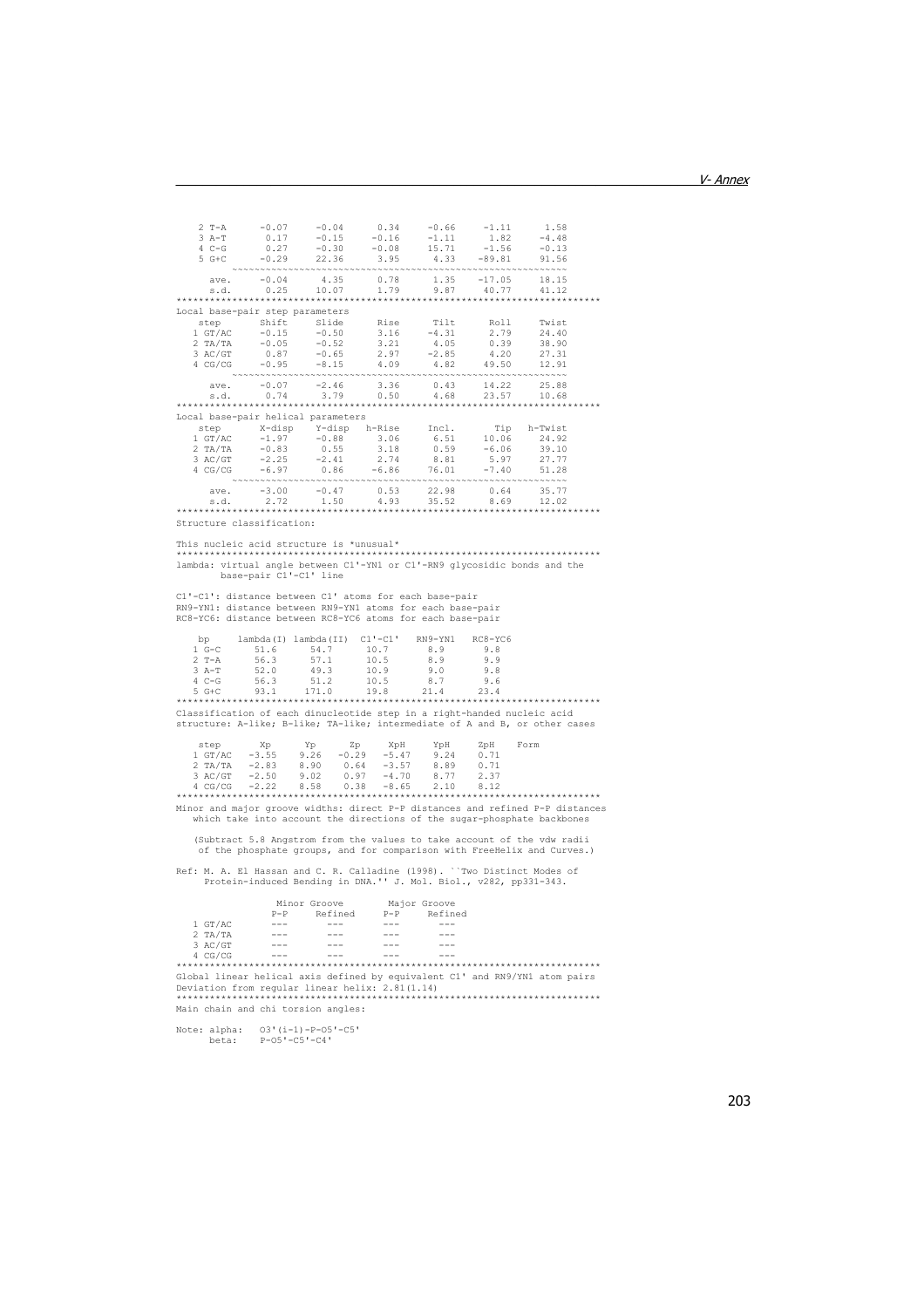```
 gamma: O5'-C5'-C4'-C3' 
 delta: C5'-C4'-C3'-O3' 
 epsilon: C4'-C3'-O3'-P(i+1) 
 zeta: C3'-O3'-P(i+1)-O5'(i+1) 
 chi for pyrimidines(Y): O4'-C1'-N1-C2 
 chi for purines(R): O4'-C1'-N9-C4 
Strand I<br>base<br>1 G
                  alpha beta gamma delta epsilon zeta chi<br>--- -178.3 39.8 147.0 -168.6 -99.7 -112.2
      1 G --- -178.3 39.8 147.0 -168.6 -99.7 -112.2 
 2 T -53.5 162.1 45.1 104.0 164.3 -81.8 -122.9 
 3 A -73.7 -172.5 53.4 123.7 -173.6 -87.0 -113.8 
 4 C -60.8 172.2 43.9 114.5 -156.5 -130.8 -118.9 
 5 G 79.3 153.5 -58.2 111.7 --- --- -70.0 
Strand II<br>base alpha
   base alpha beta gamma delta epsilon zeta chi<br>1 C -69.8 175.4 50.2 131.6 --- --- -100.3<br>2 A -64.4 -160.7 39.5 141.7 -166.3 -88.1 -113.5
 1 C -69.8 175.4 50.2 131.6 --- --- -100.3 
 2 A -64.4 -160.7 39.5 141.7 -166.3 -88.1 -113.5 
 3 T -62.4 178.8 58.3 146.6 -173.5 -101.7 -123.6 
 4 G 68.1 134.4 45.4 81.4 -166.1 -75.8 -165.2 
 5 C --- --- -165.8 146.3 -113.6 72.7 -119.2 
**************************************************************************** 
Sugar conformational parameters: 
Note: v0: C4'-O4'-C1'-C2'<br>
v1: O4'-C1'-C2'-C3'<br>
v2: C1'-C2'-C3'-C4'<br>
v3: C2'-C3'-C4'-O4'
           v4: C3'-C4'-O4'-C1' 
 tm: amplitude of pseudorotation of the sugar ring 
 P: phase angle of pseudorotation of the sugar ring 
Strand I<br>base
    2003<br>
ase v0 v1 v2 v3 v4 tm P Puckering<br>
1 G -17.0 29.2 -31.4 22.3 -3.4 32.1 168.0 C2'-endo<br>
2 T -39.1 28.7 -9.0 -13.3 32.3 37.9 103.7 04'-endo<br>
3 A -29.6 29.6 -19.0 2.5 16.7 30.5 128.5 C1'-exo<br>
4 C -43.4 34.2 -12.7 -11.8 
 1 G -17.0 29.2 -31.4 22.3 -3.4 32.1 168.0 C2'-endo 
 2 T -39.1 28.7 -9.0 -13.3 32.3 37.9 103.7 O4'-endo 
 3 A -29.6 29.6 -19.0 2.5 16.7 30.5 128.5 C1'-exo 
 4 C -43.4 34.2 -12.7 -11.8 34.8 42.3 107.4 O4'-endo 
 5 G 18.4 -24.1 20.4 -10.6 -4.8 23.6 329.8 C2'-exo 
Strand II<br>base<br>1 C
                 v0 v1 v2 v3 v4 tm P Puckering<br>
-45.2 48.5 -35.6 10.8 21.5 49.2 136.3 C1'-exo<br>
-15.7 28.2 -29.3 21.6 -3.9 29.9 168.5 C2'-endo<br>
-24.7 37.4 -36.7 22.3 1.5 39.1 159.9 C2'-endo
    1 C -45.2 48.5 -35.6 10.8 21.5 49.2 136.3 C11-exo<br>
2 A -15.7 28.2 -29.3 21.6 -3.9 29.9 168.5 C21-exo<br>
3 T -24.7 37.4 -36.7 22.3 1.5 39.1 159.9 C21-endo<br>
4 G -3.4 -20.4 35.0 -37.8 26.1 38.2 23.5 C31-endo
 2 A -15.7 28.2 -29.3 21.6 -3.9 29.9 168.5 C2'-endo 
\begin{array}{cccccc} 3\text{ T} & -24.7 & 37.4 & -36.7 & 22.3 & 1.5 & 39.1 & 159.9 & \text{C2'}-endo \\ 4\text{ G} & -3.4 & -20.4 & 35.0 & -37.8 & 26.1 & 38.2 & 23.5 & \text{C3'}-endo \\ 5\text{ C} & -18.3 & 34.6 & -37.1 & 27.7 & -6.0 & 37.6 & 170.4 & \text{C2'}-endo \\ \end{array}Same strand P--P and C1'--C1' virtual bond distances 
 Strand I Strand II 
 base P--P C1'--C1' base P--P C1'--C1' 
 1 G/T 6.7 4.6 1 C/A 6.4 4.8 
 2 T/A 6.8 5.0 2 A/T 7.0 5.3 
 3 A/C 6.4 4.5 3 T/G 6.1 5.6 
 4 C/G 6.3 7.4 4 G/C --- 8.9 
**************************************************************************** 
Helix radius (radial displacement of P, O4', and C1' atoms in local helix 
      frame of each dimer) 
 Strand I Strand II 
 step P O4' C1' P O4' C1' 
 1 GT/AC 10.0 7.0 6.3 11.5 8.2 7.6 
 2 TA/TA 10.3 7.3 6.7 8.9 6.5 5.8 
 3 AC/GT 8.5 5.9 5.2 11.6 10.0 9.1 
 4 CG/CG 12.7 11.6 11.6 5.7 7.8 7.4 
**************************************************************************** 
Position (Px, Py, Pz) and local helical axis vector (Hx, Hy, Hz) 
 for each dinucleotide step 
 bp Px Py Pz Hx Hy Hz 
 1 GT/AC 18.74 11.14 12.04 -0.74 -0.66 -0.07 
 2 TA/TA 17.73 8.23 10.99 -0.64 -0.74 0.20 
 3 AC/GT 13.22 7.97 10.83 -0.66 -0.75 -0.05
```
4 CG/CG 12.78 8.60 18.39 -0.64 0.11 -0.76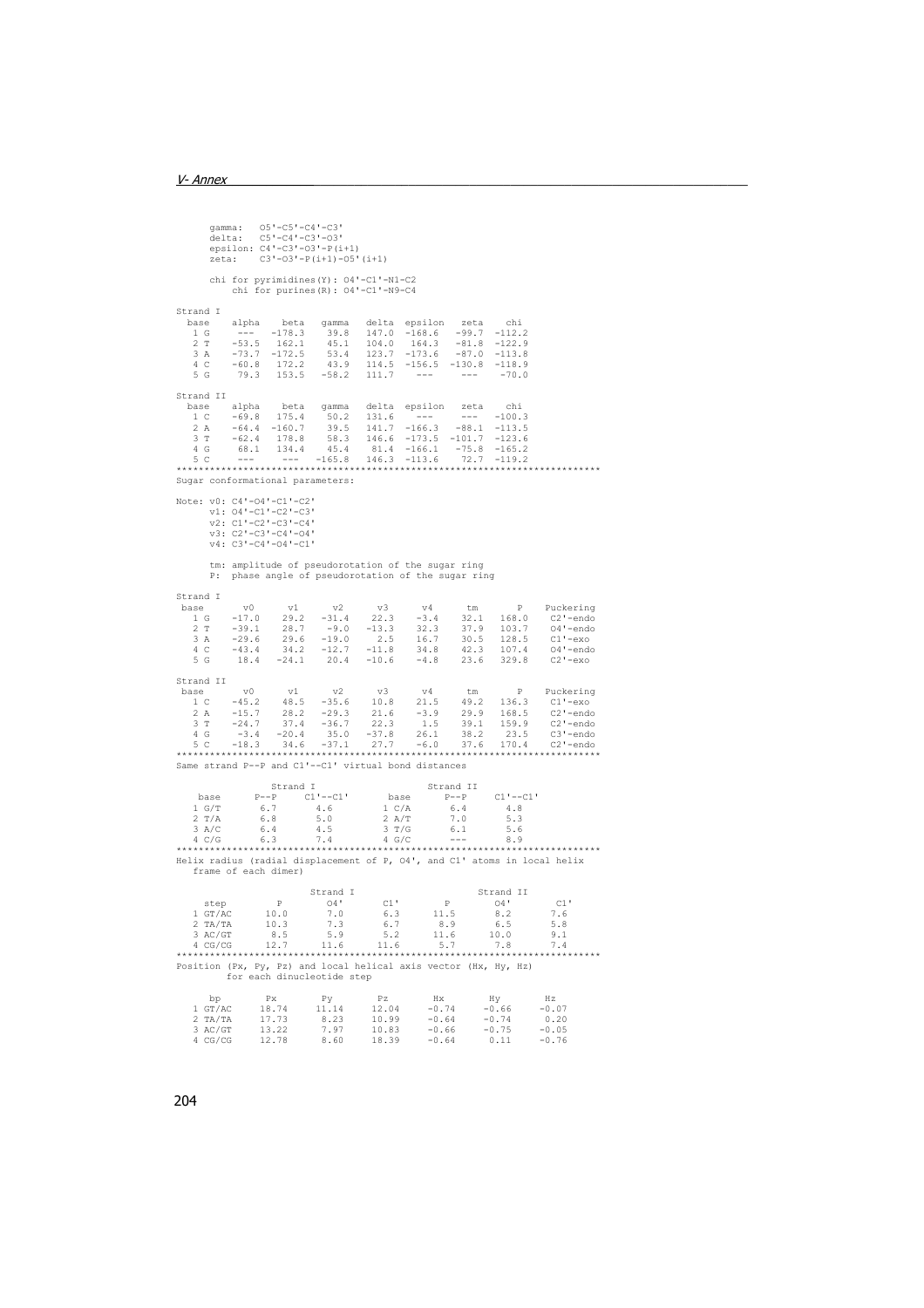#### **Complex CGTACG/acridina**

 $5C - C$ 

1. The list of the parameters given below correspond to the 5' to 3' direction<br>of strand I and 3' to 5' direction of strand II. 2. All angular parameters, except for the phase angle of sugar pseudorelation, are measured in degrees in the range of [-180, +180], and all displacements are measured in Angstrom units. File name: b6\_3DNA.pdb Date and time: Fri Feb 13 13:16:17 2004 Number of base-pairs: 5  $\begin{smallmatrix} \texttt{NUMBER} & \texttt{U} & \texttt{Index} & \texttt{U} & \texttt{D} & \texttt{M} & \texttt{M} & \texttt{M} & \texttt{M} & \texttt{M} & \texttt{M} & \texttt{M} & \texttt{M} & \texttt{M} & \texttt{M} & \texttt{M} & \texttt{M} & \texttt{M} & \texttt{M} & \texttt{M} & \texttt{M} & \texttt{M} & \texttt{M} & \texttt{M} & \texttt{M} & \texttt{M} & \texttt{M} & \texttt{M} & \texttt{M} & \texttt{M} & \texttt{$ RMSD of the bases (----- for WC bp, + for isolated bp, x for helix change) Strand T Strand II .<br>Helix Strand 1<br>
(0.033) A:...1\_:[..G]G-----C[..C]:..10\_:B (0.019)<br>
(0.016) A:...2\_:[..T]T-----A[..A]:...9\_:B (0.032)<br>
(0.019) A:...3\_:[..A]A-----T[..T]:...8\_:B (0.015)  $\sim$  $\frac{1}{3}$ (0.013) A:... $4$ -: [...c]: ------G[...c]: ....7-: B (0.014)<br>(0.013) A:....4 -: [...c]: ------G[...c]: ....7-: B (0.014)  $\overline{4}$ Detailed H-bond information: atom-name pair and length [ON]<br>1 G-----C [3] N2 - O2 2.81 N1 - N3 2.92 O6 - N4 2.84<br>2 T-----A [2] N3 - N1 2.87 O4 - N6 2.92<br>3 A-----T [2] N1 - N3 2.92 N6 - O4 2.91<br>4 C-----G [3] O2 - N2 2.78 N3 According to the anti-contract and the polygons defined by atoms on successive<br>bases. Polygons projected in the mean plane of the designed base-pair step. Values in parentheses measure the overlap of base ring atoms only. Those outside parentheses include exocyclic atoms on the ring. Intra- and inter-strand overlap is designated according to the following diagram:  $32 - 31$  $5'$   $j2$  $7N$ strand T I  $\frac{1}{2}$  IT  $\frac{1}{3!}$ / $\frac{1}{11}$  $\frac{1}{11}$  5' Origin (Ox, Oy, Oz) and mean normal vector (Nx, Ny, Nz) of each base-pair in the coordinate system of the given structure  $\mathsf{O}\mathbf{x}$  $0y$ <br>12.58<br>9.87<br>6.85  $OZ$ bp  $N \times$ Ny  $Nz$ Ny<br>  $-0.82$ <br>  $-0.80$ <br>  $-0.82$ <br>  $-0.76$ <br>  $-1.00$  $19.47$ <br> $17.86$ <br> $16.38$ 1 G-C<br>2 T-A<br>3 A-T  $\begin{array}{c} 0.02 \\ 10.02 \\ 10.06 \\ 10.33 \end{array}$  $-0.57$ <br> $-0.60$  $0.03$  $0.09$  $-0.56$ <br> $-0.63$  $0.12$  $10.33$ <br> $11.84$ <br> $20.48$  $4C - G$  $14.48$  $481$  $0.15$  $-0.02$  $1.16$  $14.33$   $1.16$ <br>\*\*\*\*\*\*\*\*\*\*\*\*\*\*\*\*\*\*  $0.07$ \*\*\*\*\*\*  $*****$ Local base-pair parameters Stagger<br> $-0.13$ <br> $0.18$ <br> $-0.20$ <br> $-0.20$ bp<br>  $1 G-C$ <br>  $2 T-A$ Shear Stretch Buckle<sup>1</sup> Propeller Opening  $-9.83$ <br> $0.65$ <br> $-0.79$ <br> $17.19$  $-0.32$  $5.85$  $-0.87$ <br> $1.48$  $-0.18\,$ 8.5.5<br>0.81- $0.10$  $-0.16$  $3 A-T$ <br> $4 C-G$  $-0.06$ <br> $-0.10$  $0.12$  $0.10$  $-4.38$  $-3.20$  $0.31$  $0.42$  $-13.06$ 18.75

 $-0.92$ 

 $-49.31$ 

55.72

174.05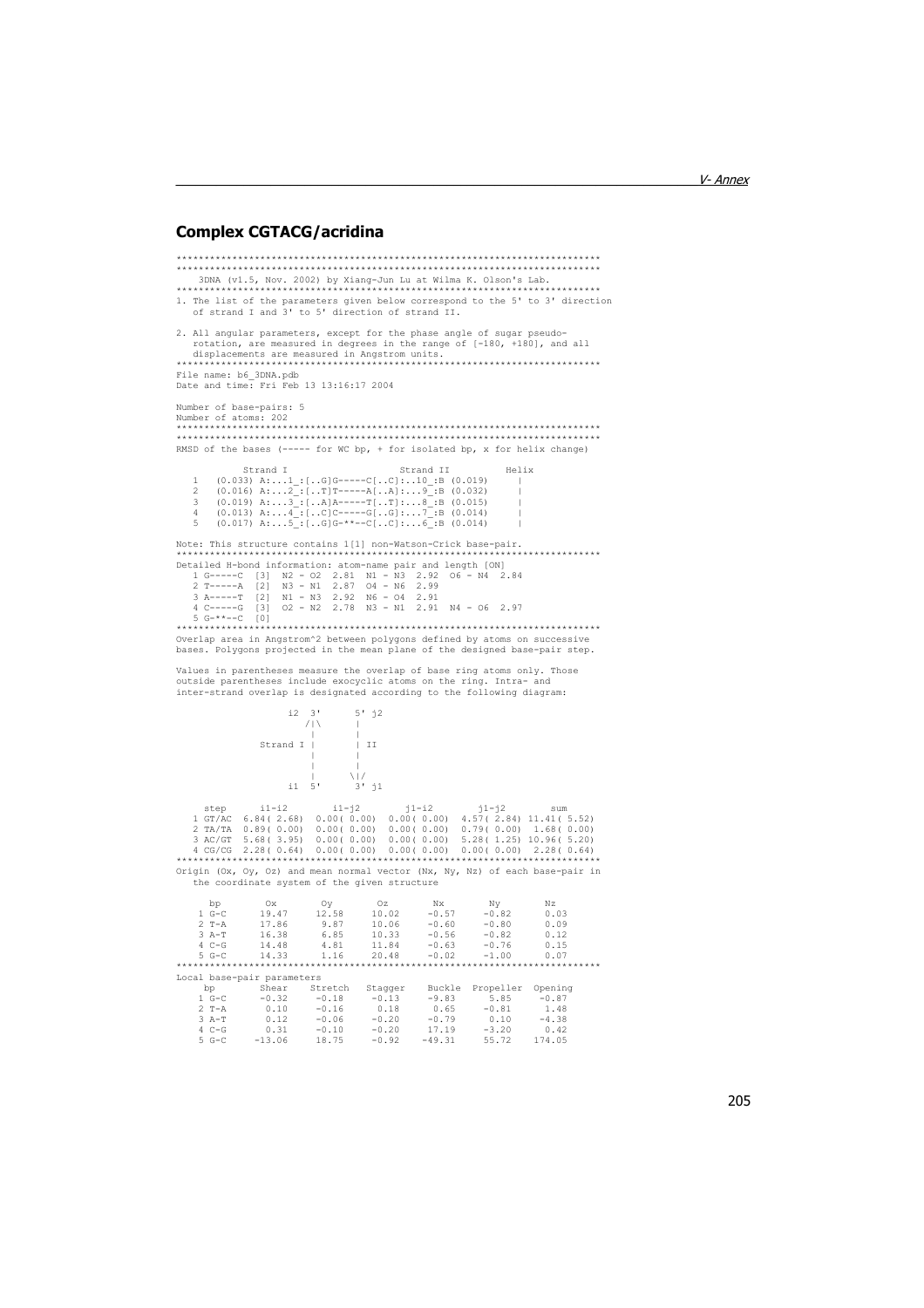|                                                                                                                                                                                                                                                                                                                                           | ave. -2.57 3.65 -0.26 -8.42 11.53 34.14<br>s.d. 5.87 8.44 0.40 24.85 24.92 78.24                                                                                                                                                                                                                                                                                                             |                                                                                                      |                                                      |      |                                                                         |  |
|-------------------------------------------------------------------------------------------------------------------------------------------------------------------------------------------------------------------------------------------------------------------------------------------------------------------------------------------|----------------------------------------------------------------------------------------------------------------------------------------------------------------------------------------------------------------------------------------------------------------------------------------------------------------------------------------------------------------------------------------------|------------------------------------------------------------------------------------------------------|------------------------------------------------------|------|-------------------------------------------------------------------------|--|
|                                                                                                                                                                                                                                                                                                                                           |                                                                                                                                                                                                                                                                                                                                                                                              |                                                                                                      |                                                      |      |                                                                         |  |
|                                                                                                                                                                                                                                                                                                                                           |                                                                                                                                                                                                                                                                                                                                                                                              |                                                                                                      |                                                      |      |                                                                         |  |
| Local base-pair step parameters<br>step Shift Slide Rise Tilt Roll Twist<br>1 GT/AC -0.06 -0.52 3.14 -3.23 2.76 26.94<br>2 TA/TA -0.21 -0.52 3.33 2.90 0.94 36.75<br>3 AC/GT 0.95 -0.65 2.95 -1.93 5.35 28.34<br>4 CG/CG 5.51 -6.12 4.48                                                                                                  |                                                                                                                                                                                                                                                                                                                                                                                              |                                                                                                      |                                                      |      |                                                                         |  |
|                                                                                                                                                                                                                                                                                                                                           |                                                                                                                                                                                                                                                                                                                                                                                              |                                                                                                      |                                                      |      |                                                                         |  |
|                                                                                                                                                                                                                                                                                                                                           |                                                                                                                                                                                                                                                                                                                                                                                              |                                                                                                      |                                                      |      |                                                                         |  |
|                                                                                                                                                                                                                                                                                                                                           |                                                                                                                                                                                                                                                                                                                                                                                              |                                                                                                      |                                                      |      |                                                                         |  |
|                                                                                                                                                                                                                                                                                                                                           |                                                                                                                                                                                                                                                                                                                                                                                              |                                                                                                      |                                                      |      |                                                                         |  |
|                                                                                                                                                                                                                                                                                                                                           | ave. 1.55 -1.90 3.48 6.02 -4.88 13.00<br>s.d. 2.69 2.82 0.69 13.80 15.90 35.63                                                                                                                                                                                                                                                                                                               |                                                                                                      |                                                      |      |                                                                         |  |
|                                                                                                                                                                                                                                                                                                                                           |                                                                                                                                                                                                                                                                                                                                                                                              |                                                                                                      |                                                      |      |                                                                         |  |
| Local base-pair helical parameters                                                                                                                                                                                                                                                                                                        |                                                                                                                                                                                                                                                                                                                                                                                              |                                                                                                      |                                                      |      |                                                                         |  |
| step $X$ -disp $Y$ -disp h-Rise Incl. Tip h-Twist<br>1 GT/AC -1.33 -0.65 3.08 5.87 6.87 27.27<br>2 TA/TA -0.95 0.73 3.29 1.48 -4.58 36.87<br>3 AC/GT -2.34 -2.28 2.71 10.80 3.88 28.89<br>4 CG/CG 7.29 6.58 -2.25 33.72 31.08 -55.25                                                                                                      |                                                                                                                                                                                                                                                                                                                                                                                              |                                                                                                      |                                                      |      |                                                                         |  |
|                                                                                                                                                                                                                                                                                                                                           |                                                                                                                                                                                                                                                                                                                                                                                              |                                                                                                      |                                                      |      |                                                                         |  |
|                                                                                                                                                                                                                                                                                                                                           |                                                                                                                                                                                                                                                                                                                                                                                              |                                                                                                      |                                                      |      |                                                                         |  |
|                                                                                                                                                                                                                                                                                                                                           |                                                                                                                                                                                                                                                                                                                                                                                              |                                                                                                      |                                                      |      |                                                                         |  |
|                                                                                                                                                                                                                                                                                                                                           |                                                                                                                                                                                                                                                                                                                                                                                              |                                                                                                      |                                                      |      |                                                                         |  |
|                                                                                                                                                                                                                                                                                                                                           | ave. 0.67 1.10 1.71 12.97 9.31 9.45<br>s.d. 4.45 3.86 2.65 14.35 15.30 43.33                                                                                                                                                                                                                                                                                                                 |                                                                                                      |                                                      |      |                                                                         |  |
|                                                                                                                                                                                                                                                                                                                                           |                                                                                                                                                                                                                                                                                                                                                                                              |                                                                                                      |                                                      |      |                                                                         |  |
|                                                                                                                                                                                                                                                                                                                                           |                                                                                                                                                                                                                                                                                                                                                                                              |                                                                                                      |                                                      |      |                                                                         |  |
| Structure classification:                                                                                                                                                                                                                                                                                                                 |                                                                                                                                                                                                                                                                                                                                                                                              |                                                                                                      |                                                      |      |                                                                         |  |
| This nucleic acid structure is *unusual*                                                                                                                                                                                                                                                                                                  |                                                                                                                                                                                                                                                                                                                                                                                              |                                                                                                      |                                                      |      |                                                                         |  |
|                                                                                                                                                                                                                                                                                                                                           |                                                                                                                                                                                                                                                                                                                                                                                              |                                                                                                      |                                                      |      |                                                                         |  |
| lambda: virtual angle between C1'-YN1 or C1'-RN9 glycosidic bonds and the                                                                                                                                                                                                                                                                 |                                                                                                                                                                                                                                                                                                                                                                                              |                                                                                                      |                                                      |      |                                                                         |  |
|                                                                                                                                                                                                                                                                                                                                           | base-pair C1'-C1' line                                                                                                                                                                                                                                                                                                                                                                       |                                                                                                      |                                                      |      |                                                                         |  |
| C1'-C1': distance between C1' atoms for each base-pair                                                                                                                                                                                                                                                                                    |                                                                                                                                                                                                                                                                                                                                                                                              |                                                                                                      |                                                      |      |                                                                         |  |
| RN9-YN1: distance between RN9-YN1 atoms for each base-pair                                                                                                                                                                                                                                                                                |                                                                                                                                                                                                                                                                                                                                                                                              |                                                                                                      |                                                      |      |                                                                         |  |
| RC8-YC6: distance between RC8-YC6 atoms for each base-pair                                                                                                                                                                                                                                                                                |                                                                                                                                                                                                                                                                                                                                                                                              |                                                                                                      |                                                      |      |                                                                         |  |
|                                                                                                                                                                                                                                                                                                                                           |                                                                                                                                                                                                                                                                                                                                                                                              |                                                                                                      |                                                      |      |                                                                         |  |
| bp                                                                                                                                                                                                                                                                                                                                        | lambda(I) lambda(II) C1'-C1' RN9-YN1 RC8-YC6                                                                                                                                                                                                                                                                                                                                                 |                                                                                                      |                                                      |      |                                                                         |  |
|                                                                                                                                                                                                                                                                                                                                           |                                                                                                                                                                                                                                                                                                                                                                                              |                                                                                                      |                                                      |      |                                                                         |  |
|                                                                                                                                                                                                                                                                                                                                           |                                                                                                                                                                                                                                                                                                                                                                                              |                                                                                                      |                                                      |      |                                                                         |  |
| 1 G-C 50.6 57.0 10.7 8.9 9.8<br>2 T-A 54.6 53.5 10.5 8.8 9.8<br>3 A-T 52.1 50.3 10.9 9.0 9.9<br>4 C-G 55.8 54.3 10.6 8.9 9.8<br>5 G-C 96.0 169.2 19.8 21.4 23.5                                                                                                                                                                           |                                                                                                                                                                                                                                                                                                                                                                                              |                                                                                                      |                                                      |      |                                                                         |  |
|                                                                                                                                                                                                                                                                                                                                           |                                                                                                                                                                                                                                                                                                                                                                                              |                                                                                                      |                                                      |      |                                                                         |  |
| Classification of each dinucleotide step in a right-handed nucleic acid                                                                                                                                                                                                                                                                   |                                                                                                                                                                                                                                                                                                                                                                                              |                                                                                                      |                                                      |      |                                                                         |  |
| structure: A-like; B-like; TA-like; intermediate of A and B, or other cases                                                                                                                                                                                                                                                               |                                                                                                                                                                                                                                                                                                                                                                                              |                                                                                                      |                                                      |      |                                                                         |  |
|                                                                                                                                                                                                                                                                                                                                           |                                                                                                                                                                                                                                                                                                                                                                                              |                                                                                                      |                                                      |      |                                                                         |  |
| $\begin{tabular}{lcccccc} step & \quad Yp & \quad Zp & \quad XpH & \quad YpH & \quad ZpH \\ 1~\text{GT/AC} & -3.47 & 9.16 & -0.23 & -4.73 & 9.14 & 0.66 \\ 2~\text{TA/TA} & -2.85 & 8.93 & 0.44 & -3.73 & 8.92 & 0.65 \\ 3~\text{AC/GT} & -2.50 & 9.04 & 0.85 & -4.77 & 8.73 & 2.51 \\ 4~\text{CG/CG} & -3.66 & 7.50 & 0.97 & 3.85 & 5.3$ |                                                                                                                                                                                                                                                                                                                                                                                              |                                                                                                      |                                                      |      | Form<br>$\blacksquare$<br>B                                             |  |
|                                                                                                                                                                                                                                                                                                                                           |                                                                                                                                                                                                                                                                                                                                                                                              |                                                                                                      |                                                      |      | B                                                                       |  |
|                                                                                                                                                                                                                                                                                                                                           |                                                                                                                                                                                                                                                                                                                                                                                              |                                                                                                      |                                                      |      |                                                                         |  |
|                                                                                                                                                                                                                                                                                                                                           |                                                                                                                                                                                                                                                                                                                                                                                              |                                                                                                      |                                                      |      |                                                                         |  |
|                                                                                                                                                                                                                                                                                                                                           |                                                                                                                                                                                                                                                                                                                                                                                              |                                                                                                      |                                                      |      |                                                                         |  |
| Minor and major groove widths: direct P-P distances and refined P-P distances                                                                                                                                                                                                                                                             |                                                                                                                                                                                                                                                                                                                                                                                              |                                                                                                      |                                                      |      | which take into account the directions of the sugar-phosphate backbones |  |
|                                                                                                                                                                                                                                                                                                                                           |                                                                                                                                                                                                                                                                                                                                                                                              |                                                                                                      |                                                      |      |                                                                         |  |
|                                                                                                                                                                                                                                                                                                                                           |                                                                                                                                                                                                                                                                                                                                                                                              |                                                                                                      |                                                      |      | (Subtract 5.8 Angstrom from the values to take account of the vdw radii |  |
|                                                                                                                                                                                                                                                                                                                                           |                                                                                                                                                                                                                                                                                                                                                                                              |                                                                                                      |                                                      |      | of the phosphate groups, and for comparison with FreeHelix and Curves.) |  |
| Ref: M. A. El Hassan and C. R. Calladine (1998). ``Two Distinct Modes of                                                                                                                                                                                                                                                                  |                                                                                                                                                                                                                                                                                                                                                                                              |                                                                                                      |                                                      |      |                                                                         |  |
|                                                                                                                                                                                                                                                                                                                                           | Protein-induced Bending in DNA.'' J. Mol. Biol., v282, pp331-343.                                                                                                                                                                                                                                                                                                                            |                                                                                                      |                                                      |      |                                                                         |  |
|                                                                                                                                                                                                                                                                                                                                           |                                                                                                                                                                                                                                                                                                                                                                                              |                                                                                                      |                                                      |      |                                                                         |  |
|                                                                                                                                                                                                                                                                                                                                           |                                                                                                                                                                                                                                                                                                                                                                                              |                                                                                                      | Minor Groove Major Groove<br>P-P Refined P-P Refined |      |                                                                         |  |
|                                                                                                                                                                                                                                                                                                                                           | $\frac{1}{2} \frac{1}{2} \frac{1}{2} \frac{1}{2} \frac{1}{2} \frac{1}{2} \frac{1}{2} \frac{1}{2} \frac{1}{2} \frac{1}{2} \frac{1}{2} \frac{1}{2} \frac{1}{2} \frac{1}{2} \frac{1}{2} \frac{1}{2} \frac{1}{2} \frac{1}{2} \frac{1}{2} \frac{1}{2} \frac{1}{2} \frac{1}{2} \frac{1}{2} \frac{1}{2} \frac{1}{2} \frac{1}{2} \frac{1}{2} \frac{1}{2} \frac{1}{2} \frac{1}{2} \frac{1}{2} \frac{$ |                                                                                                      |                                                      |      |                                                                         |  |
| 1 GT/AC<br>2 TA/TA                                                                                                                                                                                                                                                                                                                        | $\frac{1}{2}$ and $\frac{1}{2}$                                                                                                                                                                                                                                                                                                                                                              | $\mathcal{L}^{\mathcal{L}}$ and $\mathcal{L}^{\mathcal{L}}$ and $\mathcal{L}^{\mathcal{L}}$<br>$  -$ | $\sim$ $\sim$ $\sim$<br>$\sim$ $\sim$ $\sim$ $\sim$  | ---- |                                                                         |  |
|                                                                                                                                                                                                                                                                                                                                           | $\frac{1}{2} \frac{1}{2} \frac{1}{2} \frac{1}{2} \frac{1}{2} \frac{1}{2} \frac{1}{2} \frac{1}{2} \frac{1}{2} \frac{1}{2} \frac{1}{2} \frac{1}{2} \frac{1}{2} \frac{1}{2} \frac{1}{2} \frac{1}{2} \frac{1}{2} \frac{1}{2} \frac{1}{2} \frac{1}{2} \frac{1}{2} \frac{1}{2} \frac{1}{2} \frac{1}{2} \frac{1}{2} \frac{1}{2} \frac{1}{2} \frac{1}{2} \frac{1}{2} \frac{1}{2} \frac{1}{2} \frac{$ | $  -$                                                                                                | $  -$                                                |      |                                                                         |  |
| 3 AC/GT<br>4 CG/CG                                                                                                                                                                                                                                                                                                                        |                                                                                                                                                                                                                                                                                                                                                                                              |                                                                                                      |                                                      |      |                                                                         |  |
|                                                                                                                                                                                                                                                                                                                                           |                                                                                                                                                                                                                                                                                                                                                                                              |                                                                                                      |                                                      |      |                                                                         |  |
| Global linear helical axis defined by equivalent C1' and RN9/YN1 atom pairs                                                                                                                                                                                                                                                               |                                                                                                                                                                                                                                                                                                                                                                                              |                                                                                                      |                                                      |      |                                                                         |  |
| Deviation from regular linear helix: 3.02(1.08)                                                                                                                                                                                                                                                                                           |                                                                                                                                                                                                                                                                                                                                                                                              |                                                                                                      |                                                      |      |                                                                         |  |
| Main chain and chi torsion angles:                                                                                                                                                                                                                                                                                                        |                                                                                                                                                                                                                                                                                                                                                                                              |                                                                                                      |                                                      |      |                                                                         |  |
|                                                                                                                                                                                                                                                                                                                                           |                                                                                                                                                                                                                                                                                                                                                                                              |                                                                                                      |                                                      |      |                                                                         |  |

Note: alpha: 03'(i-1)-P-05'-C5'<br>
beta: P-O5'-C5'-C4'<br>
gamma: 05'-C5'-C4'-C3'<br>
delta: C5'-C4'-C3'-O3'<br>
epsilon: C4'-C3'-O3'-P(i+1)<br>
zeta: C3'-O3'-P(i+1)-O5'(i+1)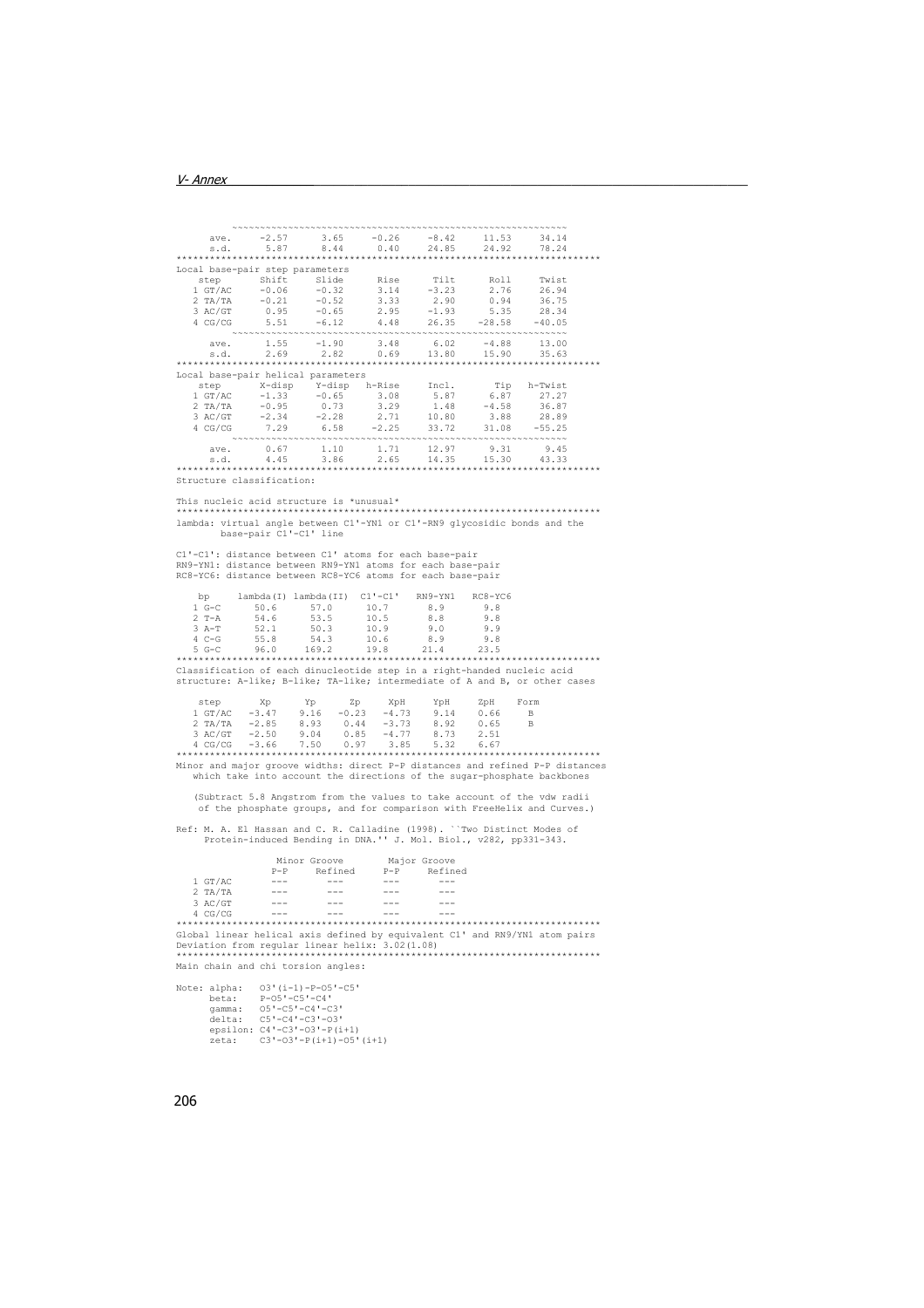|                                                                                                               | chi for pyrimidines (Y): 04'-C1'-N1-C2<br>chi for purines $(R)$ : $04'$ -C1'-N9-C4       |                                   |                                                                                        |                                        |                                                                                                                                                                                                                                                                                   |                                                                                                                                                                                                                                                                                                                                                                                                                                                              |                                                |                                                                                                                                                                                                                                                            |
|---------------------------------------------------------------------------------------------------------------|------------------------------------------------------------------------------------------|-----------------------------------|----------------------------------------------------------------------------------------|----------------------------------------|-----------------------------------------------------------------------------------------------------------------------------------------------------------------------------------------------------------------------------------------------------------------------------------|--------------------------------------------------------------------------------------------------------------------------------------------------------------------------------------------------------------------------------------------------------------------------------------------------------------------------------------------------------------------------------------------------------------------------------------------------------------|------------------------------------------------|------------------------------------------------------------------------------------------------------------------------------------------------------------------------------------------------------------------------------------------------------------|
| Strand I<br>base<br>1 G                                                                                       | alpha                                                                                    |                                   |                                                                                        |                                        | beta gamma delta epsilon zeta<br>16 ---- 174.6 48.4 143.1 -178.9 -95.4 -108.6<br>2 T -54.9 167.7 51.4 107.4 174.2 -89.8 -121.1<br>3 A -63.4 -171.3 43.0 134.6 -169.0 -98.5 -108.5<br>4 C -60.3 166.3 46.0 104.4 -165.2 -92.8 -117.8<br>5 G -65.2 -144.4 46.8 82.9 --- -           |                                                                                                                                                                                                                                                                                                                                                                                                                                                              | chi                                            |                                                                                                                                                                                                                                                            |
| Strand II                                                                                                     |                                                                                          |                                   |                                                                                        |                                        | rand 11<br>hase alpha beta gamma delta epsilon zeta chi<br>1 C -71.2 178.4 48.5 128.4 ---<br>2 A -63.6 -165.5 45.6 135.8 -168.5 -87.0 -113.1<br>3 T -66.9 -176.7 63.4 140.4 178.6 -95.6 -121.5<br>4 G 71.3 141.2 53.3 83.0 -169.8 -76.9                                           |                                                                                                                                                                                                                                                                                                                                                                                                                                                              |                                                |                                                                                                                                                                                                                                                            |
| Sugar conformational parameters:<br>Note: v0: C4'-04'-C1'-C2'                                                 | v1: 04'-C1'-C2'-C3'<br>v2: C1'-C2'-C3'-C4'<br>v3: C2'-C3'-C4'-04'<br>v4: C3'-C4'-04'-C1' |                                   |                                                                                        |                                        | tm: amplitude of pseudorotation of the sugar ring<br>P: phase angle of pseudorotation of the sugar ring                                                                                                                                                                           |                                                                                                                                                                                                                                                                                                                                                                                                                                                              |                                                |                                                                                                                                                                                                                                                            |
|                                                                                                               |                                                                                          |                                   |                                                                                        |                                        |                                                                                                                                                                                                                                                                                   |                                                                                                                                                                                                                                                                                                                                                                                                                                                              |                                                |                                                                                                                                                                                                                                                            |
| Strand I<br>base<br>1 G<br>2T<br>3A<br>4 C<br>5 G                                                             | V <sup>0</sup><br>$-13.9$<br>$-40.0$<br>$-23.4$<br>$-43.3$<br>$-0.3 -20.8$               | v1<br>$26.3 -28.6$                | v2                                                                                     | v3                                     | V <sub>4</sub><br>$\begin{array}{cccccc} 26.3 & -28.6 & 21.1 & -4.7 & 28.9 & 170.7 \\ 35.7 & -17.0 & -5.8 & 28.7 & 39.7 & 115.4 \\ 31.5 & -27.3 & 14.3 & 5.7 & 31.2 & 151.1 \\ 29.5 & -6.8 & -17.6 & 38.4 & 42.4 & 99.3 \\ -20.8 & 33.2 & -33.8 & 21.5 & 35.1 & 18.8 \end{array}$ | tm                                                                                                                                                                                                                                                                                                                                                                                                                                                           | $\mathbb{P}$                                   | Puckering<br>C2'-endo<br>Cl'-exo<br>C2'-endo<br>04'-endo<br>C3'-endo                                                                                                                                                                                       |
|                                                                                                               |                                                                                          |                                   |                                                                                        |                                        |                                                                                                                                                                                                                                                                                   |                                                                                                                                                                                                                                                                                                                                                                                                                                                              |                                                |                                                                                                                                                                                                                                                            |
| Strand II<br>$\begin{bmatrix} 1 & v \end{bmatrix}$<br>$1\,c$<br>2 A<br>3T<br>4 G<br>$5\,C$                    |                                                                                          | v1                                | v2                                                                                     | v3                                     | V <sub>4</sub>                                                                                                                                                                                                                                                                    | tm                                                                                                                                                                                                                                                                                                                                                                                                                                                           | P                                              | Puckering<br>v0 v1 v2 v3 v4 tm P Puckering<br>-37.2 42.3 -32.0 11.9 15.7 41.9 139.8 C1'-exo<br>-22.4 32.6 -31.2 18.2 2.5 33.7 157.8 C1'-exo<br>-21.3 33.1 -32.2 20.4 0.5 34.1 160.8 C2'-endo<br>-7.8 -16.7 32.5 -38.4 29.6 37.8 30.5 C3'-endo<br>-18.3 40. |
| Same strand P--P and C1'--C1' virtual bond distances                                                          |                                                                                          |                                   |                                                                                        |                                        |                                                                                                                                                                                                                                                                                   |                                                                                                                                                                                                                                                                                                                                                                                                                                                              |                                                |                                                                                                                                                                                                                                                            |
| base<br>1 G/T<br>2 T/A<br>3 A/C<br>$4\,C/G$                                                                   |                                                                                          | Strand I<br>6.4                   | vertical values<br>$P-P$ c1'--c1' base<br>6.8 4.5 1 C/A<br>6.6 5.1 2 A/T<br>4.6<br>7.2 | 3 T/G<br>4 G/C                         |                                                                                                                                                                                                                                                                                   | Strand II<br>$\mathbf{P}=-\,\mathbf{P}$<br>6.5<br>6.9<br>6.3<br>$\frac{1}{2} \frac{1}{2} \frac{1}{2} \frac{1}{2} \frac{1}{2} \frac{1}{2} \frac{1}{2} \frac{1}{2} \frac{1}{2} \frac{1}{2} \frac{1}{2} \frac{1}{2} \frac{1}{2} \frac{1}{2} \frac{1}{2} \frac{1}{2} \frac{1}{2} \frac{1}{2} \frac{1}{2} \frac{1}{2} \frac{1}{2} \frac{1}{2} \frac{1}{2} \frac{1}{2} \frac{1}{2} \frac{1}{2} \frac{1}{2} \frac{1}{2} \frac{1}{2} \frac{1}{2} \frac{1}{2} \frac{$ | $C1 -- C1$<br>4.8<br>5.2<br>5.6<br>8.8         |                                                                                                                                                                                                                                                            |
| Helix radius (radial displacement of P, 04', and C1' atoms in local helix                                     | frame of each dimer)                                                                     |                                   |                                                                                        |                                        |                                                                                                                                                                                                                                                                                   |                                                                                                                                                                                                                                                                                                                                                                                                                                                              |                                                |                                                                                                                                                                                                                                                            |
| step<br>1 GT/AC<br>$2 T_A/T_A$<br>3 AC/GT<br>Position (Px, Py, Pz) and local helical axis vector (Hx, Hy, Hz) | for each dinucleotide step                                                               | P<br>9.7<br>10.5<br>8.6           | Strand I<br>04'<br>6.7<br>7.5<br>6.1                                                   | 6.9<br>5.4                             | $C1$ P<br>6.0 10.9<br>8.8<br>11.5<br>4 CG/CG 12.4 11.3 11.1 7.0 5.6 6.0                                                                                                                                                                                                           |                                                                                                                                                                                                                                                                                                                                                                                                                                                              | Strand II<br>$\circ$ 4'<br>7.6<br>6.4<br>9.9   | C1<br>7.0<br>5.7<br>9.0                                                                                                                                                                                                                                    |
| bp<br>$1$ GT/AC<br>2 TA/TA<br>3 AC/GT<br>4 CG/CG                                                              | Px<br>13.06                                                                              | $18.46$ $11.37$<br>17.56<br>22.47 | Рy<br>$8.24$<br>$7.92$<br>$-0.08$                                                      | PZ<br>11.45<br>11.24<br>10.93<br>15.01 | Hx<br>$-0.68$<br>$-0.61$<br>$-0.66$<br>$-0.36$                                                                                                                                                                                                                                    |                                                                                                                                                                                                                                                                                                                                                                                                                                                              | Hy<br>$-0.73$<br>$-0.77$<br>$-0.75$<br>$-0.73$ | Hz<br>$-0.03$<br>0.17<br>$-0.04$<br>$-0.58$                                                                                                                                                                                                                |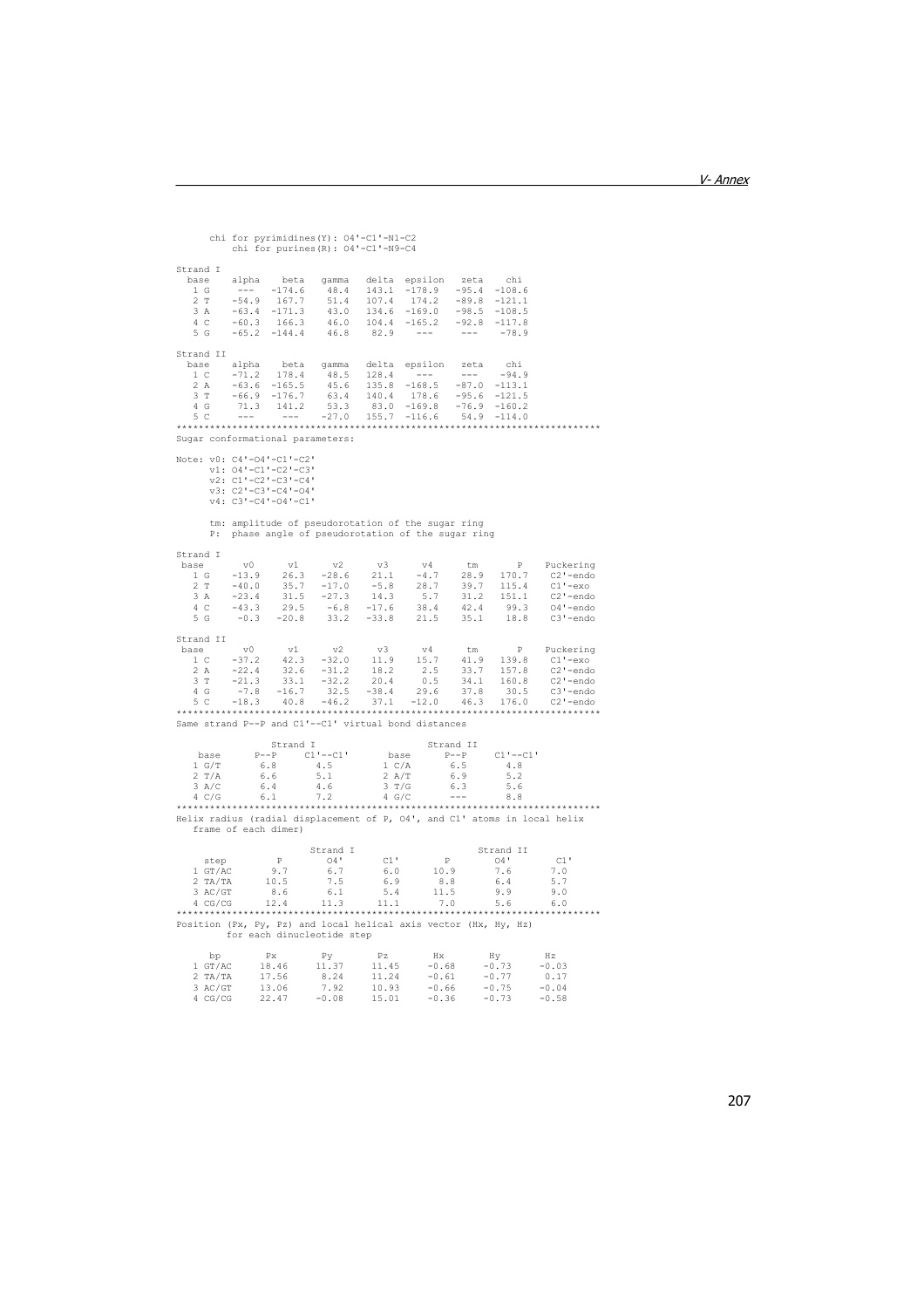# 2.4 ESTRUCTURA d(CAATTAATTG)

|  |  | bp 0x 0y 0z Nx Ny Nz |  |
|--|--|----------------------|--|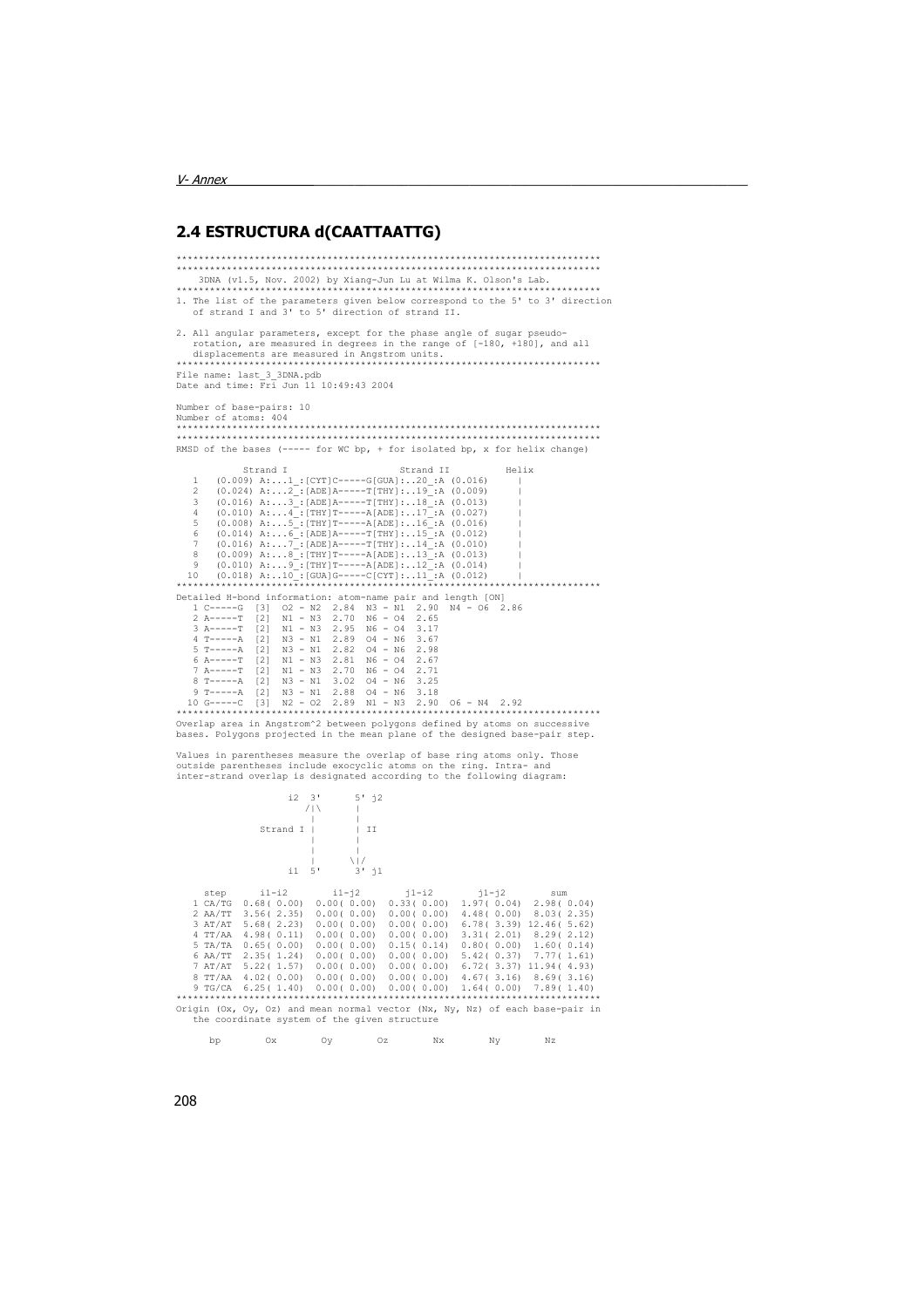| $1 C-G$                            | $-1.16$          | 36.68         | 9.04          | $-0.46$                             | $-0.85$                                | $-0.26$ |
|------------------------------------|------------------|---------------|---------------|-------------------------------------|----------------------------------------|---------|
| $2 A-T$                            | $-3.05$          | 33.43         | 8.06          | $-0.43$                             | $-0.90$                                | $-0.08$ |
| $3 A-T$                            | $-4.24$          | 30.41         | 8.21          | $-0.46$                             | $-0.88$                                | $-0.11$ |
| $4$ T-A                            | $-5.17$          | 27.73         | 8.36          | $-0.53$                             | $-0.84$                                | $-0.08$ |
| $5T - A$                           | $-6.67$          | 24.79         | 8.40          | $-0.51$                             | $-0.85$                                | $-0.14$ |
| 6 A-T                              | $-8.65$          | 21.51         | 8.68          | $-0.53$                             | $-0.84$                                | $-0.11$ |
| $7 A-T$                            | $-10.60$         | 18.97         | 8.60          | $-0.51$                             | $-0.85$                                | $-0.17$ |
|                                    |                  |               |               |                                     |                                        |         |
| $8T-A$                             | $-12.84$         | 16.35         | 8.28          | $-0.48$                             | $-0.87$                                | $-0.10$ |
| $9T - A$                           | $-14.78$         | 13.87         | 8.14          | $-0.46$                             | $-0.87$                                | $-0.14$ |
| $10 G-C$                           | $-15.34$         | 10.37         | 9.39          | $-0.50$                             | $-0.85$                                | $-0.18$ |
|                                    |                  |               |               |                                     |                                        |         |
| Local base-pair parameters         |                  |               |               |                                     |                                        |         |
| bp                                 |                  |               |               |                                     | Shear Stretch Stagger Buckle Propeller | Opening |
| $1 C-G$                            | $-0.66$          | $-0.10$       | $-0.40$       |                                     | $14.69 -17.70$                         | 0.12    |
| $2 A-T$                            | 0.33             | $-0.31$       | $-0.55$       | $-4.48$                             | $-18.79$                               | $-1.77$ |
| $3 A-T$                            | $-0.93$          | $-0.25$       | $-0.29$       | $-5.24$                             | $-22.66$                               | 0.99    |
| $4$ T-A                            | 0.20             | 0.05          | $-0.01$       | 9.73                                | $-22.92$                               | 10.20   |
| $5T - A$                           | 0.18             | $-0.12$       | $-0.04$       | 8.36                                | $-9.20$                                | 2.94    |
| $6 A-T$                            | 0.38             | $-0.17$       | $-0.38$       | $-10.23$                            | $-18.87$                               | $-4.38$ |
| $7 A-T$                            | 0.05             | $-0.28$       | $-0.21$       | $-11.38$                            | $-16.19$                               | $-3.12$ |
|                                    |                  |               |               |                                     |                                        |         |
| $8$ T-A                            | 0.40             | 0.01          | 0.25          | $-14.33$                            | $-12.56$                               | 0.77    |
| $9 T - A$                          | $-0.24$          | $-0.05$       | 0.12          | $-5.87$                             | $-13.84$                               | 1.49    |
| $10 G-C$                           | 0.48             | $-0.09$       | 0.22          | 8.16                                | $-13.30$                               | $-0.93$ |
|                                    |                  |               |               |                                     |                                        |         |
| ave.                               | 0.02             | $-0.13$       | $-0.13$       | $-1.06$                             | $-16.60$                               | 0.63    |
| s.d.                               |                  | $0.48$ $0.12$ | 0.28          |                                     | 10.31 4.44                             | 4.02    |
|                                    |                  |               |               |                                     |                                        |         |
| Local base-pair step parameters    |                  |               |               |                                     |                                        |         |
|                                    | step Shift Slide |               | Rise          | Tilt                                | Roll                                   | Twist   |
| 1 CA/TG                            | $-0.37$          | 0.09          | 3.87          | $-1.16$                             | 10.81                                  | 43.33   |
| 2 AA/TT                            | 0.38             | $-0.38$       | 3.20          | $-2.28$                             | $-0.94$                                | 26.48   |
| 3 AT/AT                            | $-0.08$          | $-0.66$       | 2.76          | $-2.52$                             | 4.46                                   | 36.73   |
|                                    |                  |               |               |                                     |                                        |         |
| 4 TT/AA                            | $-0.19$          | $-0.44$       | 3.27          | $-2.95$                             | $-1.88$                                | 36.16   |
| 5 TA/TA                            | $-0.39$          | $-0.65$       | 3.77          | 2.12                                | 0.45                                   | 37.92   |
| 6 AA/TT                            | $-0.19$          | $-0.46$       | 3.16          | $-2.86$                             | 2.69                                   | 34.64   |
| 7 AT/AT                            | $-0.25$          | $-0.61$       | 3.40          | $-2.54$                             | $-3.71$                                | 34.00   |
| 8 TT/AA                            | $-0.54$          | $-0.23$       | 3.09          | 0.83                                | 2.41                                   | 31.43   |
| 9 TG/CA                            | 0.83             | 1.99          | 3.09          | 2.76                                | $-2.05$                                | 41.62   |
|                                    |                  |               |               |                                     |                                        |         |
| ave.                               | $-0.09$          | $-0.15$       | 3.29          | $-0.96$                             | 1.36                                   | 35.81   |
| s.d.                               | 0.43             | 0.84          | 0.35          | 2.26                                | 4.41                                   | 5.08    |
|                                    |                  |               |               |                                     |                                        |         |
| Local base-pair helical parameters |                  |               |               |                                     |                                        |         |
| step X-disp                        |                  |               | Y-disp h-Rise |                                     | Tip                                    | h-Twist |
|                                    |                  |               |               | Incl.                               |                                        |         |
| 1 CA/TG                            | $-1.06$          | 0.36          | 3.80          | 14.37                               | 1.54                                   | 44.60   |
| $2$ $AA/TT$                        | $-0.58$          | $-1.41$       | 3.17          | $-2.04$                             | 4.97                                   | 26.60   |
| 3 AT/AT                            | $-1.54$          | $-0.16$       | 2.66          | 7.03                                | 3.98                                   | 37.08   |
| 4 TT/AA                            | $-0.45$          | $-0.11$       | 3.29          | $-3.02$                             | 4.75                                   | 36.32   |
| 5 TA/TA                            | $-1.07$          | 0.91          | 3.73          | 0.68                                | $-3.25$                                | 37.98   |
| 6 AA/TT                            | $-1.15$          | $-0.10$       | 3.12          | 4.50                                | 4.79                                   | 34.86   |
| 7 AT/AT                            | $-0.42$          | 0.00          | 3.46          | $-6.31$                             | 4.31                                   | 34.28   |
| 8 TT/AA                            | $-0.84$          | 1.13          | 3.05          | 4.44                                | $-1.53$                                | 31.53   |
| 9 TG/CA                            | 3.00             | $-0.89$       | 3.04          | $-2.88$                             | $-3.88$                                | 41.76   |
|                                    |                  | . ~~~~~~~~~   |               | ----------------------------------- |                                        |         |
| ave.                               | $-0.46$          | $-0.03$       | 3.26          | 1.87                                | 1.74                                   | 36.11   |
|                                    |                  |               |               |                                     |                                        |         |
| s.d.                               | 1.35             | 0.80          | 0.36          | 6.39                                | 3.67                                   | 5.30    |
|                                    |                  |               |               |                                     |                                        |         |
| Structure classification:          |                  |               |               |                                     |                                        |         |

This is a right-handed nucleic acid structure \*\*\*\*\*\*\*\*\*\*\*\*\*\*\*\*\*\*\*\*\*\*\*\*\*\*\*\*\*\*\*\*\*\*\*\*\*\*\*\*\*\*\*\*\*\*\*\*\*\*\*\*\*\*\*\*\*\*\*\*\*\*\*\*\*\*\*\*\*\*\*\*\*\*\*\* lambda: virtual angle between C1'-YN1 or C1'-RN9 glycosidic bonds and the base-pair C1'-C1' line

C1'-C1': distance between C1' atoms for each base-pair RN9-YN1: distance between RN9-YN1 atoms for each base-pair RC8-YC6: distance between RC8-YC6 atoms for each base-pair

| bp       | lambda(I) | lambda(II) | $C1! - C1!$ | $RN9 - YN1$ | $RC8 - YC6$ |
|----------|-----------|------------|-------------|-------------|-------------|
| $1 C-G$  | 49.2      | 55.7       | 10.8        | 9.0         | 9.9         |
| $2 A-T$  | 55.3      | 50.1       | 10.6        | 8.8         | 9.7         |
| $3 A-T$  | 49.3      | 56.8       | 10.5        | 8.8         | 9.8         |
| $4$ T-A  | 57.8      | 53.3       | 10.4        | 8.8         | 9.9         |
| $5T - A$ | 57.2      | 53.4       | 10.5        | 8.8         | 9.8         |
| 6 A-T    | 55.4      | 48.9       | 10.7        | 8.9         | 9.8         |
| $7 A-T$  | 52.6      | 50.0       | 10.6        | 8.8         | 9.6         |
| $8T - A$ | 59.9      | 51.3       | 10.6        | 8.9         | 9.9         |
| 9 T-A    | 52.5      | 55.6       | 10.6        | 8.9         | 9.9         |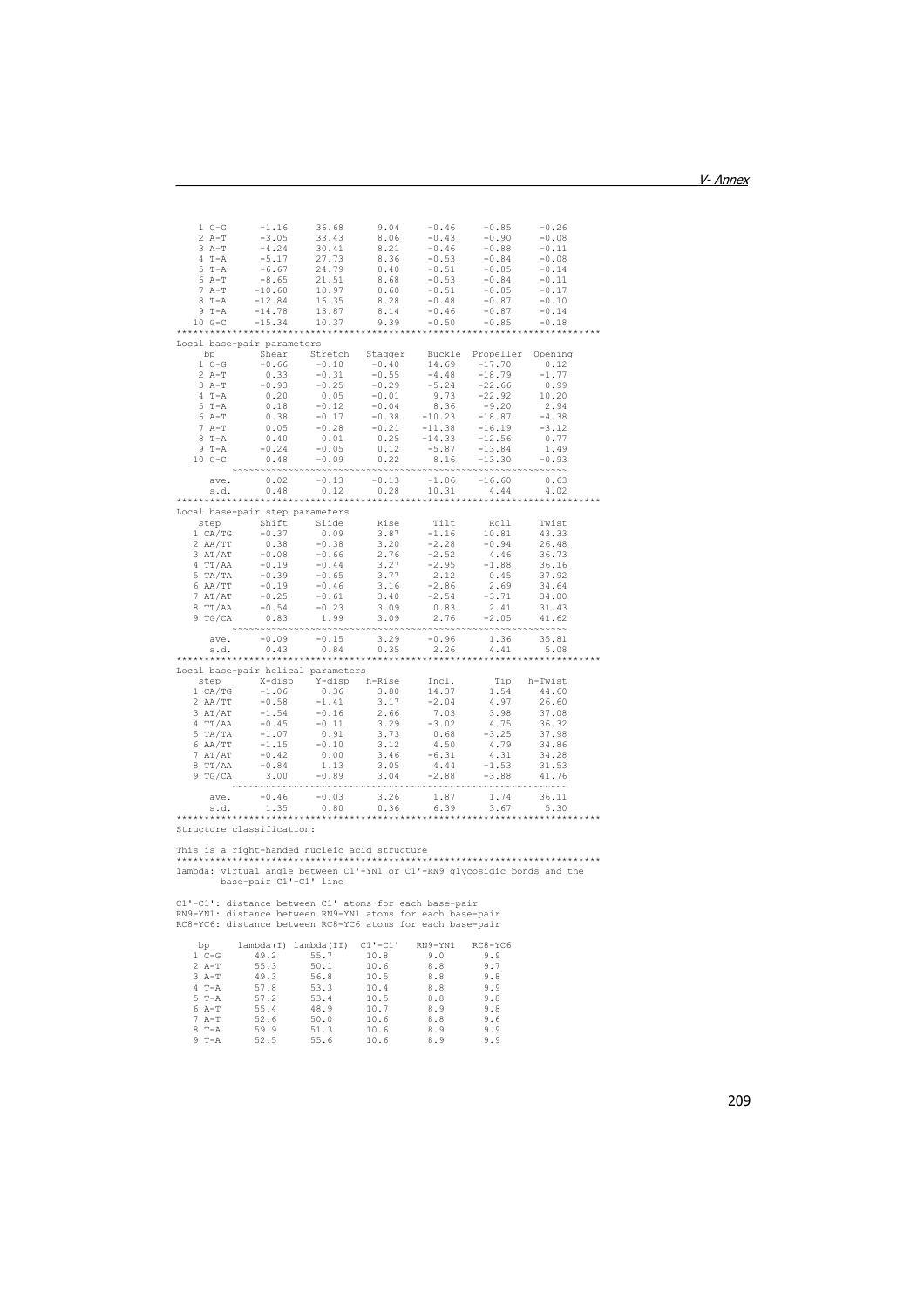10 G-C 54.5 50.5 10.8 9.0 9.9 \*\*\*\*\*\*\*\*\*\*\*\*\*\*\*\*\*\*\*\*\*\*\*\*\*\*\*\*\*\*\*\*\*\*\*\*\*\*\*\*\*\*\*\*\*\*\*\*\*\*\*\*\*\*\*\*\*\*\*\*\*\*\*\*\*\*\*\*\*\*\*\*\*\*\*\* Classification of each dinucleotide step in a right-handed nucleic acid structure: A-like; B-like; TA-like; intermediate of A and B, or other cases step Xp Yp Zp XpH YpH ZpH Form<br>
1CA/TG -3.31 8.34 -0.74 -4.28 8.29 1.20 B<br>
2AA/TT -3.46 8.86 -1.18 -4.04 8.82 -1.47 B 1 CA/TG -3.31 8.34 -0.74 -4.28 8.29 1.20 B 2 AA/TT -3.46 8.86 -1.18 -4.04 8.82 -1.47 B 3 AT/AT -3.70 8.98 -0.47 -5.13 8.97 0.59 B 4 TT/AA -3.55 8.88 -0.44 -3.97 8.85 -0.89 B 5 TA/TA -3.14 8.74 -0.36 -4.14 8.75 -0.25 B 6 AA/TT -3.07 8.90 -0.29 -4.22 8.90 0.36 B 7 AT/AT -3.17 8.93 -0.15 -3.59 8.86 -1.11 B 8 TT/AA -3.20 9.05 -0.56 -3.99 9.07 0.11 B 9 TG/CA -2.35 8.69 -0.93 0.46 8.64 -1.33 B \*\*\*\*\*\*\*\*\*\*\*\*\*\*\*\*\*\*\*\*\*\*\*\*\*\*\*\*\*\*\*\*\*\*\*\*\*\*\*\*\*\*\*\*\*\*\*\*\*\*\*\*\*\*\*\*\*\*\*\*\*\*\*\*\*\*\*\*\*\*\*\*\*\*\*\* Minor and major groove widths: direct P-P distances and refined P-P distances which take into account the directions of the sugar-phosphate backbones (Subtract 5.8 Angstrom from the values to take account of the vdw radii of the phosphate groups, and for comparison with FreeHelix and Curves.) Ref: M. A. El Hassan and C. R. Calladine (1998). ``Two Distinct Modes of Protein-induced Bending in DNA.'' J. Mol. Biol., v282, pp331-343. Minor Groove Major Groove P-P<br>
Refined P-P<br>
---<br>
---<br>
---1 CA/TG --- --- --- --- ---<br>2 AA/TT --- --- --- --- ------ --- --- --- --- ---<br>2 AA/TT --- --- --- --- ---<br>3 AT/AT -9.4 --- -18.9 ---3 AT/AT 9.4 --- 18.9 ---<br>4 TT/AA 9.4 9.4 19.7 19.5<br>5 TA/TA 9.7 9.6 19.2 19.2 4 TT/AA 9.4 9.4 19.7 19.5 5 TA/TA 9.7 9.6 19.2 19.2 6 AA/TT 9.9 9.8 20.0 19.9<br>7 AT/AT 10.6 --- 18.4 ---0 111/11 - 10.6 --- 10.4 ---<br>8 TT/AA --- --- --- --- --- ----<br>8 TT/AA --- --- --- --- --- 8 TT/AA --- --- --- --- 9 TG/CA --- --- --- --- \*\*\*\*\*\*\*\*\*\*\*\*\*\*\*\*\*\*\*\*\*\*\*\*\*\*\*\*\*\*\*\*\*\*\*\*\*\*\*\*\*\*\*\*\*\*\*\*\*\*\*\*\*\*\*\*\*\*\*\*\*\*\*\*\*\*\*\*\*\*\*\*\*\*\*\* Global linear helical axis defined by equivalent C1' and RN9/YN1 atom pairs Deviation from regular linear helix: 3.26(0.28) Helix: -0.490 -0.860 -0.143 HETATM 9998 XS X X 999 -2.233 36.512 10.252 HETATM 9999 XE X X 999 -16.610 11.252 6.061 Average and standard deviation of helix radius: P: 9.95(1.32), O4': 6.93(1.31), C1': 6.46(1.33) Global parameters based on C1'-C1' vectors: disp.: displacement of the middle C1'-C1' point from the helix<br>angle: inclination between C1'-C1' vector and helix (subtracted from 90)<br>twist: helical twist angle between consecutive C1'-C1' vectors<br>rise: helical twist ang bp disp. angle twist rise 1 C-G 3.25 -0.57 37.36 3.30 2 A-T 4.19 -3.13 33.61 3.03 3 A-T 4.07 -3.71 32.25 3.54 4 T-A 4.67 -4.52 34.97 3.06 5 T-A 4.50 -2.67 36.26 2.90 6 A-T 4.14 -2.97 36.41 3.13 7 A-T 3.82 -3.78 32.41 3.12 8 T-A 3.53 -3.36 34.77 3.63

 9 T-A 3.51 -3.56 37.69 3.67 10 G-C 3.07 0.81 --- --- \*\*\*\*\*\*\*\*\*\*\*\*\*\*\*\*\*\*\*\*\*\*\*\*\*\*\*\*\*\*\*\*\*\*\*\*\*\*\*\*\*\*\*\*\*\*\*\*\*\*\*\*\*\*\*\*\*\*\*\*\*\*\*\*\*\*\*\*\*\*\*\*\*\*\*\* Main chain and chi torsion angles:

```
Note: alpha: O3'(i-1)-P-O5'-C5' 
 beta: P-O5'-C5'-C4' 
 gamma: O5'-C5'-C4'-C3' 
 delta: C5'-C4'-C3'-O3' 
 epsilon: C4'-C3'-O3'-P(i+1) 
 zeta: C3'-O3'-P(i+1)-O5'(i+1) 
 chi for pyrimidines(Y): O4'-C1'-N1-C2 
 chi for purines(R): O4'-C1'-N9-C4
```
Strand I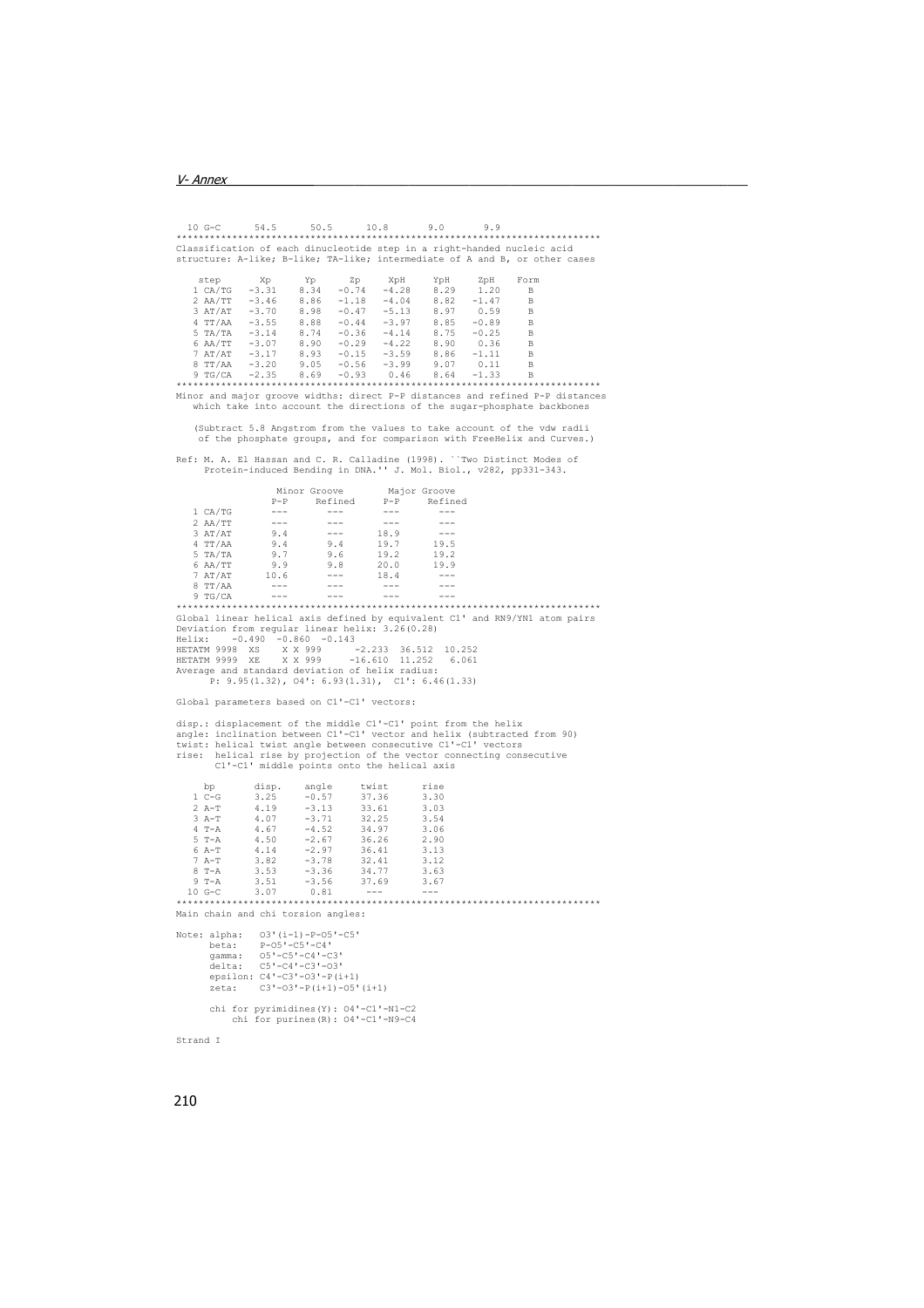| base                                                 |                             |     | alpha beta gamma delta epsilon zeta chi |                                                                                                                                                                                                                                          |                |                                                                                                                                |                                                                                                                                                                                                                                                                                                                                   |
|------------------------------------------------------|-----------------------------|-----|-----------------------------------------|------------------------------------------------------------------------------------------------------------------------------------------------------------------------------------------------------------------------------------------|----------------|--------------------------------------------------------------------------------------------------------------------------------|-----------------------------------------------------------------------------------------------------------------------------------------------------------------------------------------------------------------------------------------------------------------------------------------------------------------------------------|
| 1 <sup>c</sup>                                       |                             |     |                                         |                                                                                                                                                                                                                                          |                |                                                                                                                                |                                                                                                                                                                                                                                                                                                                                   |
| 2A                                                   |                             |     |                                         |                                                                                                                                                                                                                                          |                |                                                                                                                                |                                                                                                                                                                                                                                                                                                                                   |
| 3A                                                   |                             |     |                                         |                                                                                                                                                                                                                                          |                |                                                                                                                                |                                                                                                                                                                                                                                                                                                                                   |
| 4 T                                                  |                             |     |                                         |                                                                                                                                                                                                                                          |                |                                                                                                                                |                                                                                                                                                                                                                                                                                                                                   |
|                                                      |                             |     |                                         |                                                                                                                                                                                                                                          |                |                                                                                                                                |                                                                                                                                                                                                                                                                                                                                   |
| 5 T                                                  |                             |     |                                         |                                                                                                                                                                                                                                          |                |                                                                                                                                |                                                                                                                                                                                                                                                                                                                                   |
| 6 A                                                  |                             |     |                                         |                                                                                                                                                                                                                                          |                |                                                                                                                                |                                                                                                                                                                                                                                                                                                                                   |
| 7 A                                                  |                             |     |                                         |                                                                                                                                                                                                                                          |                |                                                                                                                                |                                                                                                                                                                                                                                                                                                                                   |
| 8 T                                                  |                             |     |                                         |                                                                                                                                                                                                                                          |                |                                                                                                                                |                                                                                                                                                                                                                                                                                                                                   |
| 9T                                                   |                             |     |                                         |                                                                                                                                                                                                                                          |                |                                                                                                                                |                                                                                                                                                                                                                                                                                                                                   |
| 10 G                                                 |                             |     |                                         | alpha beta gamma delta epsilon zeta chi<br>--- --- 41.6 144.6 160.9 -81.1 -112.7<br>-96.0 -129.6 56.9 157.1 -167.0 -126.7 -84.8<br>-46.3 152.5 45.1 117.2 177.9 -88.9 -118.5<br>-47.5 -152.5 19.6 151.3 178.8 -97.8 -93.9 -100.5<br>-50. |                |                                                                                                                                |                                                                                                                                                                                                                                                                                                                                   |
|                                                      |                             |     |                                         |                                                                                                                                                                                                                                          |                |                                                                                                                                |                                                                                                                                                                                                                                                                                                                                   |
| Strand II                                            |                             |     |                                         |                                                                                                                                                                                                                                          |                |                                                                                                                                |                                                                                                                                                                                                                                                                                                                                   |
|                                                      |                             |     |                                         | base alpha beta gamma delta epsilon zeta chi<br>1 G 52.6 94.8 -13.2 134.8 --- --- --- -86.9                                                                                                                                              |                |                                                                                                                                |                                                                                                                                                                                                                                                                                                                                   |
|                                                      |                             |     |                                         |                                                                                                                                                                                                                                          |                |                                                                                                                                |                                                                                                                                                                                                                                                                                                                                   |
| 2T                                                   |                             |     |                                         | $-39.8$ 157.4 13.9 153.3 $-161.1$ $-177.1$ $-85.4$                                                                                                                                                                                       |                |                                                                                                                                |                                                                                                                                                                                                                                                                                                                                   |
|                                                      |                             |     |                                         |                                                                                                                                                                                                                                          |                |                                                                                                                                |                                                                                                                                                                                                                                                                                                                                   |
|                                                      |                             |     |                                         |                                                                                                                                                                                                                                          |                |                                                                                                                                |                                                                                                                                                                                                                                                                                                                                   |
|                                                      |                             |     |                                         |                                                                                                                                                                                                                                          |                |                                                                                                                                |                                                                                                                                                                                                                                                                                                                                   |
|                                                      |                             |     |                                         |                                                                                                                                                                                                                                          |                |                                                                                                                                |                                                                                                                                                                                                                                                                                                                                   |
|                                                      |                             |     |                                         |                                                                                                                                                                                                                                          |                |                                                                                                                                |                                                                                                                                                                                                                                                                                                                                   |
|                                                      |                             |     |                                         |                                                                                                                                                                                                                                          |                |                                                                                                                                |                                                                                                                                                                                                                                                                                                                                   |
|                                                      |                             |     |                                         |                                                                                                                                                                                                                                          |                |                                                                                                                                |                                                                                                                                                                                                                                                                                                                                   |
|                                                      |                             |     |                                         |                                                                                                                                                                                                                                          |                |                                                                                                                                |                                                                                                                                                                                                                                                                                                                                   |
|                                                      |                             |     |                                         | 2 T $-39.8$ 157.4 13.9 153.3 $-161.1$ $-117.1$ $-85.4$<br>4 A $-69.4$ 177.4 61.9 124.6 $-130.7$ $-178.7$ $-15.8$ $-116.8$<br>4 A $-69.4$ 179.5 66.8 107.7 178.7 $-75.9$ $-139.8$<br>5 A $-138.3$ $-139.5$ 111.2 105.1 $-179.3$ $-92$     |                |                                                                                                                                |                                                                                                                                                                                                                                                                                                                                   |
|                                                      |                             |     |                                         |                                                                                                                                                                                                                                          |                |                                                                                                                                |                                                                                                                                                                                                                                                                                                                                   |
| Sugar conformational parameters:                     |                             |     |                                         |                                                                                                                                                                                                                                          |                |                                                                                                                                |                                                                                                                                                                                                                                                                                                                                   |
|                                                      |                             |     |                                         |                                                                                                                                                                                                                                          |                |                                                                                                                                |                                                                                                                                                                                                                                                                                                                                   |
| Note: v0: C4'-04'-C1'-C2'                            |                             |     |                                         |                                                                                                                                                                                                                                          |                |                                                                                                                                |                                                                                                                                                                                                                                                                                                                                   |
|                                                      | v1: 04'-C1'-C2'-C3'         |     |                                         |                                                                                                                                                                                                                                          |                |                                                                                                                                |                                                                                                                                                                                                                                                                                                                                   |
|                                                      | v2: C1'-C2'-C3'-C4'         |     |                                         |                                                                                                                                                                                                                                          |                |                                                                                                                                |                                                                                                                                                                                                                                                                                                                                   |
|                                                      | $v3: C2' - C3' - C4' - O4'$ |     |                                         |                                                                                                                                                                                                                                          |                |                                                                                                                                |                                                                                                                                                                                                                                                                                                                                   |
|                                                      | v4: C3'-C4'-04'-C1'         |     |                                         |                                                                                                                                                                                                                                          |                |                                                                                                                                |                                                                                                                                                                                                                                                                                                                                   |
|                                                      |                             |     |                                         |                                                                                                                                                                                                                                          |                |                                                                                                                                |                                                                                                                                                                                                                                                                                                                                   |
|                                                      |                             |     |                                         | tm: amplitude of pseudorotation of the sugar ring                                                                                                                                                                                        |                |                                                                                                                                |                                                                                                                                                                                                                                                                                                                                   |
|                                                      |                             |     |                                         | P: phase angle of pseudorotation of the sugar ring                                                                                                                                                                                       |                |                                                                                                                                |                                                                                                                                                                                                                                                                                                                                   |
|                                                      |                             |     |                                         |                                                                                                                                                                                                                                          |                |                                                                                                                                |                                                                                                                                                                                                                                                                                                                                   |
| Strand I                                             |                             |     |                                         |                                                                                                                                                                                                                                          |                |                                                                                                                                |                                                                                                                                                                                                                                                                                                                                   |
| base                                                 |                             |     |                                         |                                                                                                                                                                                                                                          |                |                                                                                                                                |                                                                                                                                                                                                                                                                                                                                   |
| $1\,c$                                               |                             |     |                                         |                                                                                                                                                                                                                                          |                |                                                                                                                                |                                                                                                                                                                                                                                                                                                                                   |
|                                                      |                             |     |                                         |                                                                                                                                                                                                                                          |                |                                                                                                                                |                                                                                                                                                                                                                                                                                                                                   |
|                                                      |                             |     |                                         |                                                                                                                                                                                                                                          |                |                                                                                                                                |                                                                                                                                                                                                                                                                                                                                   |
| 2A                                                   |                             |     |                                         |                                                                                                                                                                                                                                          |                |                                                                                                                                |                                                                                                                                                                                                                                                                                                                                   |
| 3A                                                   |                             |     |                                         |                                                                                                                                                                                                                                          |                |                                                                                                                                |                                                                                                                                                                                                                                                                                                                                   |
| 4 T                                                  |                             |     |                                         |                                                                                                                                                                                                                                          |                |                                                                                                                                |                                                                                                                                                                                                                                                                                                                                   |
| 5 T                                                  |                             |     |                                         |                                                                                                                                                                                                                                          |                |                                                                                                                                |                                                                                                                                                                                                                                                                                                                                   |
| 6 A                                                  |                             |     |                                         |                                                                                                                                                                                                                                          |                |                                                                                                                                |                                                                                                                                                                                                                                                                                                                                   |
| 7 A                                                  |                             |     |                                         |                                                                                                                                                                                                                                          |                |                                                                                                                                |                                                                                                                                                                                                                                                                                                                                   |
| 8 T                                                  |                             |     |                                         |                                                                                                                                                                                                                                          |                |                                                                                                                                |                                                                                                                                                                                                                                                                                                                                   |
| 9 T                                                  |                             |     |                                         |                                                                                                                                                                                                                                          |                |                                                                                                                                |                                                                                                                                                                                                                                                                                                                                   |
| 10 G                                                 |                             |     |                                         |                                                                                                                                                                                                                                          |                |                                                                                                                                |                                                                                                                                                                                                                                                                                                                                   |
|                                                      |                             |     |                                         |                                                                                                                                                                                                                                          |                |                                                                                                                                | $\begin{tabular}{cccccc} v0 & v1 & v2 & v3 & v4 & tm & P & Puckering \\ -17.6 & 33.0 & -35.3 & 25.8 & -5.5 & 35.9 & 169.9 & C2'-endo \\ -13.7 & 34.1 & -41.3 & 34.6 & -13.2 & 41.3 & 180.0 & C2'-endo \\ -45.7 & 43.6 & -24.2 & -1.5 & 29.4 & 45.9 & 121.7 & C1'-exo \\ -7.1 & 26.6 & -35.1 & 32.1 & -15.9 & 35.4 & 187.6 & C3'-$ |
| Strand II                                            |                             |     |                                         |                                                                                                                                                                                                                                          |                |                                                                                                                                |                                                                                                                                                                                                                                                                                                                                   |
| base                                                 |                             |     |                                         |                                                                                                                                                                                                                                          |                |                                                                                                                                |                                                                                                                                                                                                                                                                                                                                   |
|                                                      |                             |     |                                         |                                                                                                                                                                                                                                          |                |                                                                                                                                |                                                                                                                                                                                                                                                                                                                                   |
|                                                      |                             |     |                                         |                                                                                                                                                                                                                                          |                |                                                                                                                                |                                                                                                                                                                                                                                                                                                                                   |
|                                                      |                             |     |                                         |                                                                                                                                                                                                                                          |                |                                                                                                                                |                                                                                                                                                                                                                                                                                                                                   |
|                                                      |                             |     |                                         |                                                                                                                                                                                                                                          |                |                                                                                                                                |                                                                                                                                                                                                                                                                                                                                   |
|                                                      |                             |     |                                         |                                                                                                                                                                                                                                          |                |                                                                                                                                |                                                                                                                                                                                                                                                                                                                                   |
|                                                      |                             |     |                                         |                                                                                                                                                                                                                                          |                |                                                                                                                                |                                                                                                                                                                                                                                                                                                                                   |
|                                                      |                             |     |                                         |                                                                                                                                                                                                                                          |                |                                                                                                                                |                                                                                                                                                                                                                                                                                                                                   |
|                                                      |                             |     |                                         |                                                                                                                                                                                                                                          |                |                                                                                                                                |                                                                                                                                                                                                                                                                                                                                   |
|                                                      |                             |     |                                         |                                                                                                                                                                                                                                          |                |                                                                                                                                |                                                                                                                                                                                                                                                                                                                                   |
|                                                      |                             |     |                                         |                                                                                                                                                                                                                                          |                |                                                                                                                                |                                                                                                                                                                                                                                                                                                                                   |
|                                                      |                             |     |                                         |                                                                                                                                                                                                                                          |                |                                                                                                                                |                                                                                                                                                                                                                                                                                                                                   |
|                                                      |                             |     |                                         |                                                                                                                                                                                                                                          |                |                                                                                                                                |                                                                                                                                                                                                                                                                                                                                   |
| Same strand P--P and C1'--C1' virtual bond distances |                             |     |                                         |                                                                                                                                                                                                                                          |                |                                                                                                                                |                                                                                                                                                                                                                                                                                                                                   |
|                                                      |                             |     |                                         |                                                                                                                                                                                                                                          |                |                                                                                                                                |                                                                                                                                                                                                                                                                                                                                   |
|                                                      | Strand I                    |     |                                         |                                                                                                                                                                                                                                          | Strand II      |                                                                                                                                |                                                                                                                                                                                                                                                                                                                                   |
| base                                                 |                             |     |                                         |                                                                                                                                                                                                                                          |                |                                                                                                                                |                                                                                                                                                                                                                                                                                                                                   |
| 1 C/A                                                |                             |     |                                         |                                                                                                                                                                                                                                          |                |                                                                                                                                |                                                                                                                                                                                                                                                                                                                                   |
| 2 A/A                                                |                             |     |                                         |                                                                                                                                                                                                                                          |                |                                                                                                                                |                                                                                                                                                                                                                                                                                                                                   |
| 2 A/A<br>3 A/T<br>4 T/T                              | $6.8$<br>$6.5$              | 4.9 | 4 A/A                                   |                                                                                                                                                                                                                                          | $6.7$<br>$6.9$ | Strand 1<br>P--P C1'--C1' base P--P C1'--C1'<br>--- 5.2 1 G/T 6.8 5.0<br>6.2 4.4 2 T/T 6.5 4.9<br>6.8 5.4 3 T/A 6.7 5.0<br>4.9 |                                                                                                                                                                                                                                                                                                                                   |

3 A/T 6.8 5.4 3 T/A 6.7 5.0 4 T/T 6.5 4.9 4 A/A 6.9 4.9 5 T/A 6.7 4.8 5 A/T 6.6 5.1 6 A/A 6.9 5.0 6 T/T 6.7 4.9 7 A/T 6.8 5.0 7 T/A 6.7 4.5 8 T/T 6.6 5.4 8 A/A 7.1 4.7 9 T/G 6.2 4.8 9 A/C --- 5.5 \*\*\*\*\*\*\*\*\*\*\*\*\*\*\*\*\*\*\*\*\*\*\*\*\*\*\*\*\*\*\*\*\*\*\*\*\*\*\*\*\*\*\*\*\*\*\*\*\*\*\*\*\*\*\*\*\*\*\*\*\*\*\*\*\*\*\*\*\*\*\*\*\*\*\*\* Helix radius (radial displacement of P, O4', and C1' atoms in local helix frame of each dimer)